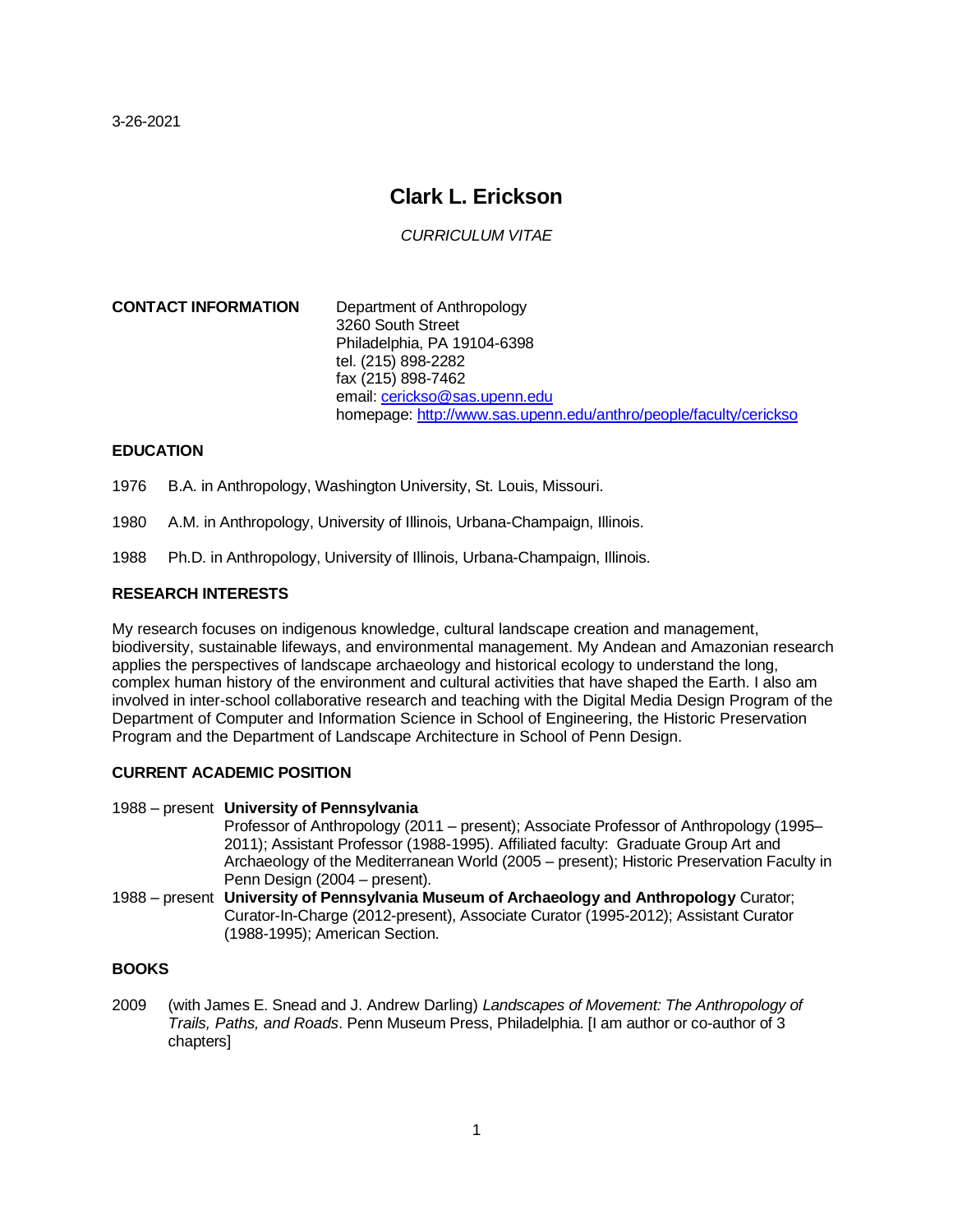- 2006 (with William Balée) *Time and Complexity in Historical Ecology: Studies in the Neotropical Lowlands*. Columbia University Press, New York. [I am author or co-author of 3 chapters]
- 1996 *Investigación arqueológica del sistema agrícola de los camellones en la cuenca del lago Titicaca del Perú*. Programa Interinstitucional de Waru Waru and Centro para Información para el Desarrollo, La Paz, Bolivia.

### **REFEREED ARTICLES AND REFEREED CONTRIBUTIONS TO BOOKS**

[i.p. = in press, refereed, and accepted by editors for publication; ms. = manuscript completed and accepted for publication]

- i.p. Who is the Chief? The Central People of Burial 11, Sitio Conte. In *Pre-Columbian Central America, Colombia, and Ecuador: Toward an Integrated Approach,* edited by Colin McEwan, John Hoopes, and Brian Cockrell, Dumbarton Oaks Research Library and Collection, Washington DC [expected publication 9-2021].
- 2021 Forward: Domesticated Landscapes. In *Methods in Historical Ecology: insights from Amazonia*, edited by Guillaume Odonne and Jean-François Molino, pp. xii-xx. Routledge/Taylor & Francis, London.
- 2021 Agricultural Landforms. In *Forest, Field, and Fallow: Selections by William M. Denevan*, edited by Antoinette Winklerprins and Kent Mathewson, Springer, New York.
- 2019 (with K. Chow, A. Normoyle, J. Nicewinter, and N. I. Badler), Crowd and Procession Hypothesis Testing for Large-Scale Archaeological Sites. 2019 *IEEE International Conference on Artificial Intelligence and Virtual Reality (AIVR)*, San Diego, pp. 298-2983 doi: 10.1109/AIVR46125.2019.00069
- 2019 The Domesticated Landscapes of the Andes. In *The Andean World*, edited by Linda J. Seligmann and Kathleen Fine-Dare, pp. 29-43. Routledge Press, New York.
- 2018 (with Emiliya Al Yafei, Josh Nadel, Youssef Victor, Ikuromor Mabel Ogiriki, & Norman Badler) Recreating Pre-Columbian Life in the Baures Region of the Bolivian Amazon. In *Proceedings of the 20th Symposium on Virtual and Augmented Reality, Iguassu Falls, Brazil*, October 2018
- 2019 Pre-Columbian Water Management in Lowland South America. In *History of Water and Humanity*, edited by Vernon Scarborough, pp. ? Rowman & Littlefield, Lanham, MD.
- 2014 Amazonia: The Historical Ecology of a Domesticated Landscape. In *The Social Lives of Forests,* edited by S. Hecht, K. Morrison, and C. Padoch, pp. 199-214. University of Chicago Press, Chicago.
- 2013 Raised Fields as Monumental Farmed Landscapes, Lake Titicaca, South America. In *Sourcebook for Garden Archaeology: Methods, Techniques, and Field Examples*, edited by Amina-Aïcha Malek, pp. 723-729. Peter Lang, Bern.
- 2010 Max Uhle en Filadelfia (1897-1899). In *Max Uhle (1856-1944): evaluaciones de sus investigaciones y obras*, edited by Peter Kaulicke, Manuela Fischer, Peter Masson and Gregor Wolff, pp. 93-108. Pontíficia Universidad Católica del Perú and Fritz Thyssen Stiftung für Wissenschatfsförderung, Lima and Berlin.
- 2010 Amazonia: The Historical Ecology of a Domesticated Landscape. In *Contemporary Archaeology* in Theory: The New Pragmatism [2<sup>nd</sup> Edition], edited by Robert Preucel and Stephen Mrozowski. pp. 104-128. Willey-Blackwell, Chinchester, UK.
- 2010 The Transformation of Environment into Landscape: The Historical Ecology of Monumental Earthwork Construction in the Bolivian Amazon. *Diversity* 2:618-652.
- 2009 Agency, Roads, and the Landscapes of Everyday Life in the Bolivian Amazon. In *Landscapes of Movement: Trails, Paths, and Roads in Anthropological Perspective*, edited by James E. Snead, Clark L. Erickson, and J. Andrew Darling, pp. 204-231. Penn Museum Press and the University of Pennsylvania Press, Philadelphia.
- 2009 (with James Snead and J. Andrew Darling) Making Human Space: The Archaeology of Trails, Paths, and Roads. In *Landscapes of Movement: Trails, Paths, and Roads in Anthropological Perspective*, edited by James E. Snead, Clark L. Erickson, and J. Andrew Darling, pp. 1-19. Penn Museum Press and the University of Pennsylvania Press, Philadelphia.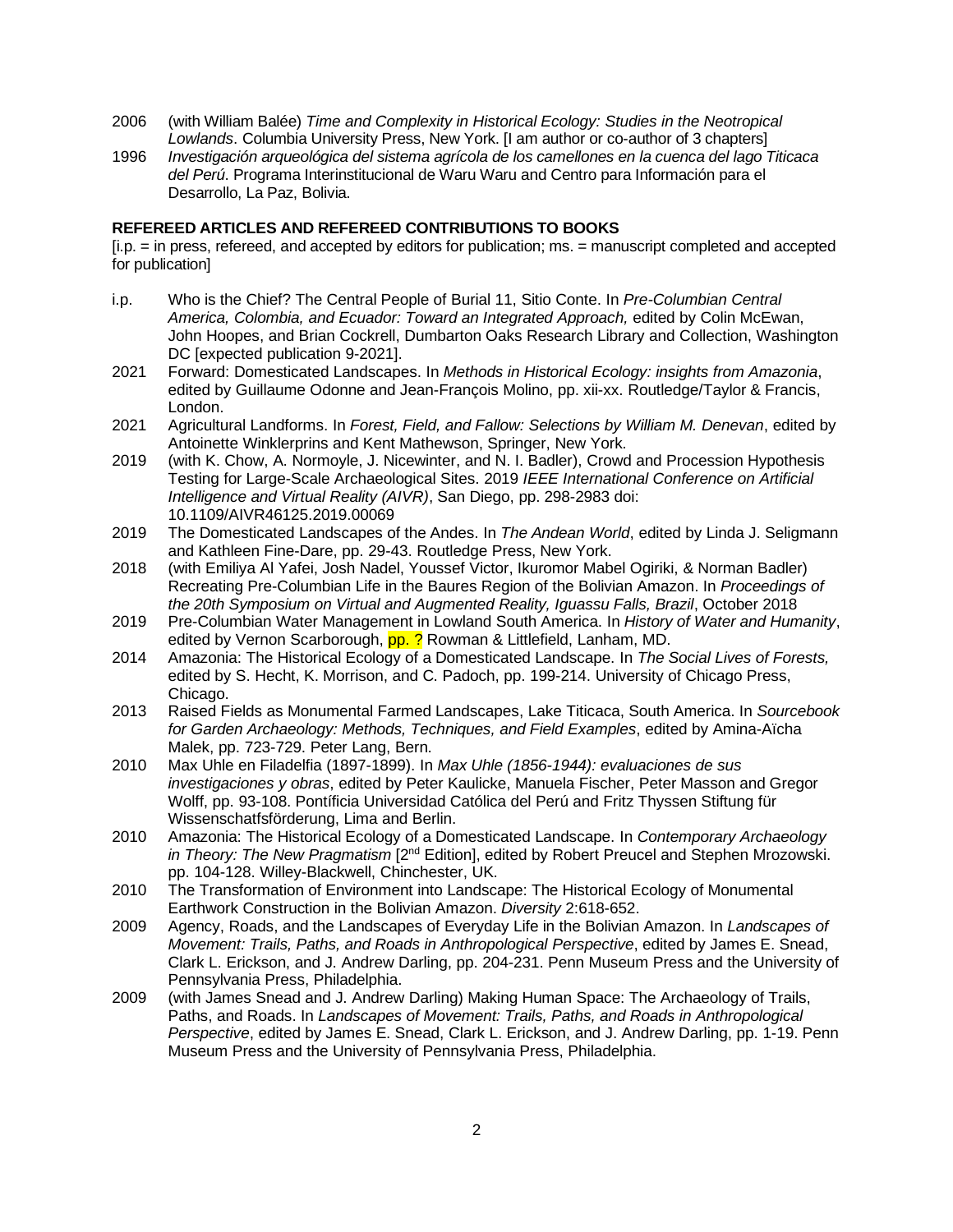- 2009 (with John Walker) Pre-Columbian Causeways and Canals as Landesque Capital. In *Landscapes of Movement: Trails, Paths, and Roads in Anthropological Perspective*, edited by James E. Snead, Clark L. Erickson, and J. Andrew Darling, pp. 232-252.Penn Museum Press and the University of Pennsylvania Press, Philadelphia.
- 2008 Amazonia: The Historical Ecology of a Domesticated Landscape. In *Handbook of South American Archaeology*, edited by Helaine Silverman and William Isbell, pp. 157-183. Springer, New York.
- 2006 (with William Balée) Time, Complexity, and Historical Ecology. In *Time and Complexity in Historical Ecology: Studies in the Neotropical Lowlands*, edited by William Balée and Clark L. Erickson, pp. 1-20. Columbia University Press, New York.
- 2006 The Domesticated Landscapes of the Bolivian Amazon. In *Time and Complexity in Historical Ecology: Studies in the Neotropical Lowlands*, edited by William Balée and Clark L. Erickson, pp. 235-278. Columbia University Press, New York.
- 2006 (with William Balée) The Historical Ecology of a Complex Landscape in Bolivia. In *Time and Complexity in Historical Ecology: Studies in the Neotropical Lowlands*, edited by William Balée and Clark L. Erickson, pp. 187-234. Columbia University Press, New York.
- 2006 Intensification, Political Economy, and the Farming Community: In Defense of a Bottom-Up Perspective of the Past. In *Agricultural Strategies*, edited by Joyce Marcus and Charles Stanish, pp. 336-363. Cotsen Institute of Archaeology, Los Angeles.
- 2006 El valor actual de camellones de cultivo precolombinos: experiencias del Perú y Bolivia. In *Agricultura ancestral. Camellones y albarradas: Contexto social, uso, y retos del pasado y del presente, e*dited by Francisco Valdez, pp. 315-339. Editorial Abya-aylla, Quito, Ecuador.
- 2003 Historical Ecology and Future Explorations. In *Amazonian Dark Earths: Origin, Properties, Management*, edited by Johannes Lehmann, Dirse C. Kern, Bruno Glaser, and William I. Woods, pp. 455-500. Kluwer, Dordrecht,
- 2003 Agricultural Landscapes as World Heritage: Raised Field Agriculture in Bolivia and Peru. In *Managing Change: Sustainable Approaches to the Conservation of the Built Environment*, edited by Jeanne-Marie Teutonico and Frank Matero, pp. 181-204. 4<sup>th</sup> US/ICOMOS International Symposium Proceedings. Getty Conservation Institute in collaboration with US/ICOMOS, Oxford University Press, Oxford.
- 2001 Pre-Columbian Roads of the Amazon. *Expedition* 43(2):21-30.
- 2001 Pre-Columbian Fish Farming in the Amazon. *Expedition* 43(1):7-8.
- 2000 Los caminos prehispánicos de la Amazonia boliviana. In *Caminos precolombinos: las vías, los ingenieros y los viajeros*, edited by Leonor Herrera and Marianne Cardale de Schrimpff, pp. 15- 42. Instituto Colombiano de Antropología y Historia, Bogota, Colombia.
- 2000 The Lake Titicaca Basin: A Pre-Columbian Built Landscape. In *Imperfect Balance: Landscape Transformations in the Precolumbian Americas*, edited by David Lentz, pp. 311-356. Columbia University Press, New York.
- 2000 An Artificial Landscape-Scale Fishery in the Bolivian Amazon. *Nature* 408:190-193.
- 1999 Neo-environmental Determinism and Agrarian "Collapse" in Andean Prehistory. *Antiquity* 73(281):634-642.
- 1995 Archaeological Methods for the study of Ancient Landscapes of the Llanos de Mojos in the Bolivian Amazon. In *Archaeology in the American Tropics: Current Analytical Methods and Applications*, edited by Peter Stahl, pp. 66-95. Cambridge University Press, Cambridge.
- 1994 Methodological Considerations in the Study of Ancient Andean Field Systems. In *The Archaeology of Garden and Field*, edited by Kathryn Gleason and Naomi Miller, pp. 111-152. The University of Pennsylvania Press, Philadelphia.
- 1993 The Social Organization of Prehispanic Raised Field Agriculture in the Lake Titicaca Basin. In *Economic Aspects of Water Management in the Prehispanic New World*, Research in Economic Anthropology, Supplement No. 7, edited by Vernon Scarborough and Barry Isaac, pp. 369-426. JAI Press, Greenwich, CT.
- 1992 Applied Archaeology and Rural Development: Archaeology's Potential Contribution to the Future. *Journal of the Steward Anthropological Society* 20(1-2):1-16. [special edition *Gifts to the Cayman: Essays in Honor of Donald W. Lathrap* edited by A. Zeighelboim, M. van de Guchte, and E.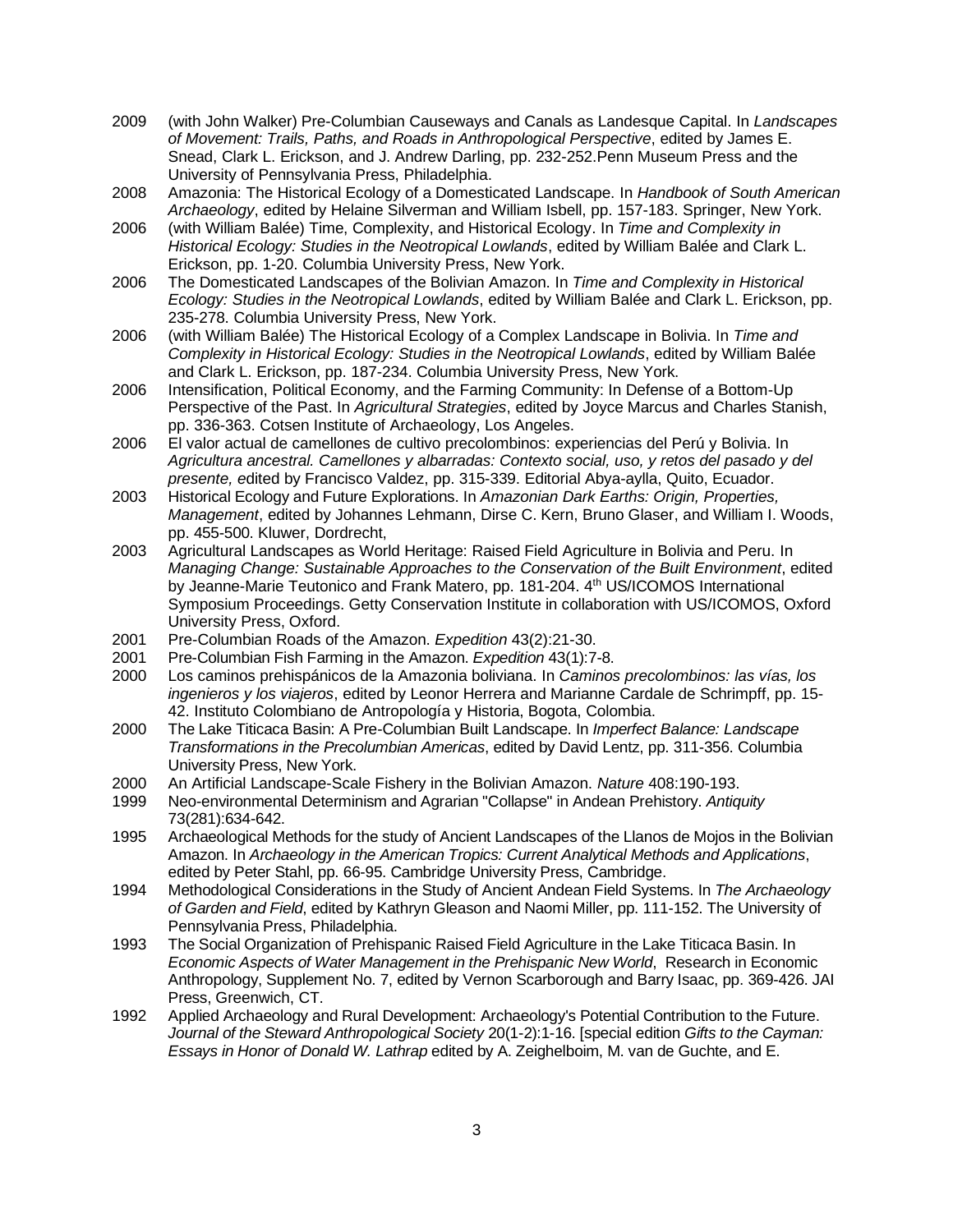Engwall].

- 1992 Prehistoric Landscape Management in the Andean Highlands: Raised Field Agriculture and its Environmental Impact. *Population and Environment* 13(4):285-300 [special issue *Social Science Perspectives on Environmental Management* edited by Timothy Kohler].
- 1988 Raised Field Agriculture in the Lake Titicaca Basin: Putting Ancient Andean Agriculture Back to Work. *Expedition*, 30(3):8-16 [special volume *Andean Archaeology* edited by Karen Mohr Chavez], The University Museum, University of Pennsylvania, Philadelphia.

## **NON-REFEREED ARTICLES AND CONTRIBUTIONS TO BOOKS**

- n.d. Amazonía: la ecología histórica de un paisaje domesticado. In *Antología de arqueología*, edited by Claudia Rivera.
- n.d.. Paisajes domesticados de la Amazonia de Bolivia. *Nuevos Aportes* 6:71-98 [translation and republication of Erickson 2006)
- 2007 (with Daniel Brinkmeier) *Pescadores Precolombinos del Amazonas Boliviano Tecnología Indígena y Transformación del Paisaje Sudamericano*. Harris Educational Loan Program, Field Museum of Natural History, Chicago.
- 2007 (with Daniel Brinkmeier) *Pre-Columbian Fishermen of the Bolivian Amazon: Indigenous Technology and the Transformation of the South American Landscape*. Harris Educational Loan Program, Field Museum of Natural History, Chicago.
- 2003 Pre-Columbian Roads of the Amazon. In *An Insider's Guide to Bolivia,* edited by Peter McFarren, pp. 315-323. Quipus Cultural Foundation, La Paz.
- 2003 Pre-Columbian Fish Farming in the Amazon. In *An Insider's Guide to Bolivia,* edited by Peter McFarren, pp. 324-326. Quipus Cultural Foundation, La Paz.
- 2002 Pre-Columbian Roads of the Amazon. *Bolivian Times 10(34):8-9.*
- 2002 Pre-Columbian Fish Farming in the Amazon. *Bolivian Times* 10(35):8-9.
- 2000 Lomas de ocupación en los Llanos de Moxos. In *La Arqueología de las Tierras Bajas,* edited by Alicia Durán Coirolo and Roberto Bracco Boksar, pp. 207-226.Comisión Nacional de Arqueología, Ministerio de Educación y Cultura, Montevideo, Uruguay.
- 2000 Raised Field Agriculture in the Lake Titicaca Basin: Putting Ancient Agriculture back to Work. In *Exploring the Past: Readings in Archaeology*, edited by James Bayman and Miriam Stark, pp. 271- 284. Carolina Academic Press, Durham.
- 1999 Agricultura en camellones prehispánicos en las tierras bajas de Bolivia: Posibilidades de desarrollo en el trópico húmedo. In *Los camellones y chinampas tropicales: Memorias del Simposio-Taller Internacional sobre Camellones y Chinampas Tropicales*, edited by Juan José Jiménez-Orsornio and Véronique M. Rorive, pp. 39-52. Ediciones de la Universidad Autónomo de Yucatán, Mérida.
- 1998 Applied Archaeology and Rural Development: Archaeology's Potential Contribution to the Future. In *Crossing Currents: Continuity and Change in Latin America*, edited by M. Whiteford and S. Whiteford, pp. 34-45. Prentice-Hall, Upper Saddle, NJ.
- 1996 Development, Economic. In *Oxford Companion to Archaeology*, edited by Brian Fagan, pp. 173- 4.Oxford University Press, New York.
- 1989 (with Kay L. Candler) Raised Fields and Sustainable Agriculture in the Lake Titicaca Basin. In *Fragile Lands of Latin America: Strategies for Sustainable Development*, edited by John Browder, pp. 230-248. Westview Press, Boulder.
- 1987 The Dating of Raised Field Agriculture in the Lake Titicaca Basin of Peru. In *Pre-Hispanic Agricultural Fields in the Andean Region*, edited by William M. Denevan, Kent Mathewson and Gregory Knapp, pp. 373-383, British Archaeological Reports, International Series, No. 359, Oxford.
- 1986 Agricultura en camellones en la cuenca del Lago Titicaca: aspectos técnicos y su futura. In *Andenes y camellones en el Perú Andino: historia presente y futuro*, edited by Carlos de la Torre and Manuel Burga, pp. 331-350, Consejo Nacional de Ciéncia y Tecnología, Lima.
- 1986 Waru waru: una tecnología agrícola del altiplano prehistórico. In *Andenes y camellones en el Perú Andino: historia, presente y futuro*, edited by Carlos de la Torre and Manuel Burga, pp. 59-84, Consejo Nacional de Ciencia y Tecnología, Moscazul, Lima.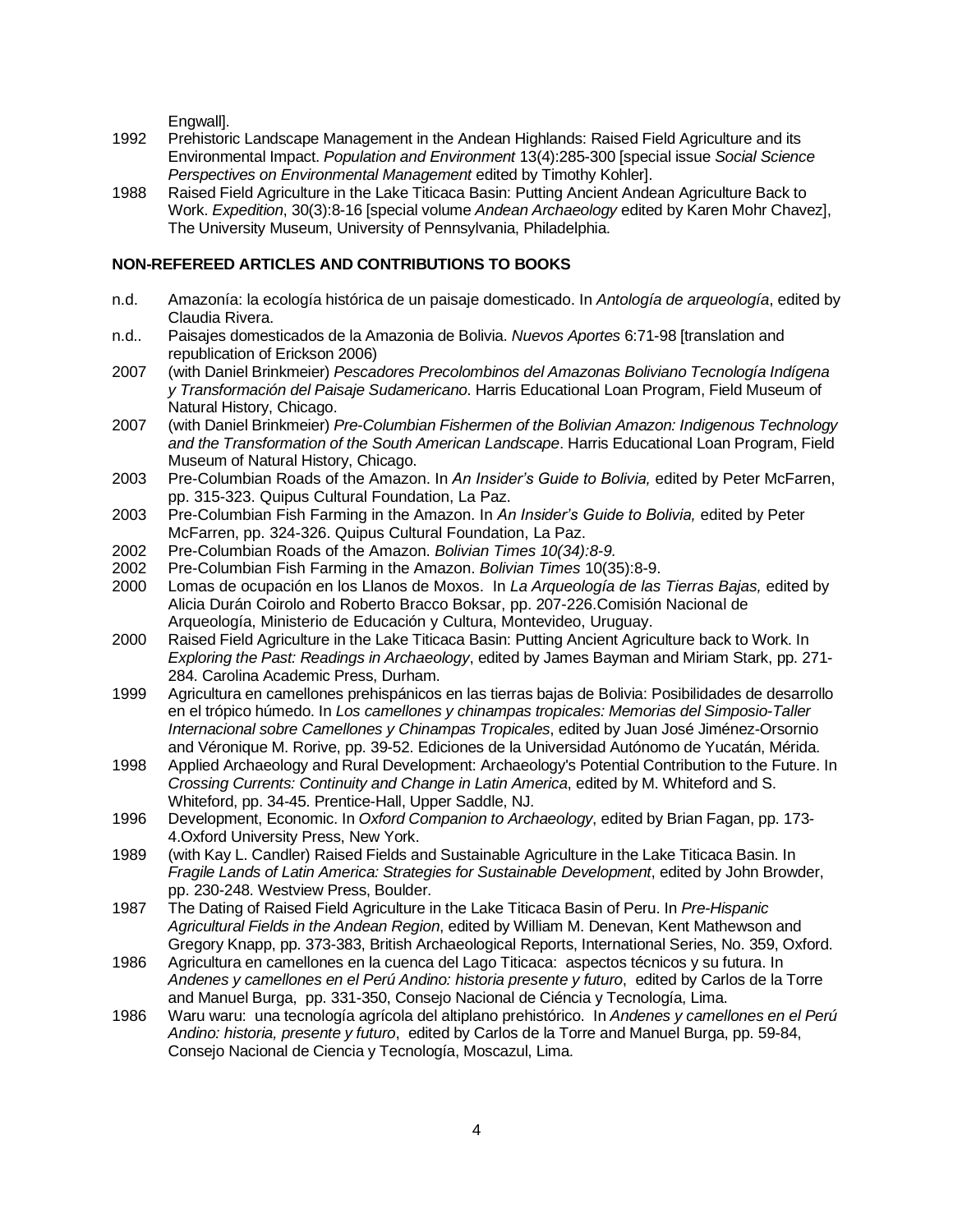- 1986 (with Ignacio Garaycochea and Dan Brinkmeier) *Como construir waru waru*. Consejo Nacional de Ciéncia y Tecnología, Lima.
- 1986 (with Kay Candler and Dan Brinkmeier) *Antukuq waru warun*. (manual on raised fields in Quechua), Consejo Nacional de Ciencia y Tecnología, Lima.
- 1986 (with Ignacio Garaycochea and Luis Masias) *Volver a construir waru waru*. Centro de Servicio de Pedagogía para la Capacitación, Ministerio de Agricultura, Lima, Peru (7 class video training program for raised field agriculture in Quechua).
- 1985 Applications of Prehistoric Andean Technology: Experiments in Raised field agriculture, Huatta, Lake Titicaca, Peru, 1981-1983. In *Prehistoric Intensive Agriculture in the Tropics*, edited by Ian Farrington, pp. 209-232, British Archaeological Reports, International Series, No. 232, Oxford.
- 1984 Waru waru: una tecnología agrícola del Altiplano prehistórico. *Boletín del Instituto de Estudios Aymaras* 18(serie 2):4-37, Chucuito.
- 1983 Los waru-waru. *Minka* No. 11:26-29, Huancayo.
- 1983-4 (with Frank Salomon) Tulipe, un recinto sagrado en la montaña ecuatoriana. *Antropología Ecuatoriana* No. 2- 3:57-78. Quito, Ecuador.
- 1982 Los waru waru de Huatta, Puno. *Gaceta Arqueológica Andina* 4:4-5, Instituto Andino de Estudios Arqueológicos, Lima.
- 1980 Sistemas agrícolas prehispánicos en los Llanos de Mojos. *América Indígena*. 40(4):731-755, Mexico.
- 1978 (with Juan Faldín) *Preliminary Report on an Archaeological Survey in the Llanos de Mojos, Bolivia: San Ignacio to San Borja*. Documentos Internos INAR 36/78, Instituto Nacional de Arqueología de Bolivia, La Paz.

#### **UNPUBLISHED REPORTS AND MONOGRAPHS**

- 2018 (with Jedidiah Dale, Shimon Wdowinski, J. Thayn, Rex Rowley, and Jeremy Nicoll) Final Report: FLOOD REGIMES AND CARBON CYCLING IN ANTHROPOGENIC LANDSCAPES OFTHE BOLIVIAN AMAZON NASA Award Number, NNX13AQ07G. Department of Anthropology, University of Pennsylvania and Space Archaeology Program, NASA
- 2018 (with Norm Badler) SURGG 2018 Final Report: An Interactive Recreation of Everyday Life in Pre-Columbian Amazonia. Summer Undergraduate Research Group Grants,
- 2017 (with Shimon Wdowinski, Jonathan Thayn, Jeremy Nicoll, and Rex Rowley) *Third Annual Progress Report for Flood Regimes and Carbon Cycling in Anthropogenic Landscapes of the Bolivian Amazon (NASA Award Number, NNX13AQ07G)*. Department of Anthropology, University of Pennsylvania and Space Archaeology Program, NASA.
- 2015 (with Theodore Schurr, Marge Bruchac, and Robert Schuyler) *Graduate Handbook: A Comprehensive Guide to the Anthropology Graduate Program at Penn.* Graduate Program in Anthropology, University of Pennsylvania.
- 2015 (with Shimon Wdowinski, Jeremy Nicoll, and Jonathan Thayn) *Second Annual Progress Report for Flood Regimes and Carbon Cycling in Anthropogenic Landscapes of the Bolivian Amazon (NASA Award Number, NNX13AQ07G)*. Department of Anthropology, University of Pennsylvania and Space Archaeology Program, NASA.
- 2014 (with Shimon Wdowinski, Jeremy Nicoll, and Jonathan Thayn) *Annual Progress Report for Flood Regimes and Carbon Cycling in Anthropogenic Landscapes of the Bolivian Amazon (NASA Award Number, NNX13AQ07G)*. Department of Anthropology, University of Pennsylvania and Space Archaeology Program, NASA.
- 2012 (with Susanna Hecht et al.) *Fires, Phytoliths and Lost Cities: Technical Commentary on McMicheal's et al. "Sparse Pre-Columbian Human Habitation in Western Amazonia*."
- 2011 (with Donna Yates and Sonia Alconini) *Summary of the Bolivia--United States MoU Extension Hearing*. Open Session of the Closed Meeting of the Cultural Property Advisory Committee about the extension of the Memorandum of Understanding (MoU) between Bolivia and the US about restrictions on the import of historical, ethnographic, and archaeological cultural objects, Washington, DC.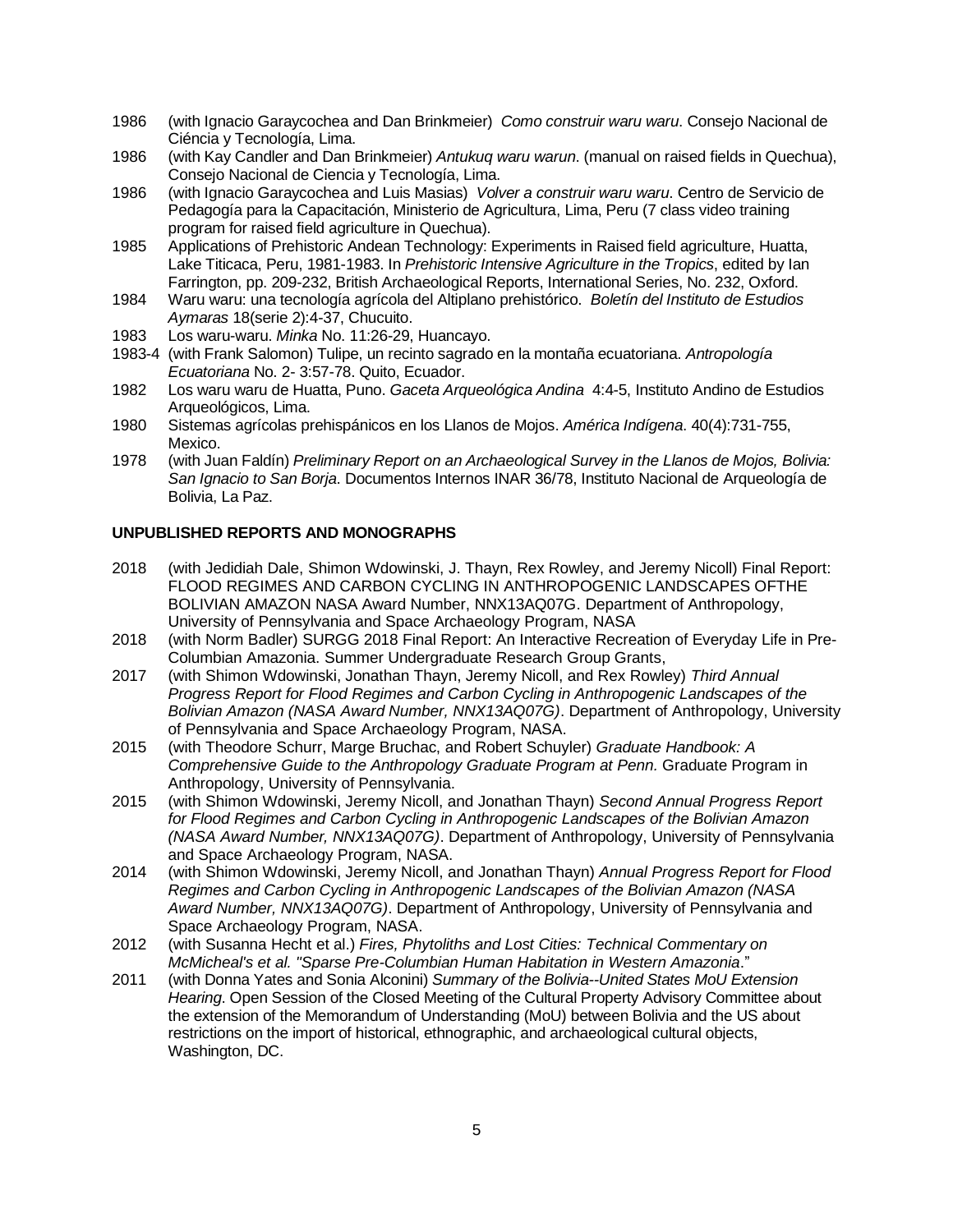- 2010 *Understanding Amazonian Prehistory: Reply To Meggers*. Department of Anthropology, University of Pennsylvania
- 2008 (with Patricia Alvarez and Sergio Calla) *Zanjas circundantes: Obras de tierra monumentales de Baures en la Amazonia Bolivia*. Report of the 2007 fieldwork of the Agro-Archaeological Project of the Beni, Department of Anthropology, University of Pennsylvania, Unidad Nacional de Arqueología, La Paz.
- 2006 (with Kristen Cahn) *The Undergraduate Thesis in Anthropology* Revised [a guide for Anthropology Majors Writing Theses]. Department of Anthropology, University of Pennsylvania.
- 2005 (with Paula Sabloff, Fran Barg, Janet Monge) *The Undergraduate Program in Anthropology*. Self-Study of the Department of Anthropology, Department of Anthropology, University of Pennsylvania.
- 2001 *The Undergraduate Thesis in Anthropology* [a guide for Anthropology Majors Writing Theses]. Department of Anthropology, University of Pennsylvania.
- 1997 *Waru Waru: Ancient Andean Agriculture*. [500+ page manuscript].
- 1997 (with Wilma Winkler and Kay Candler) *Las investigaciones arqueológicas en la región de Baures en 1996*. Manuscript submitted to the Instituto Nacional de Arqueología de Bolivia, La Paz.
- 1995 *(*with Wilma Winkler, Alexei Vranich, John Walker, y Dante Angelo) *Informe preliminar sobre investigaciones arqueológicas en Baures, Departamento del Beni, Bolivia. Parte I y Parte II.* Report submitted to the National Institute of Archaeology and the University of Pennsylvania Museum.
- 1994 (with William Balée) La ecología histórica de un paisaje complejo en Bolivia. *Informe sobre las investigaciones de la loma Ibibate en el departamento del Beni, Bolivia, en 1994*. Instituto Nacional de Arqueología y La Universidad de Pennsylvania, La Paz y Philadelphia.
- 1994 (with Kay Candler, Wilma Winkler, Marcos Michel, y John Walter) *Arqueología de la Agricultura de Camellones e Infraestructura Hidráulica en el Departamento del Beni. Informe preliminar sobre las investigaciones del Proyecto Agro-Arqueológico del Beni en 1993*. Instituto Nacional de Arqueología y La Universidad de Pennsylvania, La Paz y Philadelphia.
- 1993 (with Kay Candler, Wilma Winkler, Marcos Michel, y John Walter) *Informe preliminar de las investigaciones arqueológicas del Proyecto Agro-Arqueológico del Beni en 1992*. Instituto Nacional de Arqueología y La Universidad de Pennsylvania, La Paz y Philadelphia.
- 1991 (with Jose Esteves, Wilma Winkler, Marcos Michel) *La arqueología de la agricultura de camellones y la infraestructura hidráulica en los llanos de Moxos, Bolivia: Informe de los Trabajos de Campo efectuados durante el mes de Julio de 1990*. Instituto Nacional de Arqueología, La Paz, Bolivia.
- 1991 (with Dan Brinkmeier) *Raised Field Rehabilitation Projects in the Lake Titicaca Basin of Peru*. Unpublished manuscript submitted to the Interamerican Foundation, Washington, D.C.
- 1988 *An Archaeological Investigation of Raised Field Agriculture in the Lake Titicaca Basin of Peru*. Unpublished PhD dissertation, Department of Anthropology, University of Illinois, Urbana-Champaign [497 pages].
- 1986 (with Ignacio Garaycochea and Daniel Brinkmeier) *Experiencias en la arqueología aplicada: recuperación de campos elevados en la comunidad de Huatta*. Unpublished manuscript. Proyecto Agrícola de los Campos Elevados, Puno.
- 1977 (with Mark Druss and Ann Ottesen) *Archaeological Investigations at Beaver Dam National Battlefield Park*. Unpublished manuscript, National Park Service, Richmond, Virginia [approx. 100 pages].
- 1977 (with Darwin Horn) *Domestication and Subsistence Implications of Plant and Animal Utilization of the Lake Titicaca Basin*. Unpublished manuscript, Department of Anthropology, Washington University, St. Louis, Missouri [33 pages].
- 1976 *Chiripa Ethnobotanical Report: Flotation Recovered Archaeological Remains from an Early Settled Village on the Altiplano of Bolivia*. Unpublished manuscript, Department of Anthropology, Washington University, St. Louis, Missouri [67 pages].

## **BOOK REVIEWS**

2004 Review of *Cultivated Landscapes of Native Amazonia and the Andes* by William Denevan. *Latin*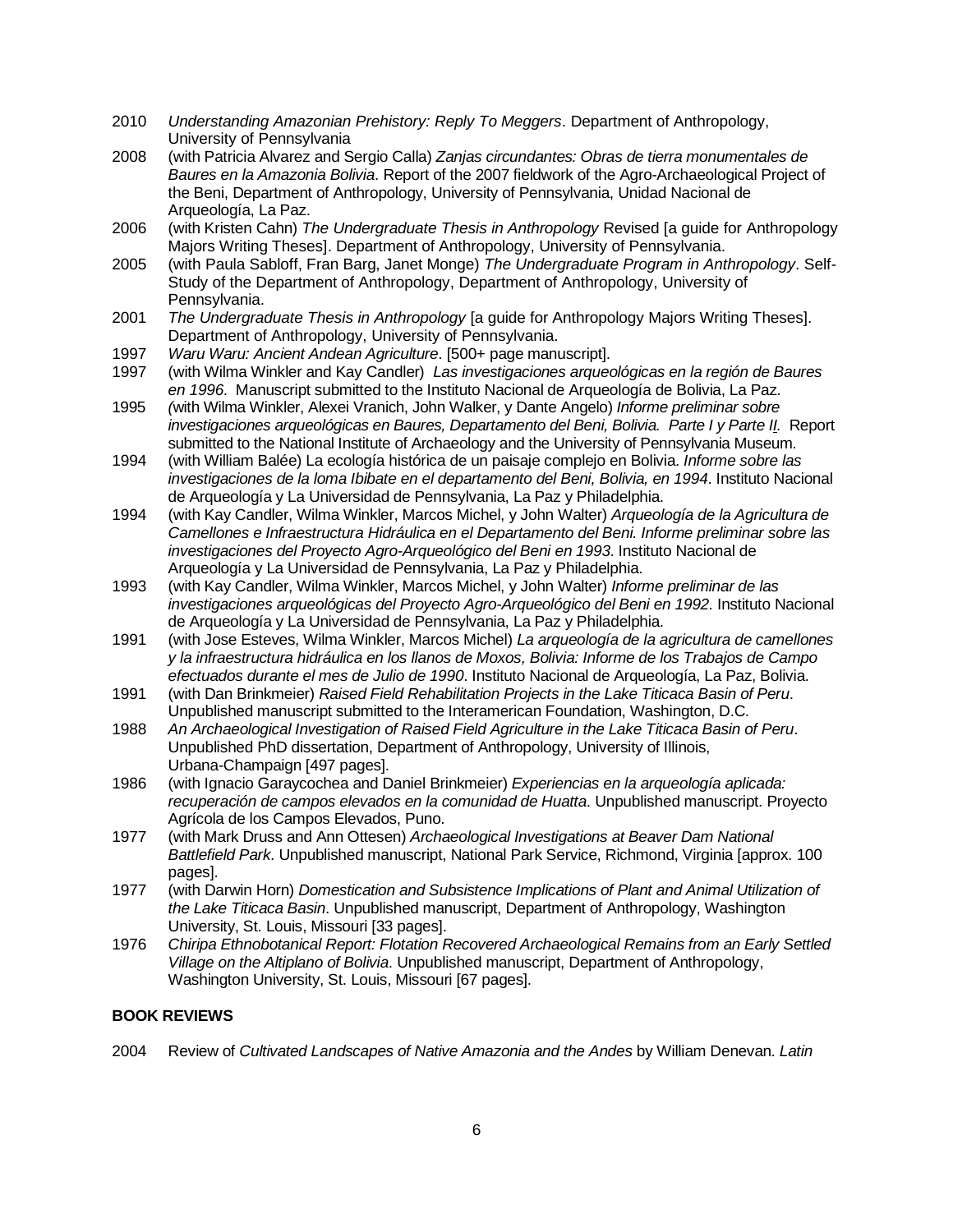*American Antiquity* 15(1):116-117.

- 2000 Review of *Human Impact on Ancient Environments* by Charles Redman. *Latin American Antiquity* 11(4):433.
- 1995 Review of *The Onset of Inequality before the Arrival of the Inka* by Christine Hastorf. *Latin American Antiquity* 6(2):186-187.
- 1991 Review of *The Preceramic Excavations at the Huaca Prieta, Chicama Valley, Peru* by Junius Bird. *American Antiquity* 56(1):178-179.

## **INTERNET PUBLICATIONS**

- 2016-2018 (with Norman Badler and students of ANTH 258 and CIS 106) *Visualizing the Past-Baures, Bolivia v2* [3D model and animation video and individual student projects about the Hydraulic Landscapes of the Bolivian Amazon]. A study of the pre-Columbian cultural landscapes of the Llanos de Mojos, Bolivia, by studio-seminar students of ANTH 258/CIS106: *Visualizing the Past/Peopling the Past*, Digital Media Design, School of Engineering, Fall 2016, 2017, 2018. https://www.visualizingthepast.net/
- 2009 (with Norman Badler and students of ANTH 258 and CIS 106) *Sacred Landscapes of the Incas: The Ceque System*. A study of the Cultural Landscapes of the Incas, Cuzco, Peru, by studioseminar students of ANTH 258/CIS106: *Visualizing the Past/Peopling the Past*, Digital Media Design, School of Engineering, Fall 2009.<http://www.seas.upenn.edu/~cis106/>
- 2005 (with Norman Badler and students of ANTH 258 and CIS 106) *Tiwanaku: A Virtual Journey*. A study of the Cultural Landscapes of Western Highland Bolivia by studio-seminar students of ANTH 258/CIS106: Visualizing the Past/Peopling the Past, Digital Media Design, School of Engineering, Spring 2003.<http://cg.cis.upenn.edu/tiwanaku/>
- 2003 (with Dana Tomlin, Alexei Vranich, and students of ANTH 557 and LARP 702) *Tierra Sajama*. A study of the cultural landscapes of western Highland Bolivia by studio-seminar students of ANTH 577: Sacred Geography of the Incas and Landscape Architecture and Regional Planning 702, Penn Design), Spring 2003. <http://cml.upenn.edu/tierrasajama/default2.htm>

## **VIDEOS AND DOCUMENTARIES**

- 2016 (with Norman Badler and students of ANTH 258 and CIS 106) Visualizing the Past-Baures, Bolivia v2 [3D model and animation video of the Hydraulic Landscapes of the Bolivian Amazon]. A study of the pre-Columbian cultural landscapes of the Llanos de Mojos, Bolivia, by students of studioseminar ANTH 258/CIS106: Visualizing the Past/Peopling the Past, Digital Media Design, School of Engineering. <https://www.youtube.com/watch?v=5OmQdWTWk4Y>
- 2009 (with Daniel Brinkmeier, Michael Cepek, Hugo Lucitante, and Martin Criollo) *Ingi Canse'cho Ande* ("The Land Where We Have Lived"). DVD (2 discs) oral histories and interpretive map of cultural landscapes of the Cofán, an indigenous group in the Amazon region of Ecuador, in A'ingae (native Cofán language) (Field Museum, Chicago). Introduction can be seen on YouTube: <https://www.youtube.com/watch?v=4SfFjH-5J6E>
- 1985 (with Ignacio Garaycochea and Luis Masias) *Volver A Hacer Waru Waru* (Recuperating Raised Fields) (Documentary and Educational Film; 7 part video training course in Quechua). Centro en Servicios de Pedagogía Audiovisual para la Capacitación, CESPAC, Lima, Perú. Complete documentary can be seen on YouTube:

## <https://www.youtube.com/playlist?list=PLZSLTCCTfgLKnk3ZnBopyqOT41RUhrOAo>

## **BOOKS IN PREPARATION**

*Monumental Earthworks of the Bolivian Amazon.* [200+ page manuscript] (with Patrick Brett) *The Pre-Columbian Cultural Landscapes of Baures, Bolivia* [250+ page manuscript] *The Pre-Columbian Engineered Landscapes of the Bolivian Amazon Pre-Columbian Water and Carbon Management in the Bolivian Amazon*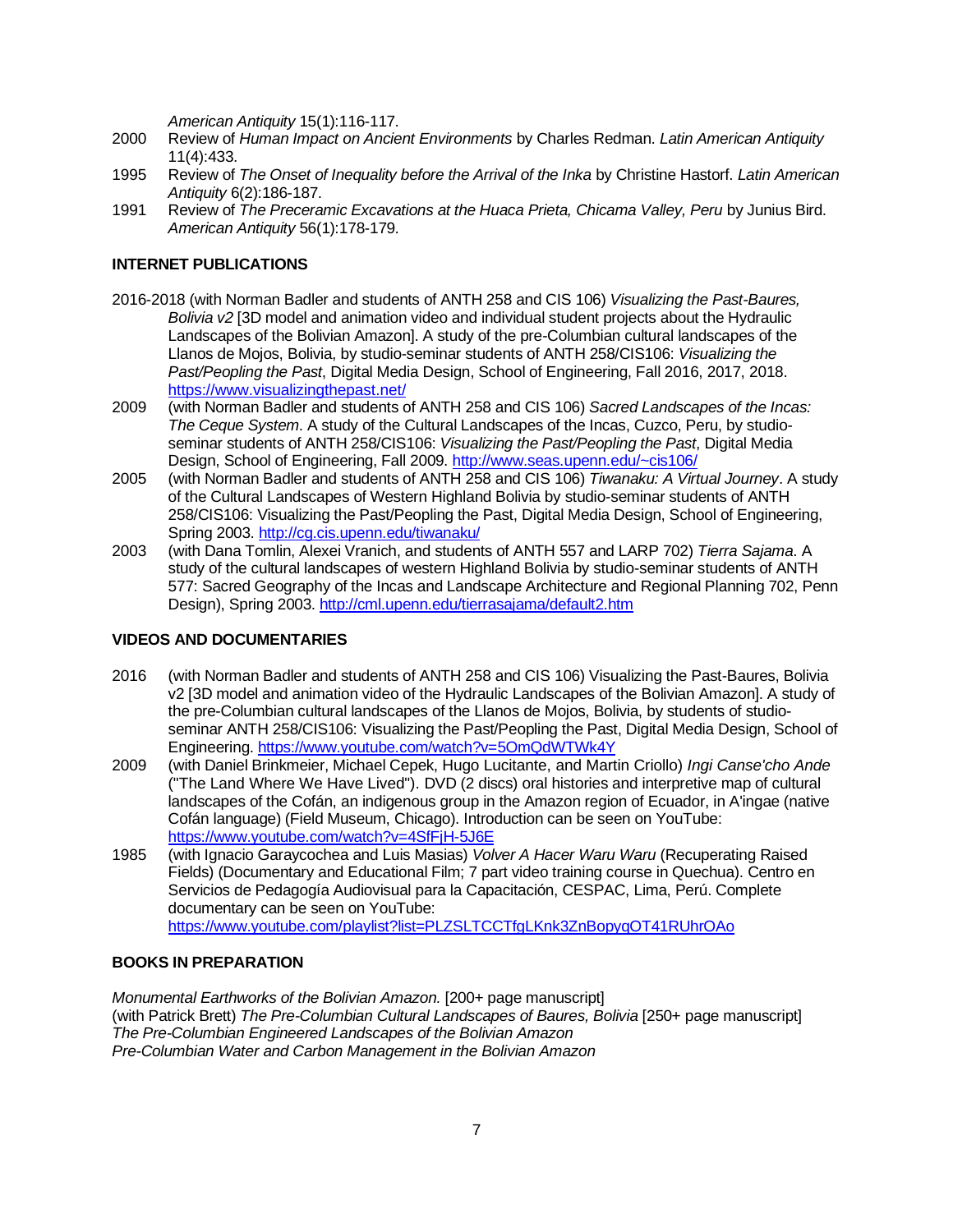#### **ARTICLES AND BOOK CHAPTERS IN PREPARATION**

*The Historical Ecology of Totora Reeds in the Lake Titicaca Basin. Agricultural Landscapes as Monuments. Ring Ditch sites in Amazonian Prehistory. Defining the Prehispanic Andean Community: An Application of the Archaeology of Landscapes*. *The Anthropogenic Nature of Forests in the Bolivian Amazon*. *Reading Prehispanic Andean Landscapes*. *Excavations in Prehispanic Raised Fields in the Bolivian Amazon. The Dating of Raised Field Agriculture in the Llanos de Mojos, Bolivia*. *Max Uhle's Account of the Prehispanic Raised Fields of Bolivia*.

#### **GRANTS RECEIVED**

- 2019 (with Norm Badler, Penn Engineering and DMD Program) check on details
- 2018 (with Norm Badler, Penn Engineering and DMD Program) Summer Undergraduate Research Group Grant (SUGG) funds to engage high-achieving Penn undergraduates innovative research projects (\$9,000 for research & \$12,000 [\$4,000 x 4 students] summer stipends to support 4 undergraduates for 10 weeks). *Precolumbian Hydraulic Landscapes of the Bolivian Amazon:* virtual reality and digital modeling.
- 2016 TerraSAR-X Science Service System (access to high resolution radar satellite imagery; no Direct or Indirect Costs); *Flood Regimes and Carbon Cycling in Anthropogenic Landscapes of the Bolivian Amazon*.
- 2013 National Aeronautics and Space Administration, Space Archaeology Program (\$290,000 over 3 years); *Flood Regimes and Carbon Cycling in Anthropogenic Landscapes of the Bolivian Amazon*.
- 2011 Five student internships for research on digital media and exhibit prototypes for a large traveling exhibit about the pre-Columbian Andean ceremonial center of Pachacamac, Peru, funded by a private donor (awarded to the Center for Human Modeling and Simulation, Department of Computer & Information Science, Penn Engineering, University of Pennsylvania.
- 2007 Instructional Technology Grant (Teaching with Technology), School of Arts and Sciences Internal Grants, University of Pennsylvania (\$3000 plus computer staff time) *Student Research and Web Publication of Objects from the University of Pennsylvania Museum of Archaeology and Anthropology.*
- 2007 The University Research Foundation, University of Pennsylvania (\$20,700) *The Pre-Columbian Engineered Landscapes of the Bolivian Amazon*.
- 2007 H. John Heinz Charitable Trust (\$10,000) *Ring Ditch Sites and Associated Cultural Landscapes in the Bolivian Amazon*.
- 2002 The University Research Foundation, University of Pennsylvania (\$10,117) *Computer-Recording and modeling of the Precolumbian Built Environment*.
- 1999 The American Philosophical Society (\$3000): *Archival Archaeology: The Max Uhle Archives in Berlin.*
- 1999 The Penn Humanities Forum on Human Nature; National Endowment for the Humanities (\$5000); *Long-term Human/Nature and Landscapes in the Amazon.*
- 1998 The Peruvian Copper Corporation (\$7800), *The Return of a Stolen Cultural Treasure to Peru: An Exhibition of a Moche Gold Artifact*. University of Pennsylvania Museum of Archaeology and Anthropology. July 16-August 8, 1998.
- 1997 (with Jeremy Sabloff, Douglas Haller, Adria Katz, Phil Chase) National Science Foundation, (\$63,380), *Digitization of the Archives of the Sitio Conte Collection*. University of Pennsylvania Museum of Archaeology and Anthropology. BCS-9707808
- 1996 American Philosophical Society Research Grant (\$2800), *Archaeological Investigation of the Baures Prehispanic Hydraulic Complex, Bolivia*.
- 1993 (with the Parish of San Ignacio) Interamerican Foundation, (\$40,000), *Raised Field Agriculture: An*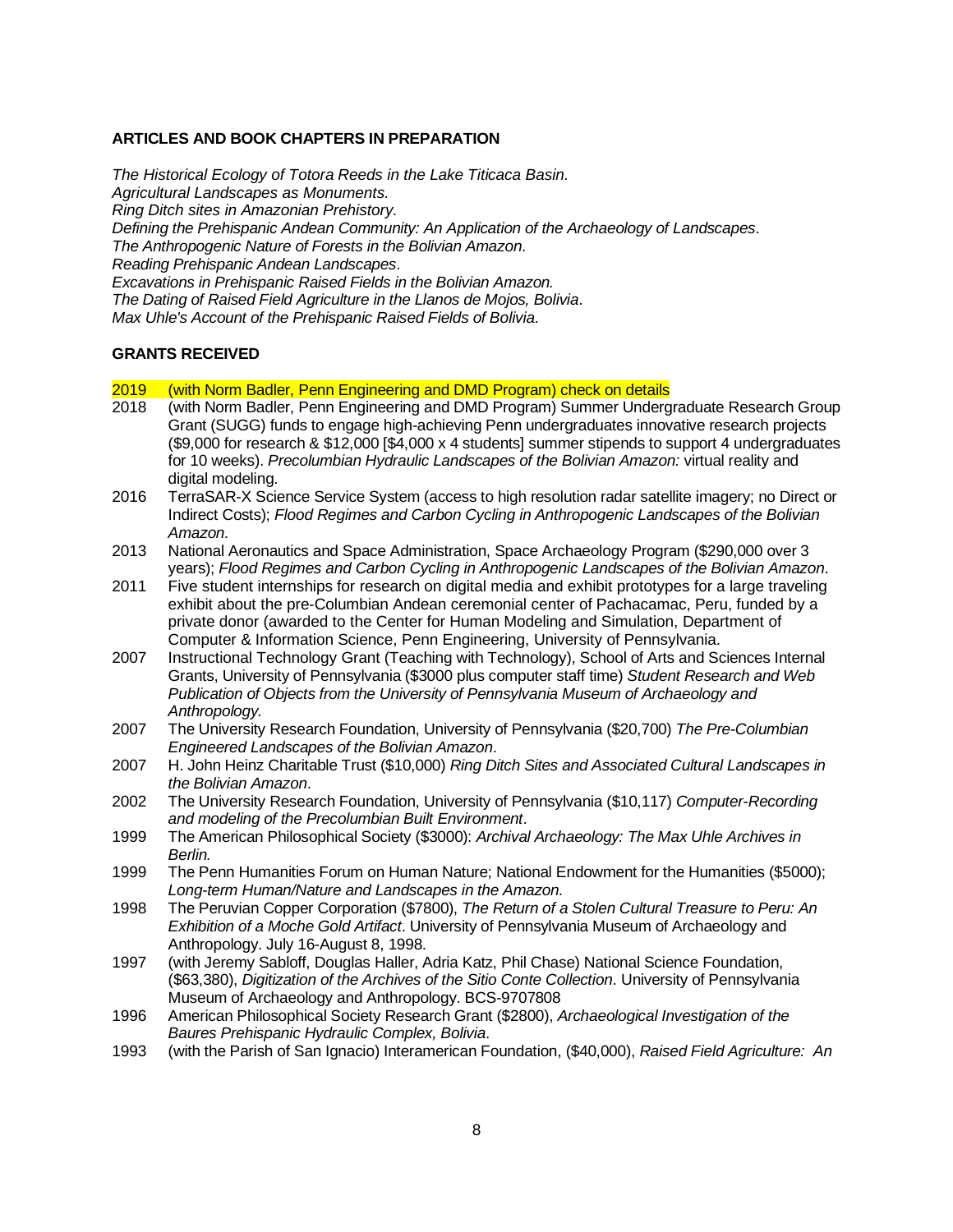*Ancient Alternative for Tropical Development in the Department of the Beni, Bolivia*. Grant for experimentation and rehabilitation of raised field agriculture in indigenous communities in the Llanos de Mojos.

- 1992 National Science Foundation, (\$151,997), *Prehispanic Agricultural Systems in the Llanos de Mojos of Bolivia*. Grant for archaeological research on prehispanic raised field agriculture in the Llanos de Mojos." BCS-9212339
- 1992 H. John Heinz Charitable Trust (\$6,000), *Prehistoric Landscapes of the Llanos de Mojos of Bolivia*. Grant for Latin American Archaeology, for archaeological research on prehispanic raised field agriculture in the Llanos de Mojos.
- 1992 (with the Parish of San Ignacio) Interamerican Foundation, (\$10,000).*Raised Field Agriculture: An Ancient Alternative for Tropical Development in the Department of the Beni, Bolivia*. Grant for experimentation and rehabilitation of raised field agriculture in indigenous communities in the Llanos de Mojos.
- 1990 The University Research Foundation, University of Pennsylvania, (\$17,000). *The Archaeology of Raised Field Agriculture in the Llanos de Mojos of Bolivi*a. Grant for preliminary field investigation of raised fields in the Llanos de Moxos
- 1982 National Science Foundation Dissertation Improvement Grant (\$5,000)
- 1980 Social Science Research Council, Fellowship for Dissertation Research (\$20,000).

## **PROFESSIONAL AND TEACHING EXPERIENCE**

August 1988-present: Full Professor (2011-present); Associate Professor (1995-2011); Assistant Professor (1988-1995). Department of Anthropology, University of Pennsylvania, Philadelphia.

August 1988-present: Curator-In-Charge. The University of Pennsylvania Museum of Archaeology and Anthropology, American Section, Curator of South American Collections, University of Pennsylvania, Philadelphia.

August 1987-May 1988: Visiting Lecturer. Department of Sociology and Anthropology, Indiana University-Purdue University at Fort Wayne, Indiana.

September 1986-March 87: Archaeological Assistant. Resource Investigation Program, Department of Anthropology, University of Illinois, Champaign-Urbana.

January 1985-June 1986: Coordinator. Raised Field Agricultural Project, a small development and research group devoted to training farmers in raised field technology, Puno, Peru.

September 1980-June 198l: Remote Sensing Project utilizing LANDSAT satellite images to locate and identify raise fields in the Llanos de Mojos, Bolivia.

1973-1987: Archaeologist assisting in numerous archaeological research and cultural resource management projects in Missouri, Illinois, Wisconsin, Kentucky, and Virginia.

1976-1984: Teaching Assistant for the Department of Anthropology, University of Illinois, various semesters of courses in archaeology and physical anthropology.

1979-1987: Research Assistant for Department of Anthropology, University of Illinois, various semesters.

#### **FIELD, RESEARCH, AND SYNERGISTIC EXPERIENCE**

Spring 2020: Tumacácori National Historical Park. *Conservation and Management of Archaeological Sites and Landscapes Studio-Seminar*; Cross-school collaboration between faculty and students in the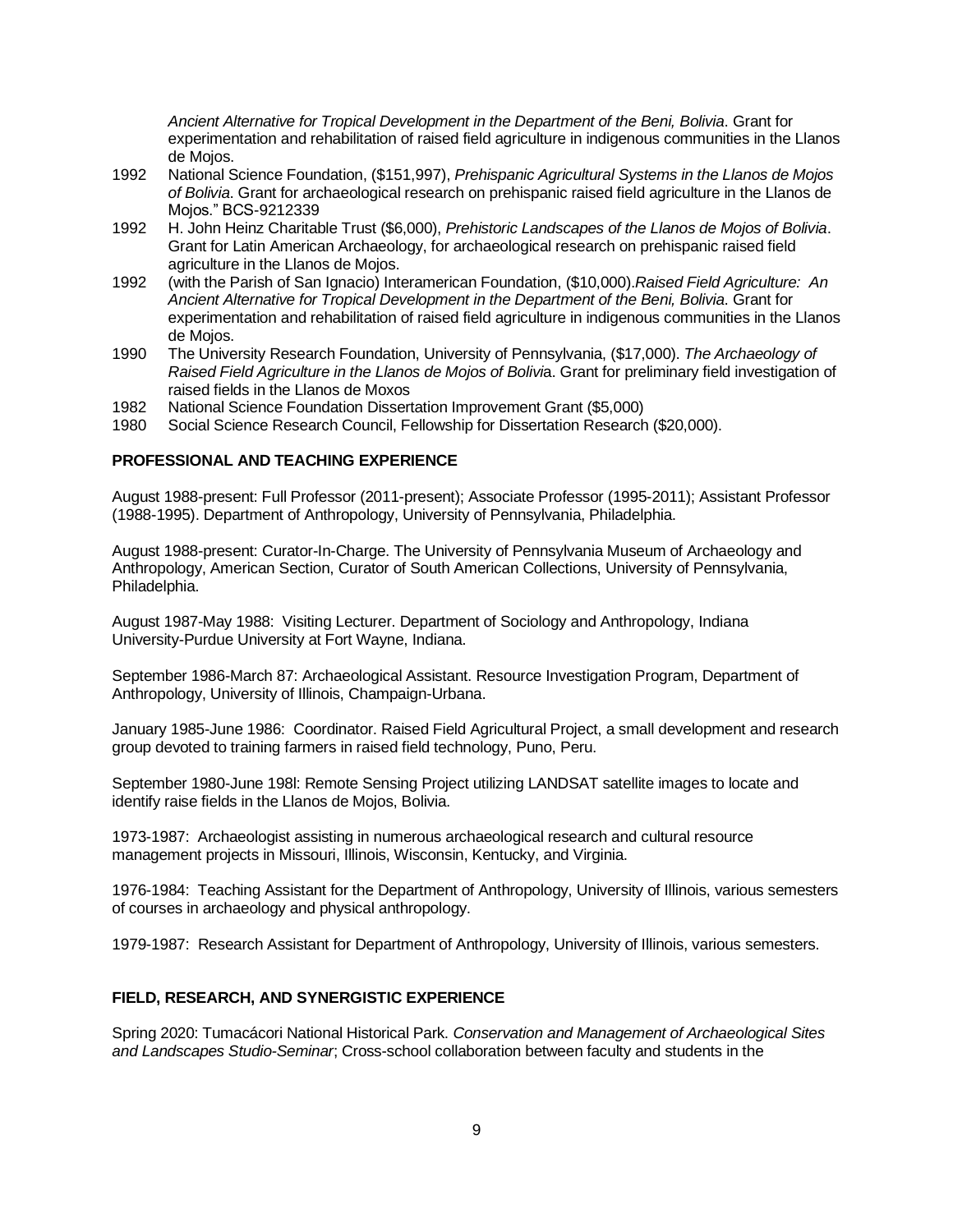Department of Anthropology and Program in Historic Preservation of the Stuart Weitzman School of Design (Frank Matero).

Spring 2018: Fort Union National Monument, New Mexico. *Conservation and Management of Archaeological Sites and Landscapes Studio-Seminar*; Cross-school collaboration between faculty and students in the Department of Anthropology and Program in Historic Preservation of Penn Design (Frank Matero).

Spring 2017: Fort Union National Monument, New Mexico. *Conservation and Management of Archaeological Sites and Landscapes Studio-Seminar*; Cross-school collaboration between faculty and students in the Department of Anthropology and Program in Historic Preservation of Penn Design (Frank Matero).

Spring 2016: Fort Union National Monument, New Mexico. *Conservation and Management of Archaeological Sites and Landscapes Studio-Seminar*; Cross-school collaboration between faculty and students in the Department of Anthropology and Program in Historic Preservation of Penn Design (Frank Matero).

Summer 2012: Mesa Verde National Park, Colorado. *Conservation and Management of Archaeological Sites and Landscapes Studio-Seminar*; Cross-school collaboration between faculty and students in the Department of Anthropology and Program in Historic Preservation of Penn Design (Professor Frank Matero) for training of international students from Peru, Colombia, Cambodia, and the US in earthen construction conservation and landscapes (funded by the Global Heritage Foundation).

Spring 2011: Mesa Verde National Park, Colorado. *Conservation and Management of Archaeological Sites and Landscapes Studio-Seminar*; Cross-school collaboration between faculty and students in the Department of Anthropology and Program in Historic Preservation of Penn Design (Frank Matero) in preparation of management plan for the sites of the Far View Group.

2010: *Mapping Cultural Landscapes of the Cofán through Oral History Project:* followup evaluation of the 2007-2008 project focusing on oral history interviews, mapping, and preparation of a GIS of settlements, historical and sacred places, ethnogeography, and toponyms of the Cofán, an indigenous group in the Amazon region of Ecuador (with staff of the Division of Environment, Culture, and Conservation, Field Museum, Chicago).

2008: *The Pre-Columbian Engineered Landscapes of the Bolivian Amazon Project;* survey, mapping, excavations, network analysis, and historical ecology of networks of prehistoric roads, causeways, canals, fish weirs, reservoirs, in the Baures Region, Bolivia.

2007-2008: *Ring Ditch Sites and Associated Cultural Landscapes Project*; survey, mapping, excavations, and historical ecology of ring ditches, roads, canals, river meander short cuts, and raised fields, Magdalena, San Ramon, Bella Vista, and Baures, Bolivia.

2007-2008: *Mapping Cultural Landscapes of the Cofán through Oral History Project:* oral history interviews, mapping, and preparation of a GIS of settlements, historical and sacred places, ethnogeography, and toponyms of the Cofán, an indigenous group in the Amazon region of Ecuador (with staff of the Division of Environment, Culture, and Conservation, Field Museum, Chicago).

Spring 2006: Bolivia and Turkey. *Conservation and Management of Archaeological Sites and Landscapes Studio-Seminar*; Cross-school collaboration between faculty and students in the Department of Anthropology and Program in Historic Preservation of Penn Design (Professor Frank Matero) in preparation of management plans for the sites of Tiwanaku (Bolivia) and Gordion (Turkey).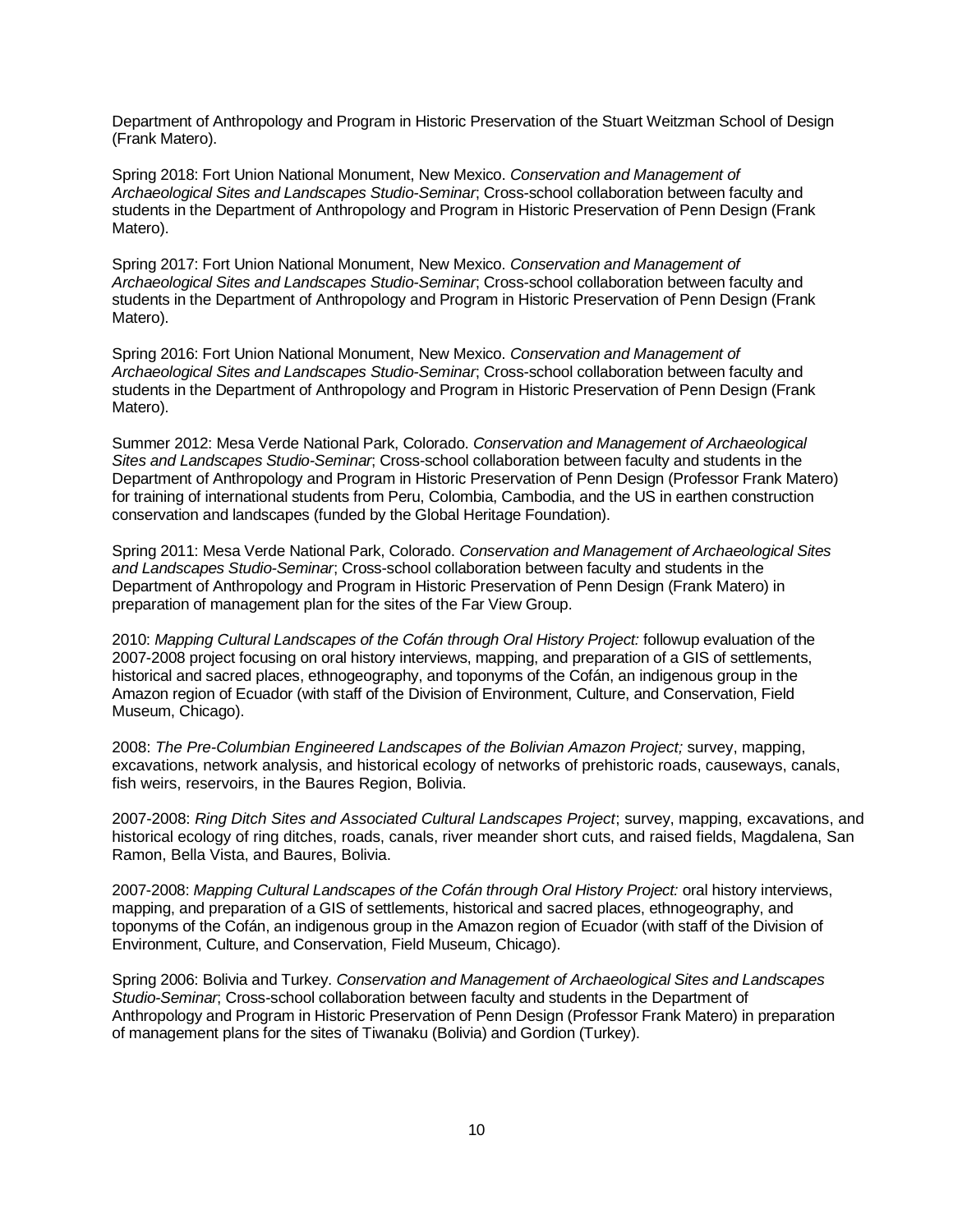Fall 2005: Tiwanaku, Bolivia: *Visualizing the Past/Peopling the Pas*t *Studio-Seminar*: Cross-school collaboration between faculty and undergraduate students in the Department of Anthropology, Department of Computer Science and Information, and Digital Media Design of Penn Engineering (Professor Norm Badler) for computer modeling of the built environment and cultural landscapes the Site of Tiwanaku involving CAD and GIS Modeling, Virtual Reality, and site interpretation.

Spring 2003-present: Bolivia. *Sacred Geographies of the Andes Studio-Seminar*. Cross-school collaboration between faculty and students in the Department of Anthropology and the Department of Landscape Architecture and Regional Planning of Penn Design of GIS study of Andean shrines, alignments, roads, and ceremonial centers.

August 2002: Bolivia. *Computer-Recording and 3D modeling of the Pre-Columbian architecture at Tiwanaku, Bolivia*. Cross-school collaboration between faculty and students of the Department of Anthropology and the Department of Computer Science and Information (Professor Kostas Daniilidis) for computer modeling, recording, and software development of built environment.

2002: Bolivia. *Mapping Natural and Cultural Resources of the Sirionó Indigenous Territory (Bolivia)*. Part of an undergraduate course research project in ANTH 133: *Native Peoples and the Environment*

2001-present: Bolivia. *Ritual Roads and Engineered Landscapes of the Bolivian Amazon*.

July 1999: Bolivia. Archaeological survey of prehispanic earthworks in the Baures Prehispanic Hydraulic Complex of the Bolivian Amazon.

July - August 1996: Bolivia. Archaeological survey, topographic mapping and excavations of prehispanic earthworks in the Baures Prehispanic Hydraulic Complex of the Bolivian Amazon.

June-July 1996: Colombia. Archaeological survey and preliminary mapping of riverine settlements, "black earth sites," and anthropogenic landscapes in the Colombian Amazon (Mesay, Caqueta, and Amazon rivers); planning for archaeological research and student training program in Amazon.

July-September 1995: Bolivia. Archaeological survey, excavation and mapping of raised fields and hydraulic works in the Llanos de Mojos of Bolivia, experimental and applied raised field program; exploration of the region of Baures (survey, mapping, and aerial reconnaissance of a large complex of earthworks).

May-September 1994: Bolivia. Archaeological survey, excavation and mapping of raised fields and hydraulic works in the Llanos de Mojos of Bolivia, experimental and applied raised field program.

June-September 1993: Bolivia. Archaeological survey, excavation and mapping of raised fields and hydraulic works in the Llanos de Mojos of Bolivia, experimental and applied raised field program.

June-September 1992: Bolivia. Archaeological survey, excavation and mapping of raised fields and hydraulic works in the Llanos de Mojos of Bolivia, five year research permit granted by the Bolivian government.

July-August 1990: Bolivia. Archaeological reconnaissance and excavations of prehispanic raised fields, canals, and causeways in the tropical lowlands of the Llanos de Mojos.

March 1989: Peru. Evaluation of Government and Non-government Raised Field Rehabilitation projects in the Lake Titicaca Basin.

January 1985-June 1986: Peru. Experimental and applied archaeological investigation of raised field agriculture in the Lake Titicaca Basin.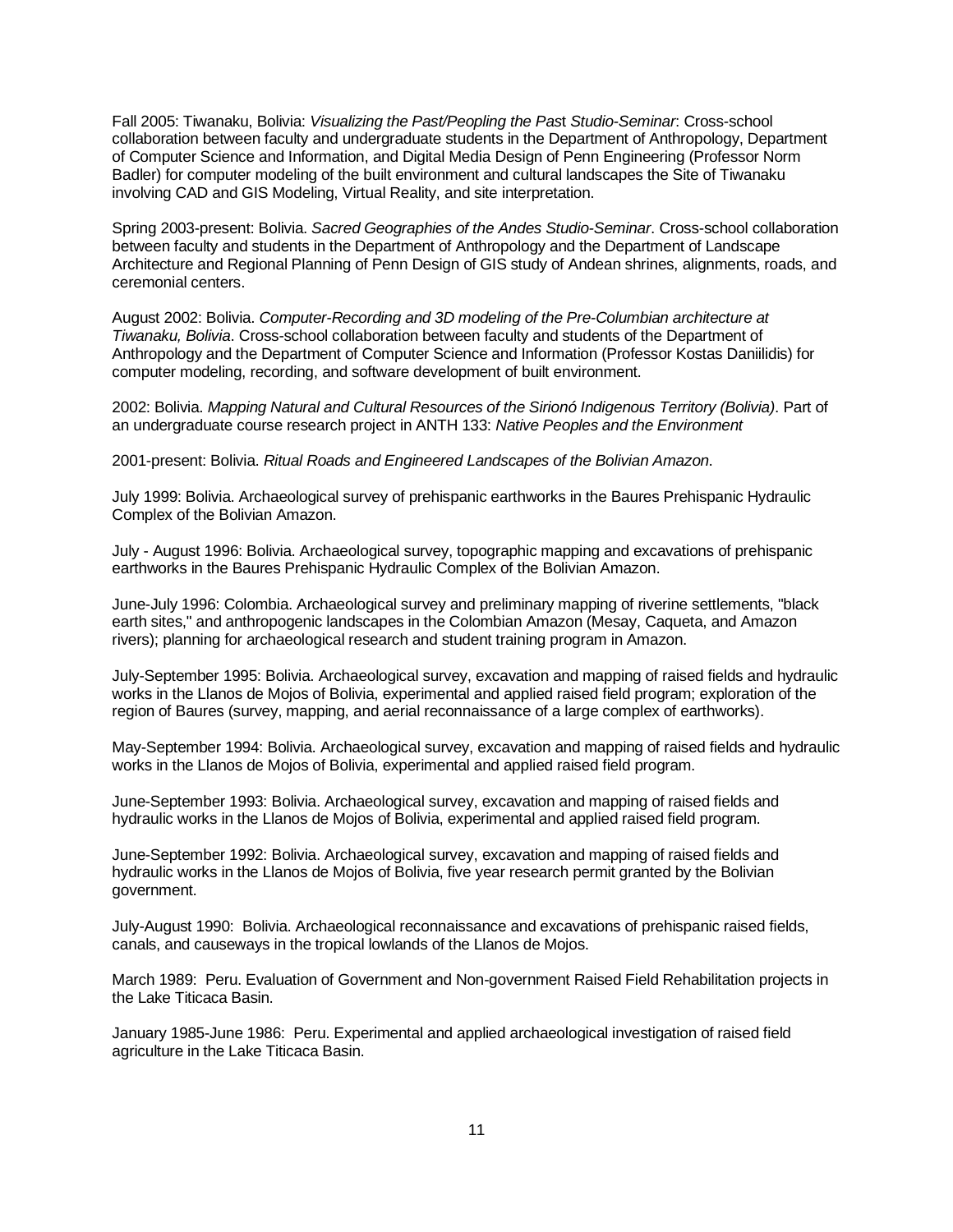June 1981-June 1983: Peru. Investigation of prehistoric raised field agriculture in the Lake Titicaca Basin combining archaeological survey, excavation, and agricultural experimentation raised fields in the Lake Titicaca Basin.

May 1980-Sept 1980: Wisconsin. Field Archaeologist for survey in Alma, Wisconsin, survey, excavation and salvage archaeological excavation in East Dubuque and Alma, Wisconsin.

December 1978-January 1979: Ecuador. Co-director of project involving archaeological survey and topographic mapping of prehistoric architecture in the Ecuadorian montaña near the site of Tulipe.

June 1978-August 1978: Bolivia. Archaeological survey of raised field systems and associated occupation sites.

May 1975-August 1975 and July 1974-August 1974: Bolivia. Archaeological excavation and paleoethnobotanical study of plant remains of the formative site of Chiripa.

1974-1985: Midwest and Eastern United States. Participation as field archaeologist on numerous archaeological surveys and excavations including the I-270 Mitigation Project (IL), Stratford Hall (VA), Resource Investigation Program of the University of Illinois (IL), and the Wisconsin Historical Society (WI).

#### **MUSEUM ACTIVITIES**

**Curator**: South American Collections of the University Museum of Archaeology and Anthropology (Penn Museum); Curator-in-Charge of the American Section.

Responsibilities:

- Curation of Andean and Amazonian archaeological, colonial, and ethnographic collections of the American Section: The Andean and Amazonian collections consist of 12,500 artifacts and over 6,000 artifacts respectively, the largest collection in the American Section (total of 200,000 artifacts).
- Curation of a large collection of ethnographic and archaeological photographs and written materials on South America in the Penn Museum Archives.
- Public talks and lectures: (see selection listed under "Recent Public Lectures")
- Fieldwork projects under auspices of the Penn Museum (see above)
- Hosting of and consultation with scholars visiting and studying the Penn Museum's collections.
- Current committee membership: Expedition Magazine Advisory Board, Repatriation Committee, Center for the Analysis of Archaeological Materials Faculty Oversight Committee,
- Past committee membership: Publications and Editorial Review Committee, Collections and Acquisitions Committee, Penn Museum, Special Events/Membership/Education Committee, Penn Museum, Curator Liaison of Museum Services, Repatriation Committee, Chinese Archaeology Search Committee, North American Archaeology Search Committee (Chair), and others.
- Leading formal tours of the South American collections to visiting scholars, Museum Guides, Women's Committee, and graduate and undergraduate students.
- Lecturer and guide for Women's Committee Archaeology tours: "Empires of Greatness: Splendors of Precolumbian Mexico" (March 9-23, 1990); "Andean Archaeology" (Fall 1997), "Andean and Amazonian Archaeology" (March 2001), "Peru Tour: Inka and Their Ancestors Peru" (June 2017), and others.

Work in Progress:

- *Uncorking the Past*, comparative exhibit about past and present indigenous beers and wines
- *Pachacamac: An Andean Ceremonial Center*, exhibit about the large Andean ceremonial center and collections excavated by Max Uhle of the Penn Museum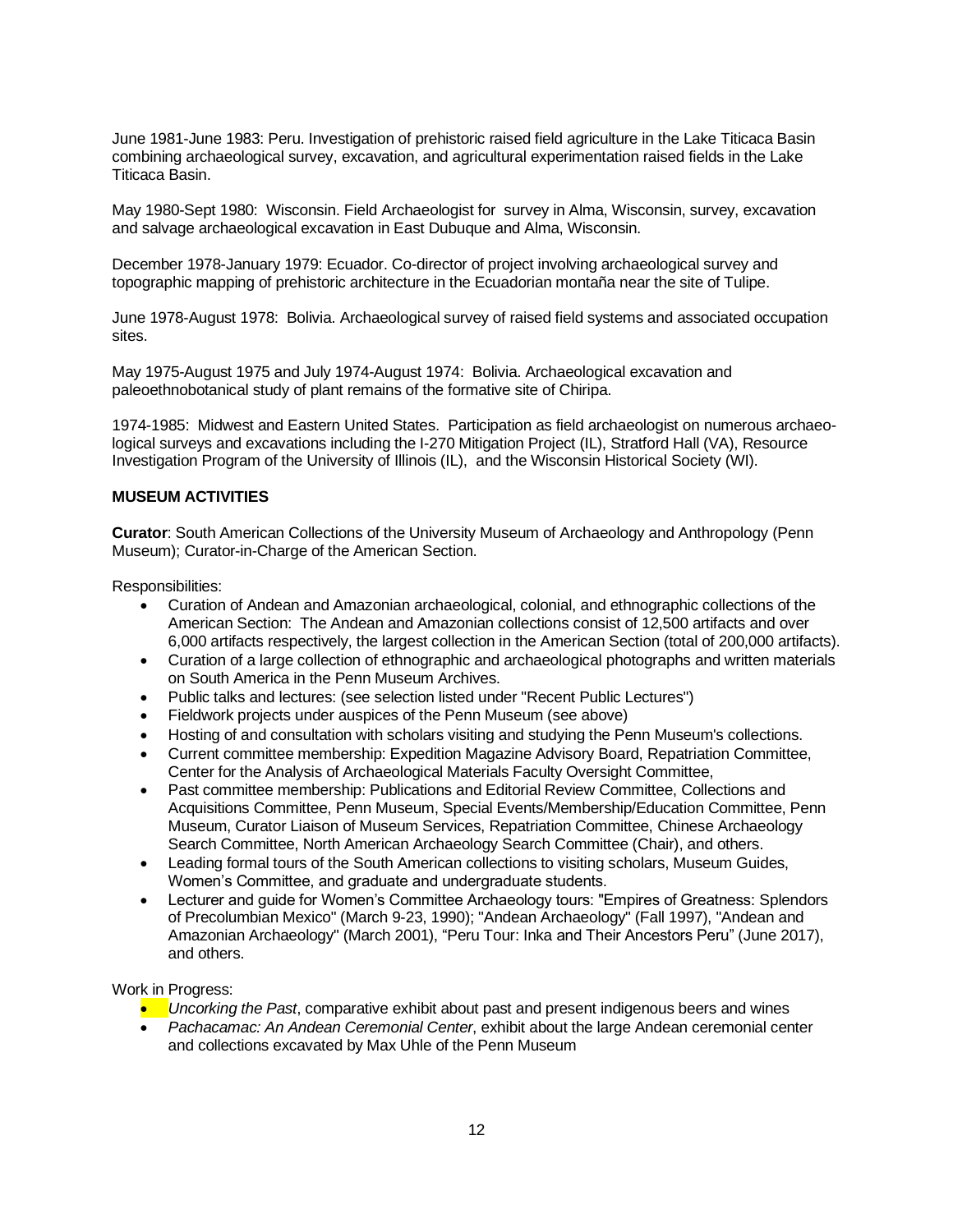- Penn Museum website and database highlighting 10 years of undergraduate student research on objects from the American Section of the Penn Museum
- Book on Max Uhle's photographs and notes from South America in the Penn Museum Archives.
- Planning and design for new exhibit hall of South American Civilizations and Cultures
- Study of Tiwanaku artifacts collected by Max Uhle in the Andean Collection
- Study of the archaeological materials from the site of Pachacamac for a permanent or traveling exhibit
- Exhibit of my photographs from archaeological research on raised field agriculture and applied archaeology in the Andes and Amazon.

### **MUSEUM EXHIBITS CURATED**

- 2015 Co-Curator (with Lucy Fowler-Williams and William Wierzbowski): *Beneath the Surface: Life, Death, and Gold in Ancient Panama*, traveling exhibit about the pre-Columbian Sitio Conte, Panama (February – November 2015) <https://www.penn.museum/collections/videos/video/28> <https://www.penn.museum/collections/videos/video/25>
- 2007 Local Curator: *Vanishing Worlds: Art and Ritual of Amazonia*. Traveling Exhibit from the Houston Museum of Natural Sciences, University of Pennsylvania Museum of Archaeology and Anthropology. March 3 through June 30, 2007
- 1998 Curator (with Lucy Fowler-Williams & Walter Alva): *The Return of a Stolen Cultural Treasure to Peru: An Exhibition of a Moche Gold Artifact.* University of Pennsylvania Museum of Archaeology and Anthropology. July 16-August 8, 1998. <https://www.penn.museum/sites/Moche/mocheintro.html>
- 1995 Curator: *Aymara Reed Boat Construction: A Living Exhibit and Demonstration*. Master boatbuilders Erik and Maximo Catari came to the Penn Museum to demonstrate the construction of an Aymara "balsa" reed boat used on Lake Titicaca, Bolivia. University of Pennsylvania Museum of Archaeology and Anthropology. Fall 1995.
- 1989 Consulting Curator: *The Gift of Birds: Featherworking of Native South American Peoples*. University of Pennsylvania Museum of Archaeology and Anthropology, 1989-1990.

#### **MUSEUM EXHIBITS IN PLANNING**

Curator (with Anne Tiballi) Pachacamac: An Andean Ceremonial Center, exhibit about the large Andean ceremonial center and collections excavated by Max Uhle of the Penn Museum (presented to the Exhibition Committee Spring 2019; Approved as an exhibit for 2022 or later. Co-Curator with Patrick McGovern: *Uncorking the Past*. Exhibit idea approved by Penn Museum 5/2010.

#### **WORKSHOPS**

- 2012 *Teaching with Objects*, Graduate Students in Anthropology, University of Pennsylvania, March 20, 2012.
- 2010 *Archaeological Cultural Heritage*, United States Army (Fort Dix, New Jersey), University of Pennsylvania Museum of Archaeology and Anthropology, Philadelphia, April, 2010.
- 2009 *Cultural Property Training Program*, Immigration and Customs Enforcement (ICE), University of Pennsylvania Museum of Archaeology and Anthropology, Philadelphia, April 29, 2009.
- 2008 *Cultural Property Training Program*, Immigration and Customs Enforcement (ICE), University of Pennsylvania Museum of Archaeology and Anthropology, Philadelphia, April 1-2, 2008.
- 2008 *Cultural Property Training Program*, Immigration and Customs Enforcement (ICE), University of Pennsylvania Museum of Archaeology and Anthropology, Philadelphia, March 4-5, 2008.
- 2007 *Cultural Property Training Program*, University of Pennsylvania Museum of Archaeology and Anthropology, Philadelphia, May 1-2, 2007
- 2005 *Training Program for the Art Theft Task Force of the Federal Bureau of Investigation*. The University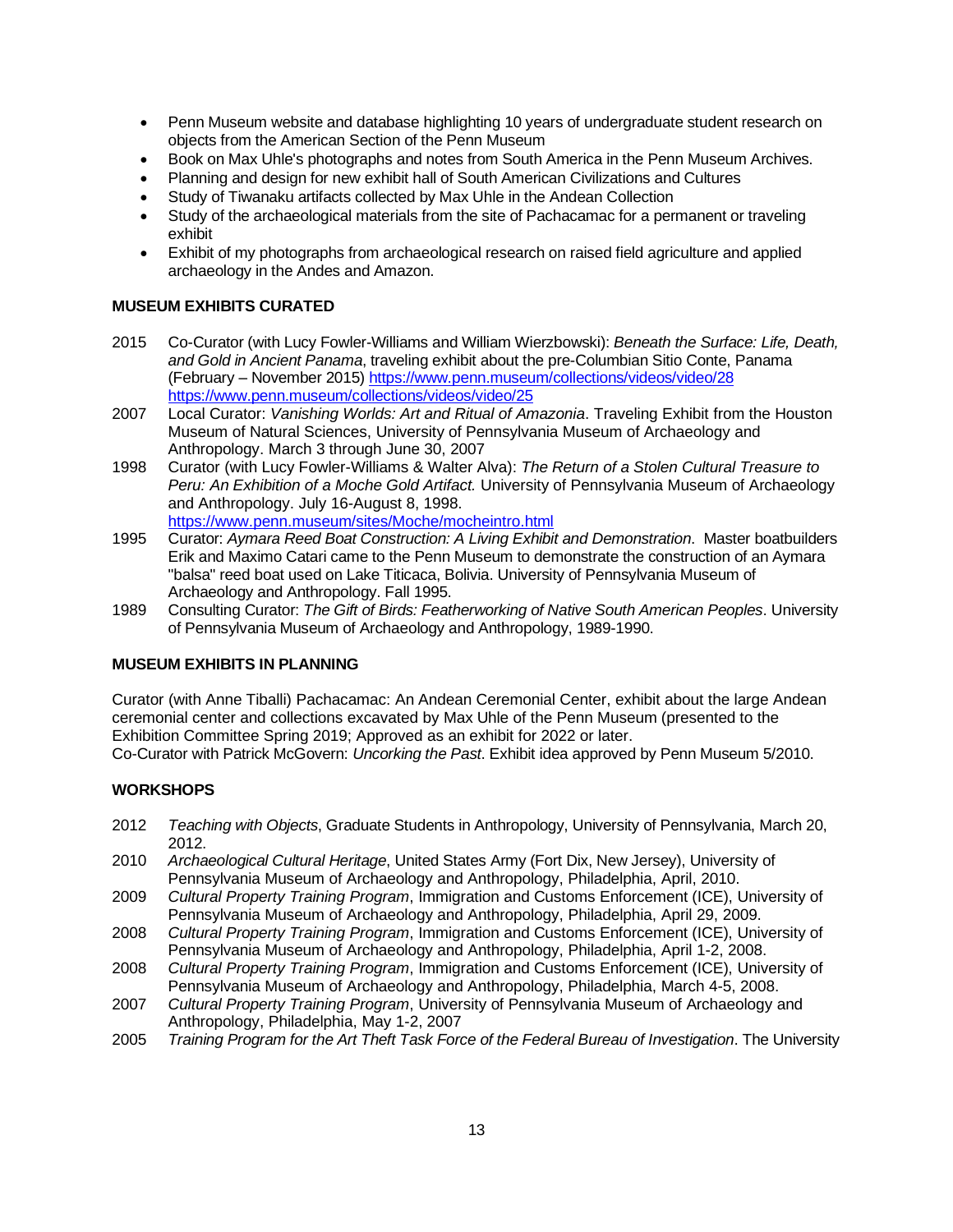of Pennsylvania Museum of Archaeology and Anthropology and Federal Bureau of Investigation, Philadelphia. January 13, 2005.

## **PAPERS PRESENTED AT PROFESSIONAL MEETINGS AS AN INVITED PARTICIPANT**

- 2019 (with Kristin Chow, Jeanette Nicewinter, Aline Normoyle, and Norman Badler) Crowd and procession hypothesis testing for large-scale archaeological sites. Paper presented in the Workshop MARCH at the 2nd International Conference on Artificial Intelligence & Virtual Reality (AIVR 2019), San Diego, California, USA, December 9-11.
- 2019 (with Samantha Seyler) Don Lathrap, Precocious Civilization, and the Highland-Lowland Link in Andean Archaeology. Paper to be presented in the symposium *The Legacies of Archaeologists in the Andes: Second Symposium, the Institutionalization and Internationalization of Andean Archaeology*, organized by Monica Barnes and Mario Rivera, 84rd Annual Meeting of the Society for American Archaeology, Albuquerque, New Mexico, April 10–14, 2019
- 2018 (with Jedediah Dale and Timothy Beach) Remote Sensing of Burning Dynamics in the Domesticated Landscape of the Bolivian Amazon. Southwest Division of the American Association of Geographers Annual Meeting. Baton Rouge, LA October 2018.
- 2018 South American Agricultural Landscapes over Millennia: The Human Agricultural Footprint. Paper presented at the symposium *Mapping Global Agricultural History*, Organized by Mats Widgren, Royal Swedish Academy of Letters, History, and Antiquities, Stockholm, Sweden, October 9-12, 2018.
- 2018 (with Jedediah Dale) Flood Regimes, Earthworks, and Water Management in the Domesticated Landscapes of The Bolivian Amazon. Paper to be presented in the symposium *Anthropogenic rainforest: landscape management in the Amazon before the European conquest*, Organized by Stéphen Rostain & Camila Guarim Figueiredo at the 83th Annual Meeting of the Society for American Archaeology, Washington DC, April 11-15, 2018.
- 2017 Domesticated Landscapes. Paper presented in *Natures/Cultures* Colloquium Series, Organized by Katherine Morrison & Nikhil Anand, Department of Anthropology, University of Pennsylvania. <https://www.youtube.com/watch?v=EoECezBgiaA> (note: first few minutes are missing)
- 2017 Arqueología de la Amazonia boliviana desde una historia de ideas. Keynote Lecture presented at the IV International Meeting of Amazonian Archaeology. Organized by Carla Jaimes Betancourt, Trinidad, Bolivia, October 1-7, 2017.
- 2017 Conservation & Management of Archaeological Sites and Landscapes: Curriculum and Fieldwork at UPENN. *Archaeology & Conservation Education Round Table*. Organized by Thomas Roby, Alice Paterakis, and Jeanne Marie Teutonico, Getty Conservation Institute, Los Angeles, CA February 12-13, 2017
- 2015 Wetlands as Domesticated Landscapes: Pre-Columbian Water Management in the Bolivian Amazon. Paper presented in the Annual Symposium *Amazonia and the making of the Andean World*, organized by the Pre-Columbian Society Symposium, Washington, DC, September 26, 2015.
- 2015 Discussant. *Landscapes of Production: New Research on the Archaeology of Agriculture and Irrigation*. Symposium organized by Frances Hayashida, Andrés Troncoso, and Diego Salazar at the 80th Annual Meeting of the Society for American Archaeology, San Francisco, California, April 15-19, 2015.
- 2015 Pre-Columbian Monumental Landscapes in the Bolivian Amazon. Keynote Speaker, 43rd Annual Midwest Conference on Andean and Amazonian Archaeology and Ethnohistory, Vanderbilt University, Nashville, February 28, 2015.
- 2014 Pre-Columbian Monumental Landscapes in the Bolivian Amazon. Shepard Krech III Lecture Series, Haffenraffer Museum, Brown University, Providence, October 6, 2014.
- 2014 Obras monumentales de tierra geométrica precolombina en la Amazonía boliviana. Fundação Universidade Federal De Rondônia. Núcleo De Ciências Humanas, Departamento De Arqueología, Centro Acadêmico – CAREM, Porto Velho, Brazil, July 21-26, 2014.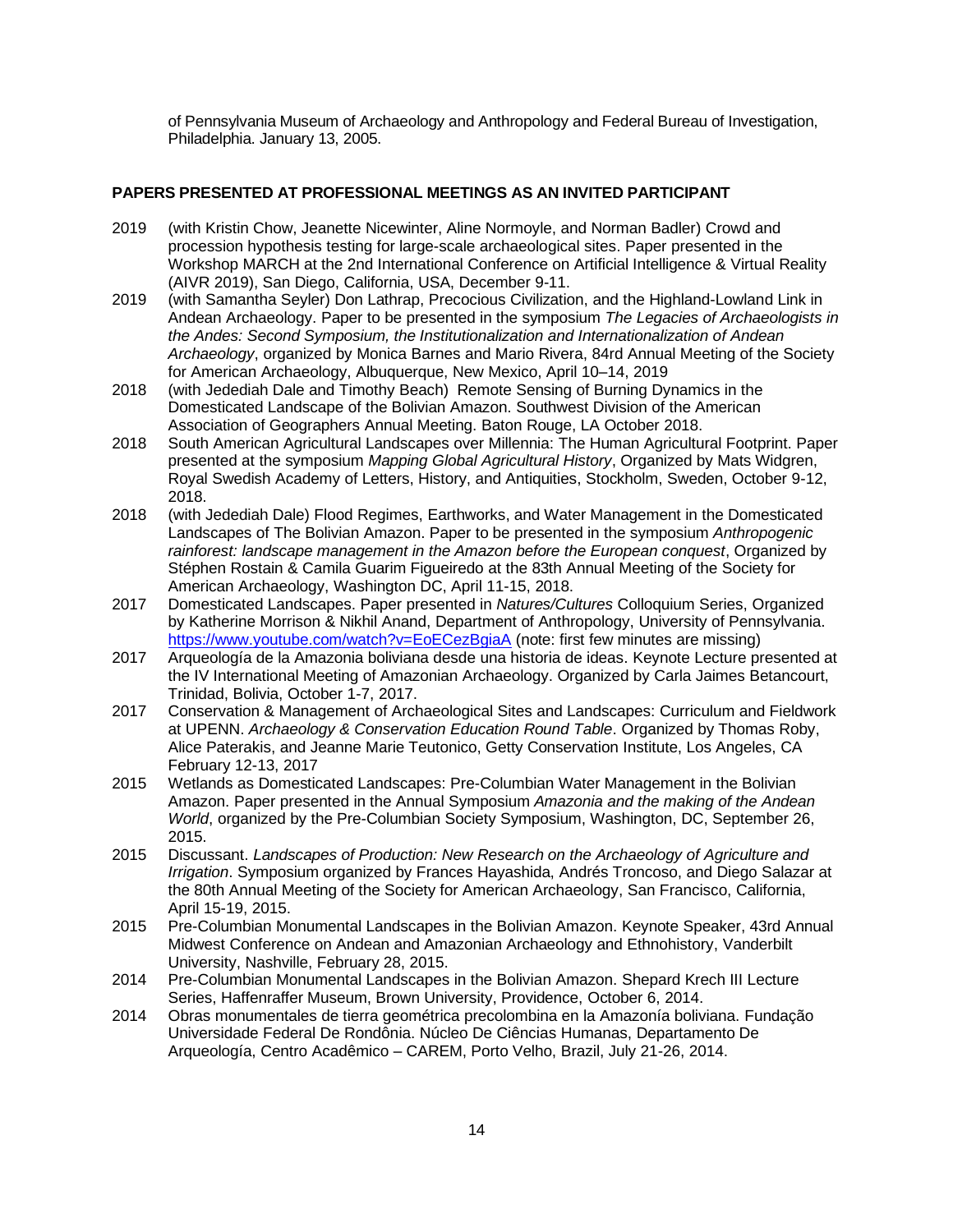- 2014 Discussant. Conferencia *Nuevas Tendencias en el estudio del Camino Inca" Proyecto Qhapaq Ñan,* Ministerio de Cultura, Lima, Peru, June 26-27, 2014.
- 2013 Wetlands as Domesticated Landscapes: Pre-Columbian Water Management in the Bolivian Amazon. Paper presented in the Symposium *Resilience and Sustainability: What Are We Learning from the Maya and Other Ancient Cultures?* Institute for Advanced Study, University of Minnesota Site & Incitement University Symposium. November 7-9, 2013.
- 2013 The Monumentality of Pre-Columbian Farmed Landscapes. Paper presented in the the Studia Latinoamericana Lecture Series, Helsinki, Finland, October 25, 2013.
- 2013 Wetlands as Domesticated Landscapes: Pre-Columbian Water Management in the Bolivian Amazon. Paper presented in the Symposium on *Mojos y Acre* organized by Carla Jaimes Betancourt, 3rd International Congress of Amazonian Archaeology (EIAA), Quito, Ecuador, September 8-14, 2013.
- 2013 Pre-Columbian Monumental Landscapes in the Bolivian Amazon. Paper presented in the Spring Lecture Series, Department of Anthropology, University of Texas-San Antonio, April 26, 2013.
- 2013 The Monumentality of Pre-Columbian Farmed Landscapes. Paper presented in the Symposium *Forest, Fallow, Terrace, and Field: Session in Honor of William M. Denevan's Contributions to Cultural & Historical Ecology* organized by A. WinklerPrins and K. Mathewson for the Association of American Geographers Annual Meeting, Los Angeles, CA, April 9 to April 13, 2013.
- 2012 Max Uhle and Pachacamac. Paper presented at the Roundtable *The Sanctuary of Pachacamac*, Precolumbian Studies, Dumbarton Oaks, Washington DC, November 30-December 2, 2012.
- 2012 Discussant. World Heritage Now: Critical Views of the 1970 and 1972 UNESCO Conventions. Penn Cultural Heritage Center, Penn Museum, Philadelphia, September 28-28, 2012.
- 2012 Art, Aesthetics, Structure and Agency of Everyday Life in a Pre-Columbian Landscape of Amazonia. Paper presented in *The World Around Them: How Pre-Columbian Societies created their Cultural Landscapes*. 2012 Symposium Pre-Columbian Society of Washington D.C., Navy Memorial Museum, September 15, 2012.
- 2012 Paisajes, monumentos, y bosques de cacao en la Amazonía boliviana [Paisagens, monumentos e florestas de cacau na Amazônia boliviana]. Paper presented in the *II Simposio Internacional Arqueología da Amazônia Ocidental Geoglífos de Acre—35 anos*. Rio Branco, Acre, Brazil, July 27-30, 2012.
- 2012 Wetlands as Domesticated Landscapes: Pre-Columbian Water Management in the Bolivian Amazon. Presentation sponsored by the Departments of Sociology and Anthropology and History, Sustainability Studies, International Relations, and the Lectures and Forums Committee, Muhlenberg College, Allentown, PA, April 25, 2012.
- 2012 Discussant in Symposium *Historical Ecology, Landscape Capital, and "Senses of Place*." 77th Annual Meeting of the Society for American Archaeology, Memphis, TN, April 19, 2012.
- 2012 Landscapes, Monuments, and Forests of Chocolate in the Bolivian Amazon. Paper presented for the Department of Sociology and Anthropology and Environmental Initiative, Lehigh University, Allentown, PA, April 11, 2012.
- 2011 Los paisajes culturales de la Amazonia boliviana. Keynote Lecture, VI Congreso de Arqueología de la Región Pampeana Argentina. La Plata, September 20-23, 2011.
- 2011 Wetlands as Domesticated Landscapes: Pre-Columbian Hydraulic Cultures in the Bolivian Amazon. Paper presented in the CLAG Research session: *New Developments in Amazonian Prehistory*. 2011 American Association of Geographers Annual Meeting, Seattle, April 13, 2011.
- 2010 Pre-Columbian Water Management in the Bolivian Amazon. Symposium *Water in the Ancient World*. Organized by Loa Traxler, University of Pennsylvania Museum of Archaeology and Anthropology, Philadelphia, PA, October 2, 2010.
- 2010 The Engineered Landscapes of the Bolivian Amazon. Magisterial Lecture, 2nd International Meeting on Amazonian Archaeology, Manaus, Brazil, September 13-17, 2010.
- 2010 Monumental Earthworks of the Bolivian Amazon: Scale, Design, Aesthetics, and Energetics of Ring Ditches Paper presented in the Symposium *Entre os Andes e a Bacia Amazônia: debatendo os Geoglifos e as Zanjas Circundantes da Amazônia Ocidental* organized by Denise Schaan e Alceu Ranzi, 2nd International Meeting on Amazonian Archaeology, Manaus, Brazil, September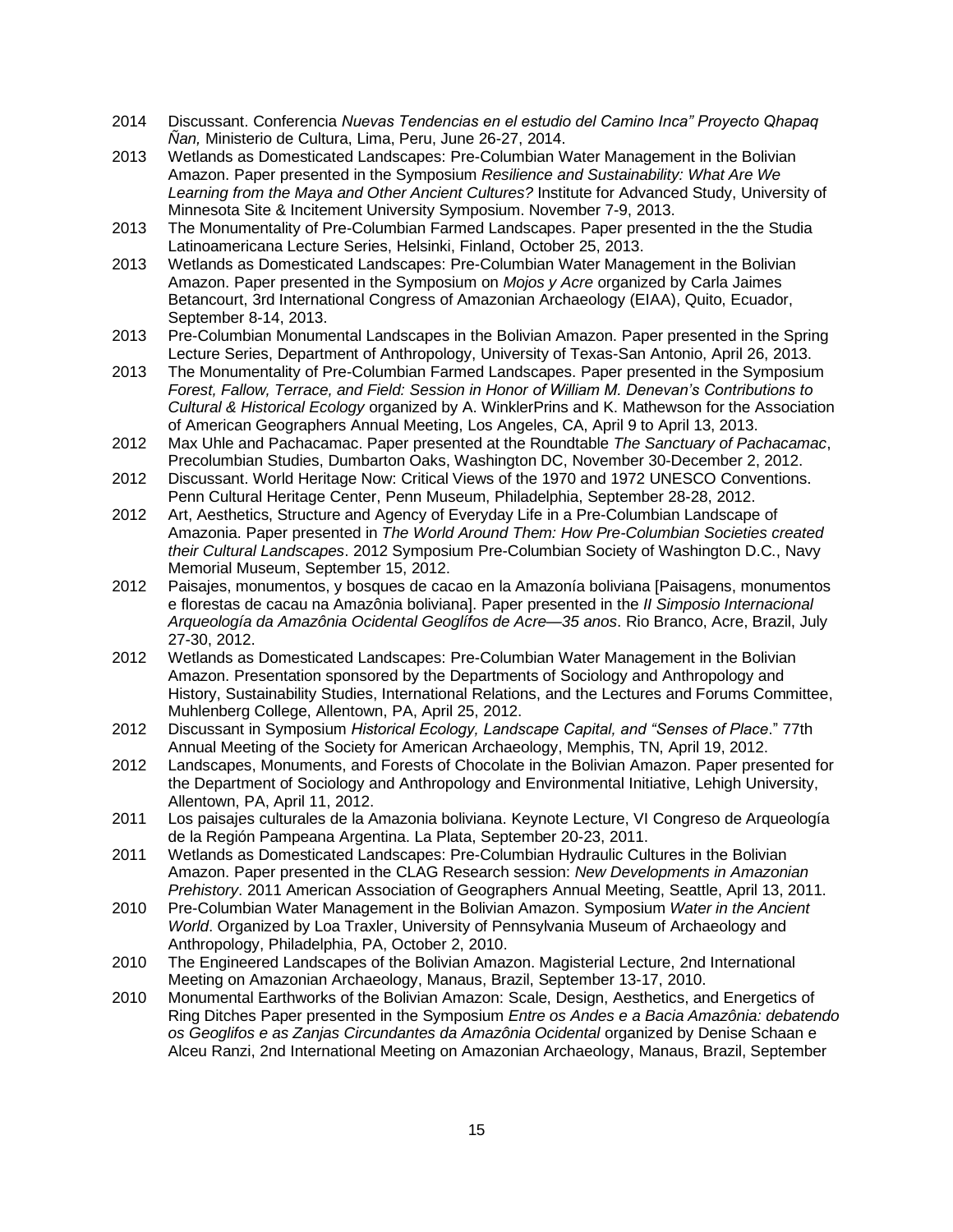13-17, 2010.

- 2010 Historical Ecology of Totora Reeds in Lake Titicaca. Paper presented in the Symposium *Caravanning Across the Americas: Research Inspired by the Work and Mentorship of David L. Browman* organized by Maria Bruno and José Capriles, 75th Annual Meetings of the Society for American Archaeology, St. Louis, April 14-18, 2010.
- 2010 Monuments, Landscapes, and Forests of Chocolate. Stigler Lectureship in Archaeology, University of Arkansas, Fayetteville, March 11, 2010.
- 2010 Landscapes, Monuments, and Forests of Chocolate. Keynote Address presented at the Sixth Sesquiannual Conference of the Society for the Anthropology of Lowland South America, San Antonio, January 14–17, 2010
- 2009 The Legacy of the Past and Its Role in the Present in Bolivia. Paper presented in the Symposium Sacred *Remains and Imagined Communities: Lo Precolombino as Touchstone,* organized by Ann Peters, Heather Levy, and Clark Erickson for the Conference *Latin Hybridities: the Roots of Indigenous, African and European Latinidad & ContemporarySocial Issues for Latino Communities.* West Chester University, September 18, 2009.
- 2009 (with Patricia Alvarez & Sergio Calla) Zanjas circundantes o geógrafos monumentales de la región de Baures. Mesa temática: *Arqueología de las tierras bajas,* Coordinadora Claudia Rivera, Quinto Congreso de La Asociación de Estudios Bolivianos, Sucre, 24 - 27 June, 2009.
- 2009 The Four Field Approach, Americanist Studies, and Illinois Anthropology. A paper presented at the *Roundtable: Celebrating 50 Years of Illinois Anthropology*. Central States Anthropological Society 2009 Meetings, University of Illinois, Champaign-Urbana Illinois, April 4, 2009.
- 2008 The Domestication of Landscape in the Bolivian Amazon. Paper presented at the Symposium *Archaeology and Society in Bolivia*. Uppsala University, Sweden, September 26-28, 2008.
- 2008 Culture amidst the Pristine: The Anthropogenic Forests of the Bolivian Amazon. Paper presented in the Symposium *The Social Life of Forests: New Frameworks for Studying Change*. Kathleen D. Morrison, Susanna Hecht, and Christine Padoch, Program on the Global Environment Inaugural Conference, University of Chicago, May 29-31, 2008
- 2008 Mapping Cofán Settlement History and Cultural Landscapes. Paper presented at the Division of Environment, Culture, and Conservation, Field Museum of Natural History, Chicago, June 2, 2008.
- 2008 The Pre-Columbian Cultural Landscapes of the Bolivian Amazon. Paper presented at the Field Museum of Natural History, Chicago, May 29, 2008.
- 2008 Creation, Engineering, and Maintenance of Cultural Landscapes in the Bolivian Amazon. Paper presented in the Working Panel *Technologies for Development: High Tech vs. Low Tech.* Second Annual Penn Global Development Initiative Forum "Higher Education and International Development," University of Pennsylvania, Philadelphia, April 10-11, 2008.
- 2008 Invited Discussant in the Symposium *Historical Ecology and the Landscape Approach: Changing Perspectives on the Development of Southeast Asian Complexity*. Organized by Chureekamol Onsuwan Eyre and Dougald J.W. O'Reilly, 73<sup>st</sup> Annual Meeting of the Society for American Archaeology, Vancouver, Canada, March 26-30.
- 2007 Homo ecologicus, Homo devastans, Farming, and Issues of Scale in Historical Ecology. Paper presented in the Symposium *Historical Ecology and Agriculture: Multi-Scalar Perspectives on the Courses and Consequences of Agrarian Land Use*, organized by Gregory Zaro, 72st Annual Meeting of the Society for American Archaeology, Austin, April 25-29.
- 2007 Looting the Past, Art Collecting, and International Smuggling: An Andean Perspective. *Cultural Property Training Program*, University of Pennsylvania Museum of Archaeology and Anthropology, Philadelphia, May 1-2, 2007
- 2006 Agency, Roads, and the Landscapes of Everyday Life in the Bolivian Amazon. Paper presented in the Symposium *Landscapes of Movement: Roads, Paths, and Trails in Anthropological Perspective*, Organized by Clark Erickson, James Snead, and Andy Darling, University of Pennsylvania Museum of Archaeology and Anthropology, Philadelphia, May 30 – June 1.
- 2006 (with John Walker) Pre-Columbian Roads as Landscape Capital. Paper presented in the Symposium *Landscapes of Movement: Roads, Paths, and Trails in Anthropological Perspective*,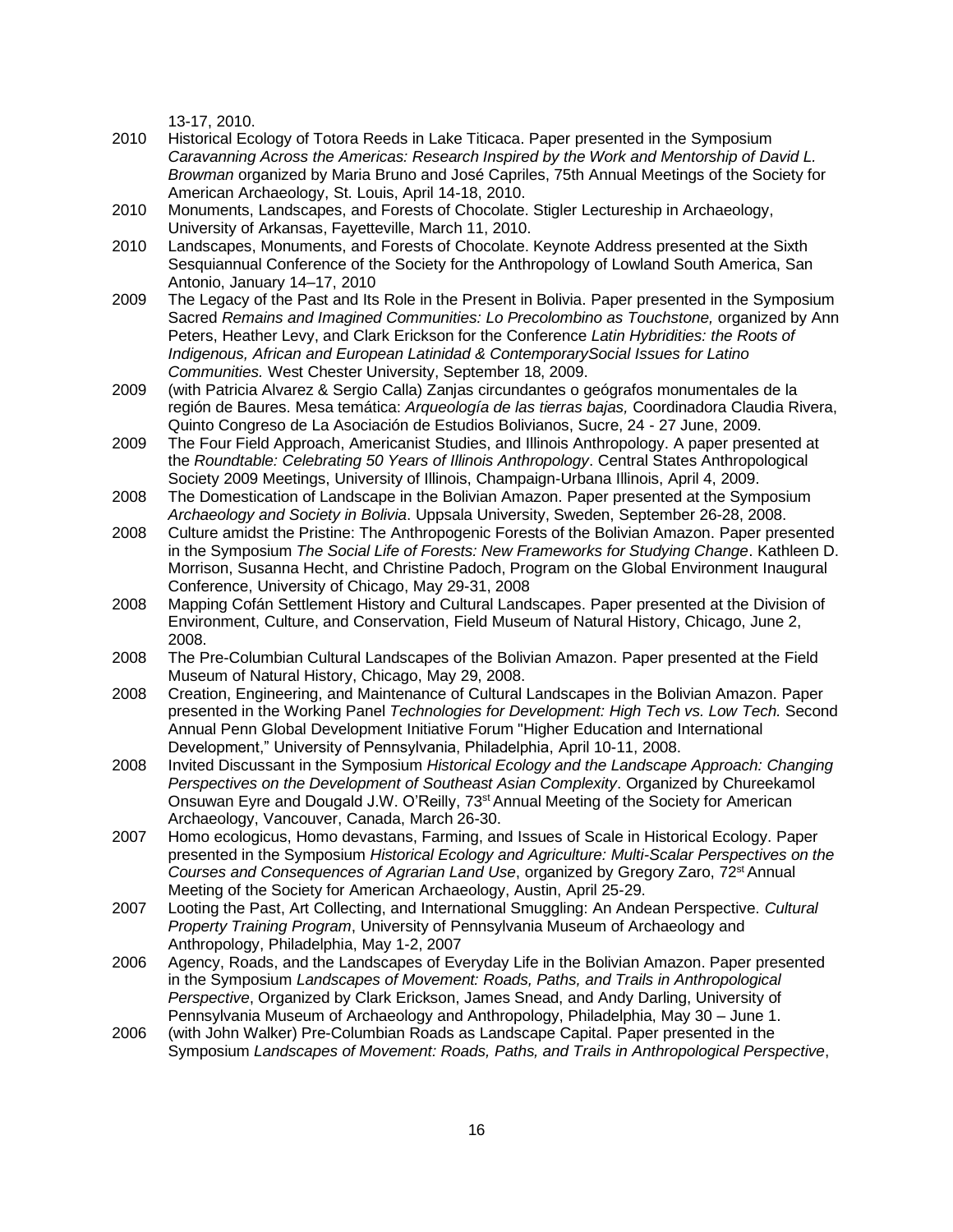Organized by Clark Erickson, James Snead, and Andy Darling, University of Pennsylvania Museum of Archaeology and Anthropology, Philadelphia, May 30 – June 1.

- 2006 Tiwanaku as Heterotopia. Paper presented at the Symposium *Contending Visions of Tiwanaku*: *A Cotsen Symposium and Publication*, Organized by Alexei Vranich and Charles Stanish, Cotsen Institute of Archaeology, Los Angeles, California, May 19-21, 2006
- 2006 Max Uhle en Filadelfia (1897-1899). Paper presented at the Symposium *Max Uhle (1856-1944). Evaluaciones de sus investigaciones y obras*. Organized by la Pontíficia Universidad Católica del Perú, Lima, Peru, May 6-7.
- 2006 Pre-Columbian Wetland Engineering in the Cultural Landscapes of the Bolivian Amazon. Paper presented in the Symposium *Human Agency and Anthropogenic Landscapes in Amazonia*. 71st Annual Meeting of the Society for American Archaeology, San Juan Puerto Rico, April 26-30.
- 2006 Landscape Archaeology as Long-Term Historical Ecology. Paper presented at the Honors College and Department of Landscape Architecture, Pennsylvania State University, State College, PA, March 31.
- 2006 The Domestication of Landscape in Amazonia. Paper presented in the Dean's Workshop Series *New Perspectives on Ancient Amazonia*, Binghamton University, Binghamton, NY, March 8.
- 2005 [with John Walker] Historical Ecology of the Savanna-Forest Interface in the Bolivian Amazon. Paper presented in the Symposium *Multiplying futures in historical ecology: New directions for understanding change and continuity in sociocultural landscapes*, An Organized Session for the 104th Annual Meeting of the American Anthropological Association, Organized by Meredith Dudley and Felice Wyndham, Washington DC, November 30-December 4, 2005.
- 2004 Explorations of Pre-Columbian Agricultural Landscapes in the Amazon. Paper presented in the *Energy with Agricultural Carbon Utilization Symposium: Exploring Sustainable Alternatives to Sequestration*. Symposium organized in Conjunction with the G8 Summit, Athens Georgia, University of Georgia, June 10-11, 2004
- 2004 The Archaeology of Landscapes as Long-Term Historical Ecology. Paper presented in the Symposium *The Socio-Natural Connection: Integrating Archaeology and Environmental Studies for 21st Century Conservation.* Co-organized by Christopher T. Fisher, J. Brett Hill, Charles L. Redman, 69<sup>th</sup> Annual Meetings of the Society for American Archaeology, Montreal, Canada, March 31-April 4, 2004.
- 2004 Archaeological and Ecological Signatures of Sustainability. Paper presented in the2004 A. Watson Armour III Spring Symposium *Indigenous Ecologies and Sustainability: Humans and Landscape Past and Present.* Organized by Chris Fisher and Gary Feinman, The Field Museum, Chicago, March 5-6, 2004.
- 2003 Discussant for the Symposium *Anthropological Perspectives on Glacial Retreat*. An Organized Session for the 102<sup>nd</sup> Annual Meeting of the American Anthropological Association, Organized by Ben Orlove and Ellen Wiegandt, November 18-23, 2003.
- 2003 El valor presente de camellones de cultivo precolombino: Experiencias en Perú y Bolivia. Coloquio Internacional *Agricultura Prehispánica* Organizad by Francisco Valdez and Jean Francois Bouchard, Museo Nacional de Arqueología de Ecuador, Quito, Ecuador,
- 2003 The Domesticated Landscapes of the Bolivian Amazon. Paper presented at *The Future of the Rainforest: Does the Past Show the Way to the Future*? Conference organized by Dr. David Campbell, Grinnell College, February 11-13, 2003
- 2002 Peopling The Past Through The Study Of Mundane Landscapes. Paper presented in the symposium *Peopling Archaeology: Exploring Wendy Ashmore's Contributions to the Archaeology of Social Life and Cultural Landscapes*. An Organized Session by Arthur Joyce and Cynthia Robin, 101<sup>st</sup> Annual Meeting of the American Anthropological Association, New Orleans, LA November 20-24, 2002.
- 2002 Intensification, Political Economy, and the Farming Community: In Defense of a Bottom-Up Perspective of the Past. Paper presented at the 2nd Cotsen Conference: *Seminar on Irrigation and Society.* Organized by Charles Stanish, Cotsen Institute of Archaeology, University of California-Los Angeles, November 9, 2002.
- 2002 The Pre-Columbian Constructed Landscapes of the Bolivian Amazon. Paper presented at the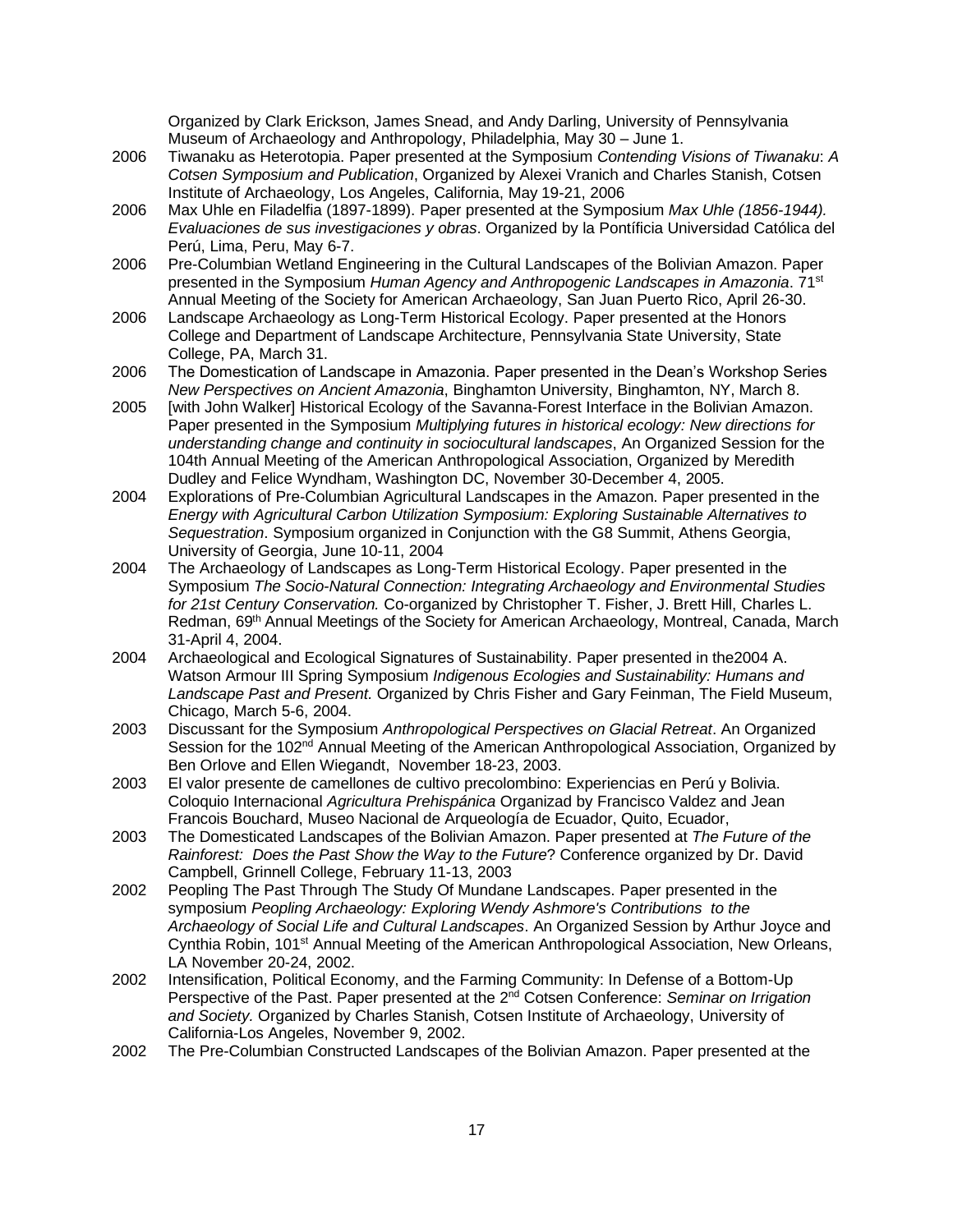Department of Anthropology Colloquium Series. Department of Anthropology, University of Wisconsin, Madison, WI, October 28, 2002.

- 2002 Pre-Columbian Engineered Landscapes of the Bolivian Amazon. Paper presented at the *Symposium on Historical Ecology of the Neotropics*, Organized by Dr. William Balée, Tulane University, New Orleans, October 18-19, 2002.
- 2002 Archaeological perspectives on Anthropogenic Landscapes. In the Symposium *Perspectives And Reflections on the Anthropogenic Amazon*, Invited Session sponsored by the Cultural Ecology Specialty Group and the Latin American Specialty Group, Annual Meetings of the American Association of Geographers, Los Angeles, March 19-23, 2002.
- 2001 The Archaeology of Landscapes as long-term Historical Ecology. Invited Session of the Anthropology and Environment Section and the Executive Program Committee. *How Has Ecology Transformed Anthropology in the Last 100 Years?* Session Organizer and Chair: Dr. Leslie E. Sponsel, 100<sup>th</sup> Annual Meeting of the American Anthropological Association, Washington DC, November 28-December 2, 2001.
- 2001 Anthropogenic Landscapes, Biodiversity, and Indigenous Knowledge Systems. Plenary Session Paper, *CHACMOOL 2001 - An Odyssey of Space.* University of Calgary, Calgary, November 14- 18, 2001
- 2001 Applied Archaeology and Multiple Public Interests in the Bolivian Amazon. A paper presented at the Conference *Archaeology that Matters: Collaborations, Applications, and Ethics in the Americas*. hosted by the Center for Southwest Studies and Office of Community Services, Fort Lewis College, Durango, CO, October 19, 2001.
- 2001 Pre-Columbian Landscapes and Applied Archaeology in the Andes. A paper presented at the Conference *Not Just One Story: Collaborations in Cultural Research and Interpretation on Public Lands* hosted by the Center for Southwest Studies and Office of Community Services, Fort Lewis College, Durango, CO, October 18, 2001.
- 2001 Discussant. *Contextualizing Urbanism: Investigations of Center and Rural Dependencies in the Old and New World*. Symposium organized by Rita Wright and Alexei Vranich, 66th Annual Meetings of the Society for American Archaeology, New Orleans, LA, April 18-22, 2001.
- 2001 The Revival of Traditional Agricultural Systems in Bolivia and Peru: Models for Landscape Management. Paper presented at the 4<sup>th</sup> US/ICOMOS International Symposium Managing *Change: Sustainable Approaches to the Conservation of the Built Environment*. University of Pennsylvania, Philadelphia, 6-8 April 2001.
- 2001 Prehispanic Rituals, Alignments, Roads and Power in the Bolivian Amazon. Paper presented in the Conference *Indigenous Amazonia at the Millennium: Politics and Religion*. organized by William Balée and Jeffrey Ehrenreich, Tulane University, New Orleans, January 12-13, 2001.
- 2000 Defining the Prehispanic Andean Community: An Application of the Archaeology of Landscapes. Paper presented in the *Conference on the Meaning and Structure of Human Settlements* organized by Joseph Rykwert and Tony Atkin, University of Pennsylvania, Philadelphia, PA [October 20-21, 2000].
- 2000 Agricultural Landscapes as Monuments. Paper presented in the Symposium *Ancient Andean Agriculture: Issues of Intensification*. Organized by Ryan Williams, 65th Annual Meetings of the Society for American Archaeology, April 5-9, 2000, Philadelphia, PA.
- 2000 The "Natural Environment" of the Bolivian Amazon: An Archaeological Perspective. Paper presented in the *Colloquium Series of the Institute for Environmental Studies*, University of Pennsylvania, Philadelphia, March 30, 2000.
- 2000 Long-Term Human/Nature and Landscape in Amazonia. Paper presented in the *Penn Humanities Forum*, University of Pennsylvania, Philadelphia, February 8, 2000.
- 1999 An Archaeological Contribution to the Historical Ecology of Precolumbian Landscapes. Paper presented in the Symposium *Agroecology and Soil/Crop Management among Indigenous Cultures*, Annual Meetings of the American Society of Agronomy, Crop Science Society of America and the Soil Science Society of America, Salt Lake City, UT, October 31-November 4.
- 1999 The "Natural Environment" of the Bolivian Amazon: An Archaeological Perspective. Paper Presented in the Roundtable *The Cultural Production of Nature in the Tropics*, Studies in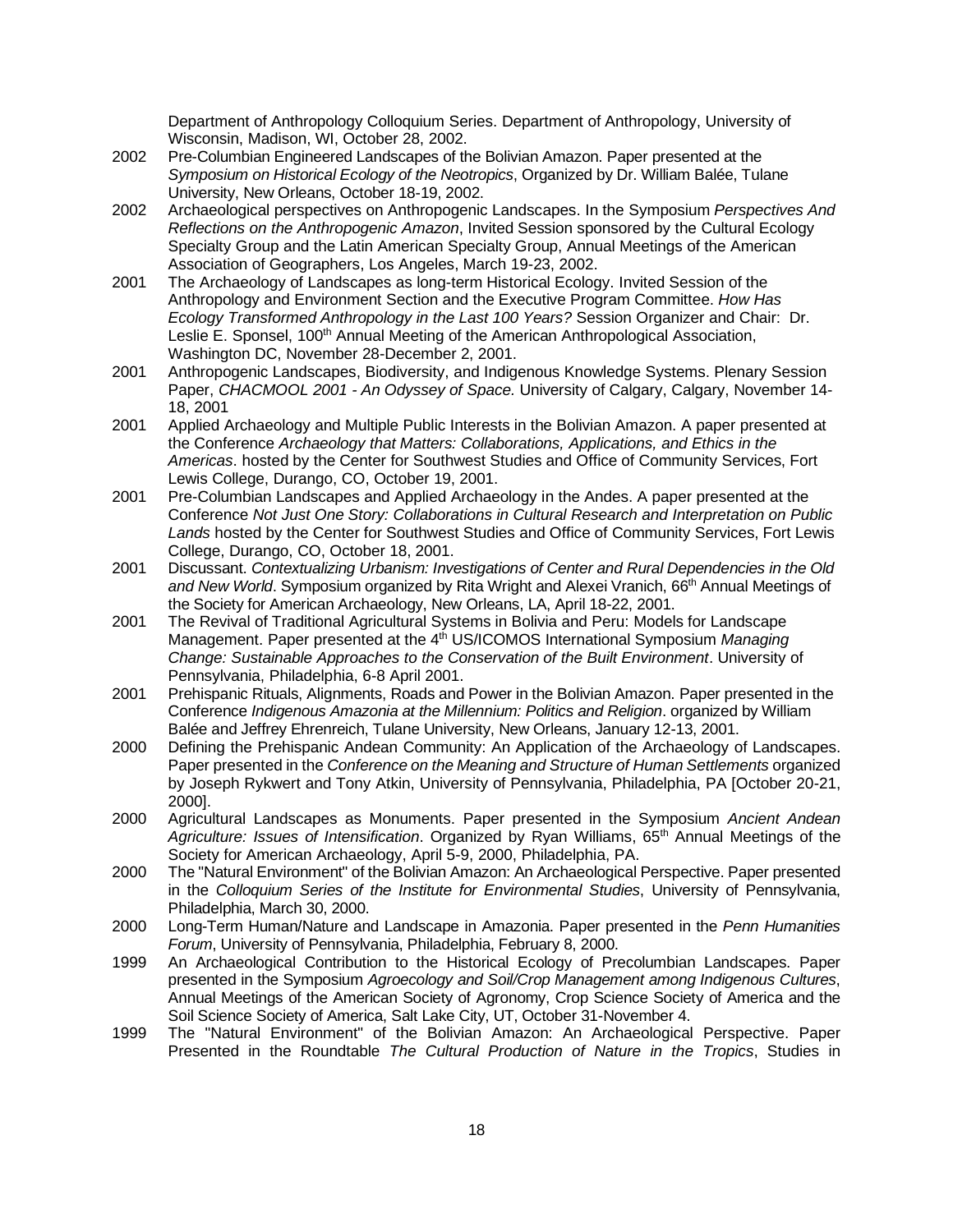Landscape Architecture and Precolumbian Studies, Dumbarton Oaks, Washington DC, April 10, 1999

- 1999 The Concept of "Human Adaptation" in the Neotropics: Is it still Useful? Invited Paper presented in the Symposium *Culture and Environment in the Lowland Neotropics* organized by Peter Siegel, 64th Annual Meeting of the Society for American Archaeology, Chicago, IL, March 24-28.
- 1999 Invited Discussant. *Tiwanaku Political Economy* organized by Charles Stanish and Amanda Cohen, 64th Annual Meeting of the Society for American Archaeology, Chicago, IL, March 24-28.
- 1998 Public Interest Anthropology: An Archaeological Perspective. Invited Paper presented in the Symposium Public Interest Anthropology organized by Peggy Sanday and Elvin Hatch at the 97<sup>th</sup> Annual Meetings of the American Anthropological Association, Philadelphia, PA December 2-6.
- 1998 The "Pristine Landscapes" of the Bolivian Amazon: An Archaeological Perspective on Human Impact on the Environment. *Colloquium of the Department of Anthropology and Department of Zoology, Field Museum of Natural History*, Chicago, May 7.
- 1998 Neo-Environmental Determinism and Agrarian "Collapse" in Andean Archaeology. Paper presented in the symposium *Dynamic Landscapes as Socio-Political Process: The Topography of Anthropogenic Environments in Global Perspective* organized by Tina Thurston and Chris Fischer, 63rd Annual Meeting of the Society for American Archaeology, Seattle, Washington, March 25-29.
- 1998 Invited Workshop Panelist. *Surviving Graduate School*, Society for American Archaeology Student Affairs Committee, , 63rd Annual Meeting of the Society for American Archaeology, Seattle, Washington, March 25-29.
- 1997 The Prehispanic Roads of the Bolivian Amazon. Paper presented in the Symposium *Vías precolombinas: los caminos, los ingenieros y los viajeros*, 49th International Congress of Americanists, Quito, Ecuador, July 7-11.
- 1997 An Archaeology of Landscapes. Paper presented in the *Department of Anthropology Colloquium Series*, University of Pittsburgh, Pittsburgh, April 18.
- 1997 Discussant. *New Perspectives on Brazilian Archaeology*. Symposium organized by Renato Kipnis and Irmhild Wust, 62nd Annual Meetings of the Society for American Archaeology, Nashville, TN, April 2-6.
- 1997 Archaeological Approaches to Ancient Agrarian Landscapes: Prehistoric Raised Field Agriculture in the Andes and the Intensification of Agricultural Systems. Paper presented at the *Program in Agrarian Studies Colloquium Series*, Yale University, New Haven, February 14.
- 1996 Discussant for Symposium *Sacred Landscapes: Constructed and Conceptualized* organized by Wendy Ashmore and Bernard Knapp, 95th Annual Meetings of the American Anthropological Association, San Francisco, November 20-24.
- 1996 Montículos de asentamiento (lomas) en los Llanos de Moxos de Bolivia. Simposio *Arqueología de las Tierras Bajas*, Montevideo, Uruguay, April 22-25.
- 1996 Montículos y patrones de asentamiento prehispánico en la cuenca del lago Titicaca, Perú. Simposio *Arqueología de las Tierras Bajas*, Montevideo, Uruguay, April 22-25.
- 1995 Traditional Raised Field Agriculture: What do we know from the Archaeological Record? Paper presented at the *Conference on Traditional Raised Field Agriculture in the Andes*, Center for Latin American Cultures, Cornell University, Ithaca, New York, March 3-4.
- 1994 La definición de culturas prehispánicas del Beni a través de la arqueología de camellones de cultivo. Paper presented in the *Segundas Jornadas Arqueológicas sobre la Cultura Prehispánica de Mojos*, Trinidad, Bolivia, August 30-31.
- 1994 Raised Fields as a Sustainable Agricultural System from Amazonia. Paper presented in the Symposium *Recovery of Indigenous Technology and Resources in Bolivia* at the 18th International Congress of the Latin American Studies Association, Atlanta, March 10-12.
- 1994 Indigenous Technology for Sustainable Development: Ancient Examples. *Annual Lecture presented for the Center for Indigenous Knowledge and Rural Development,* Iowa State University, Ames, February 4.
- 1993 Prehispanic Intensive Agriculture in the Bolivian Amazon. Paper presented at the Columbia University Seminar on *Ecological Systems and Cultural Evolution*, Columbia University, New York, NY, November 8.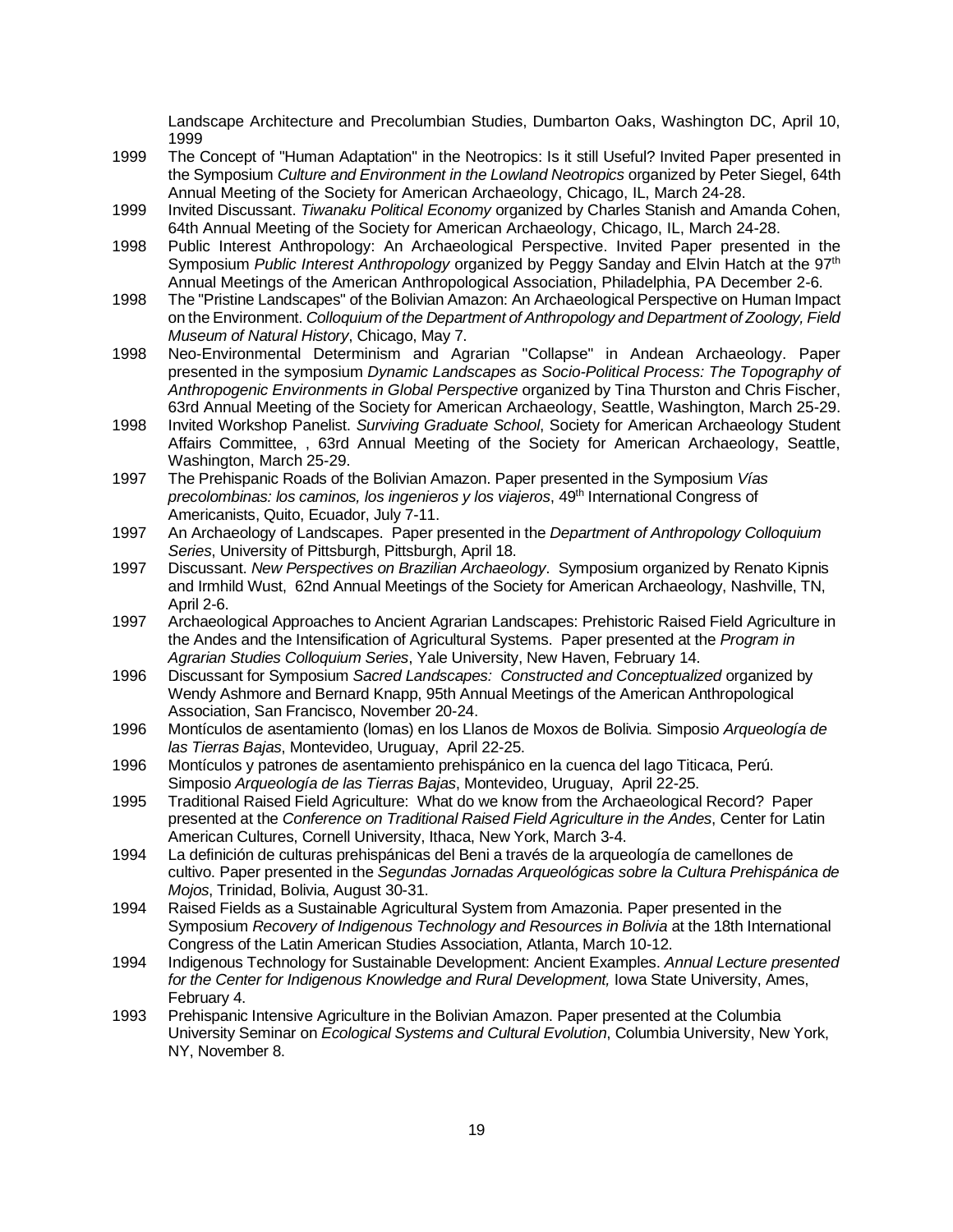- 1993 El estudio de camellones prehispánicos en los Llanos de Moxos y la arqueología aplicada. Paper presented in the *Conferencia sobre Camellones de Cultivo en el Ben*i, Trinidad, Bolivia, August 7-8.
- 1993 Prehispanic Interactions between the Llanos de Mojos and the Altiplano of Bolivia. Paper presented in the symposium *Andean-Amazonian Linkages in Prehistory*, 58th Annual Meeting of the Society for American Archaeology, St Louis, April 14-18.
- 1992 Prehispanic Complex Societies of the Bolivian Amazon. Paper presented in the symposium *Model Building and Validation in New World Archaeology: Papers in Honor of Donald W. Lathra*p, 91st Annual Meetings of the American Anthropological Association, San Francisco, December 2-6.
- 1992 The Prehistory of the Llanos de Mojos of Bolivia. Paper presented in the *Seminar on Amazonian Archaeology*, Yale University, New Haven, Connecticut, November 13.
- 1992 Before Pukara and Tiwanaku: Evidence of State Formation in the Northern Lake Titicaca Basin of Peru. Paper presented in the Symposium *Unity and Disunity in the Lake Titicaca Basin*, 57th Annual Meeting of the Society for American Archaeology, Pittsburgh, April 8-11.
- 1991 Raised Fields in Bolivia and their Implications for Development in the Lowlands of South America. Paper presented at the *Department of Anthropology Colloquium Series*, Cornell University, Ithaca, NY, October 18.
- 1991 New Perspectives on Pre-Columbian Complex Societies in the Llanos de Mojos of Bolivia. Paper presented at the *15th South American Indian Conference*, Bennington College, Bennington, VT, August 2-4.
- 1991 The Organization of Prehispanic Intensive Agriculture in the Lake Titicaca Basin. Paper presented in the Symposium *The Emergence of the State in the Lake Titicaca Basin* at the 47th International Congress of Americanists, July 7-11, New Orleans.
- 1991 Agricultura en camellones prehispánicos en las tierras bajas de Bolivia: posibilidades de desarrollo en el trópico húmedo. Paper presented (in abstencia) at the *Simposio-Taller Internacional Camellones Tropicales*, Villahermosa, Tabasco, Mexico, Feb. 28 - March 2.
- 1991 The Archaeology of Raised Field Agriculture in the Llanos de Mojos, Bolivia: Recent Survey and Excavation. Paper presented at the *19th Annual Midwest Conference on Andean and Amazonian Archaeology and Ethnohistory*, Indiana University, Bloomington, Feb. 23-24.
- 1990 The Roots of Andean Agriculture, the Conquest of the Slopes and Coastal Desert Valleys: Terracing and Irrigation, and the Conquest of the Wetlands: Raised Fields. Three formal presentations on Andean Agriculture in *The Andean World: A Millennium of Achievements and Transformations*, National Endowment for the Humanities Summer Seminar 1990, Center for Latin American Studies, Cornell University, Ithaca (June 20-21).
- 1990 Recuperación de una tecnología agrícola prehispánica: los waru waru Peruanos. Paper presented in the International Congress *Past, Present, and Future of the Chinampas*, Mexico City, April 23-25, 1990.
- 1990 Prehistoric Landscape Management in the Andean Highlands: Raised Field Agriculture and its Environmental Impact. Paper presented in the symposium *Social Science Perspectives on Environmental Management: Past and Present*, Annual Meetings of the American Association for the Advancement of Science, New Orleans, February, 1990
- 1989 Applied Archaeology and Rural Development: Archaeology's Potential Contribution to the Future. Paper presented in the symposium *Future Oriented Archaeolog*y, Circum-Pacific Prehistory Conference, Seattle, August 2-6.
- 1989 Methodological Considerations in the Study of Ancient Andean Field Systems. Paper presented in the symposium *The Archaeology of Garden and Field*, 54th Annual Meetings of the Society for American Archaeology, Atlanta, April 5- 9.
- 1988 (with Kay L. Candler) Labor and Production in Raised Field Agriculture: Results of Experiments in the Lake Titicaca Basin of Peru. Paper presented in the symposium *Fragile Lands of Latin America: The Search for Sustainable Uses* at the XIV Congress of the Latin American Studies Association, March 17-19, New Orleans.
- 1987 Prehistoric Raised Field Agriculture and Indigenous Communities in the Lake Titicaca Basin of Peru. Paper presented at the *Conference on Traditional Wet Field Agriculture in the American and Asian Tropics*. University of California Pacific Rim Program and UNESCO Man and the Biosphere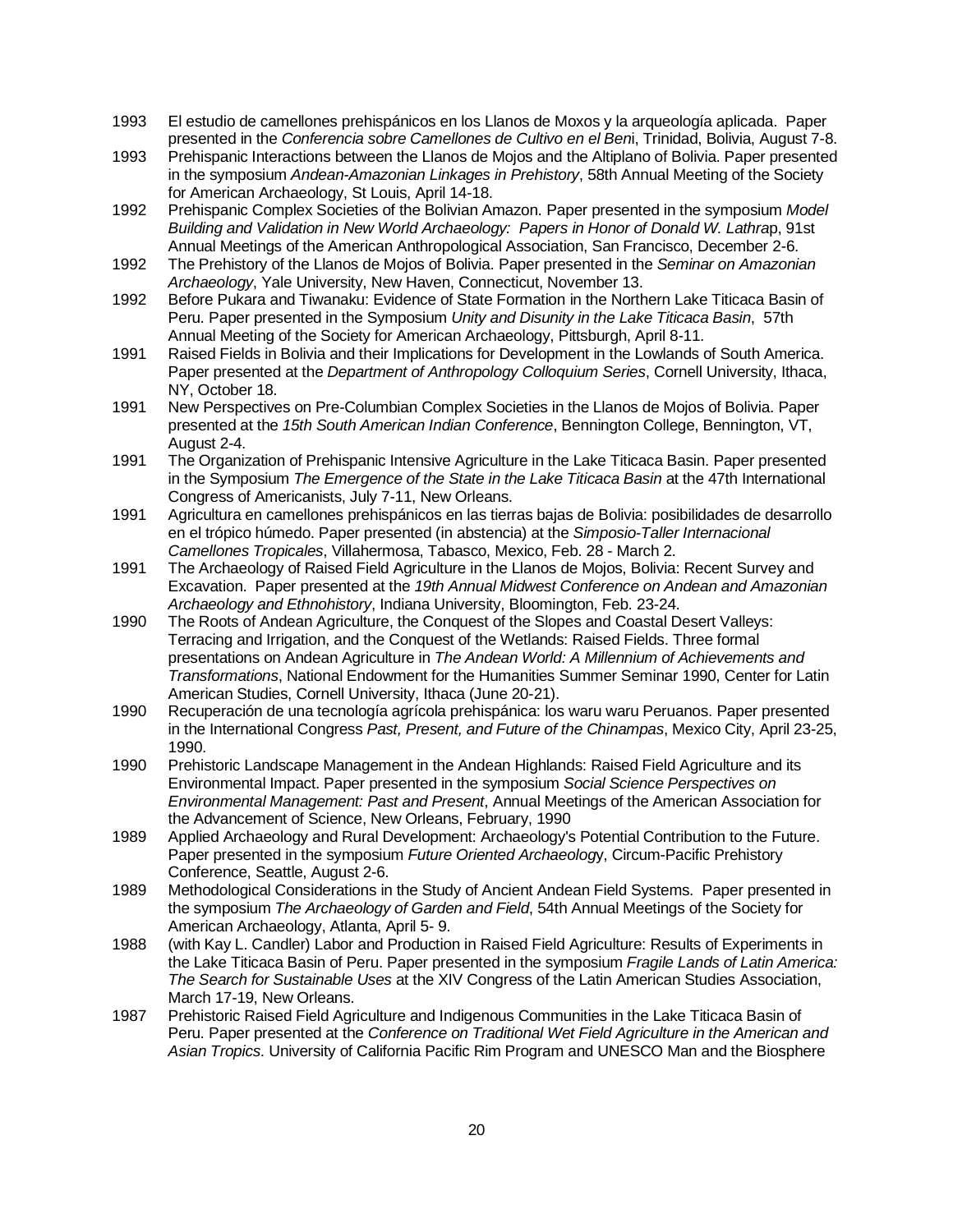Programme, Riverside, CA, October 22-23.

- 1987 (with Kay L. Candler). Raised Fields in the Lake Titicaca Basin: The Indigenous Community and Agricultural Expansion. Paper presented in the symposium *Indigenous Responses to Economic Development* at the Annual Meetings of the Society for Applied Anthropology, Oaxaca, April 8- 12.
- 1986 Modelos prehistóricos para el desarrollo agrícola: los camellones de Illpa, Puno. Paper presented in the *V Congreso Internacional sobre Agricultura Andina*, March 10- 14, Puno, Peru.
- 1985 Agricultura en camellones en la cuenca del Lago Titicaca: Aspectos técnicos y su futuro. Paper presented in the *Seminario-Taller: Recuperación de Tecnologías Nativas: Andenes y Camellones*. Consejo Nacional de Ciéncia y Tecnología and the Oficina de Política Científica y Tecnología, July 1-5, Lima, Peru.
- 1985 La cronología de los camellones de la cuenca del lago Titicaca, Perú. Paper presented in the symposium *Pre-Historic Agroecology in the Central Andes* at the 45th International Congress of Americanists, July 1-7, Bogota, Colombia.
- 1985 Investigaciones arqueológicas-agrícolas: ejemplo del Proyecto Agrícola de los Campos Elevados. Paper presented in the *Seminario-Taller Problemática de los Andenes en Puno*. August 28-29, Universidad del Altiplano, Puno, Peru.
- 1977 Subsistence Implications and Botanical Analysis at Chiripa. Paper presented in the symposium *Commodity Flow and Political Developments in the Andes* at the 42nd Annual Meeting of the Society for American Archaeology, New Orleans, Louisiana.

## **VOLUNTEERED PAPERS AT PROFESSIONAL MEETINGS**

- 2020 (with Jedediah Dale) Precolumbian Management of Water and Aquatic Resources in the Wetlands of the Bolivian Amazon. 85th Annual Meeting of the Society for American Archaeology, April 22–April 26, 2020, Austin, TX Cancelled due to Covid-19
- 2018 (with Emiliya Al Yafei, Josh Nadel, Youssef Victor, Ikuromor Mabel Ogiriki, & Norman Badler) Recreating Pre-Columbian Life in the Baures Region of the Bolivian Amazon. Paper presented in the 20th Symposium on Virtual and Augmented Reality, Iguassu Falls, Brazil, October 2018.
- 2011 (with Jonathan Thayn and Trenton Ford) Locating Pre-Columbian Settlement Sites and Ring Ditches in Beni, Boliva. Paper presented at the 2011 American Association of Geographers Annual Meeting, Seattle, April 15, 2011.
- 2002 Large Moated Settlements: A Late Precolumbian Phenomenon in the Amazon. 2nd Annual Meeting of The Society for the Anthropology of Lowland South America (SALSA), St. Johns College, Annapolis, Maryland, June 6 and 7, 2002
- 1999 La Arqueología de Baures. Paper presented at the IV Jornadas Arqueológicas sobre la Cultura Prehispánica de Mojos. July 15-16, Trinidad, Bolivia.
- 1998 Prehispanic Moated Settlements in the Bolivian Amazon. Paper presented at the 17th Annual Meeting of the Northeast Conference on Andean and Amazonian Archaeology and Ethnohistory, Binghamton University of the State University of New York, Binghamton, New York, Oct. 17-18, 1998.
- 1997 Defining Social Organization from Prehispanic Road Networks in the Bolivian Amazon. Paper presented in the Symposium "Settlements and Social Landscapes," 96<sup>th</sup> Annual Meetings of the American Anthropological Association, Washington DC, November 20-23.
- 1997 Climate Change and Middle Horizon Agrarian Collapse: An Archaeological Perspective. Paper presented at the 16<sup>th</sup> Annual Northeast Conference on Andean Archaeology and Ethnohistory, University of Maine, Orono, October 4-5.
- 1997 The Pre-Columbian Hydraulic Landscape of Baures in the Bolivian Amazon. Paper presented at the 62nd Annual Meetings of the Society for American Archaeology, Nashville, TN, April 2-6.
- 1997 Prehispanic Fish Farming in the Bolivian Amazon. Paper presented at the 25th Annual Midwest Conference on Andean and Amazonian Archaeology and Ethnohistory, Madison, February 22-23.
- 1996 Prehispanic Raised Field Agriculture in the Bolivian Amazon. Paper presented at the 61th Annual Meetings of the Society for American Archaeology, New Orleans, April 10-14.
- 1996 "Pristine Forests" of the Bolivian Amazon: Archaeological Insights Paper presentation at the 24th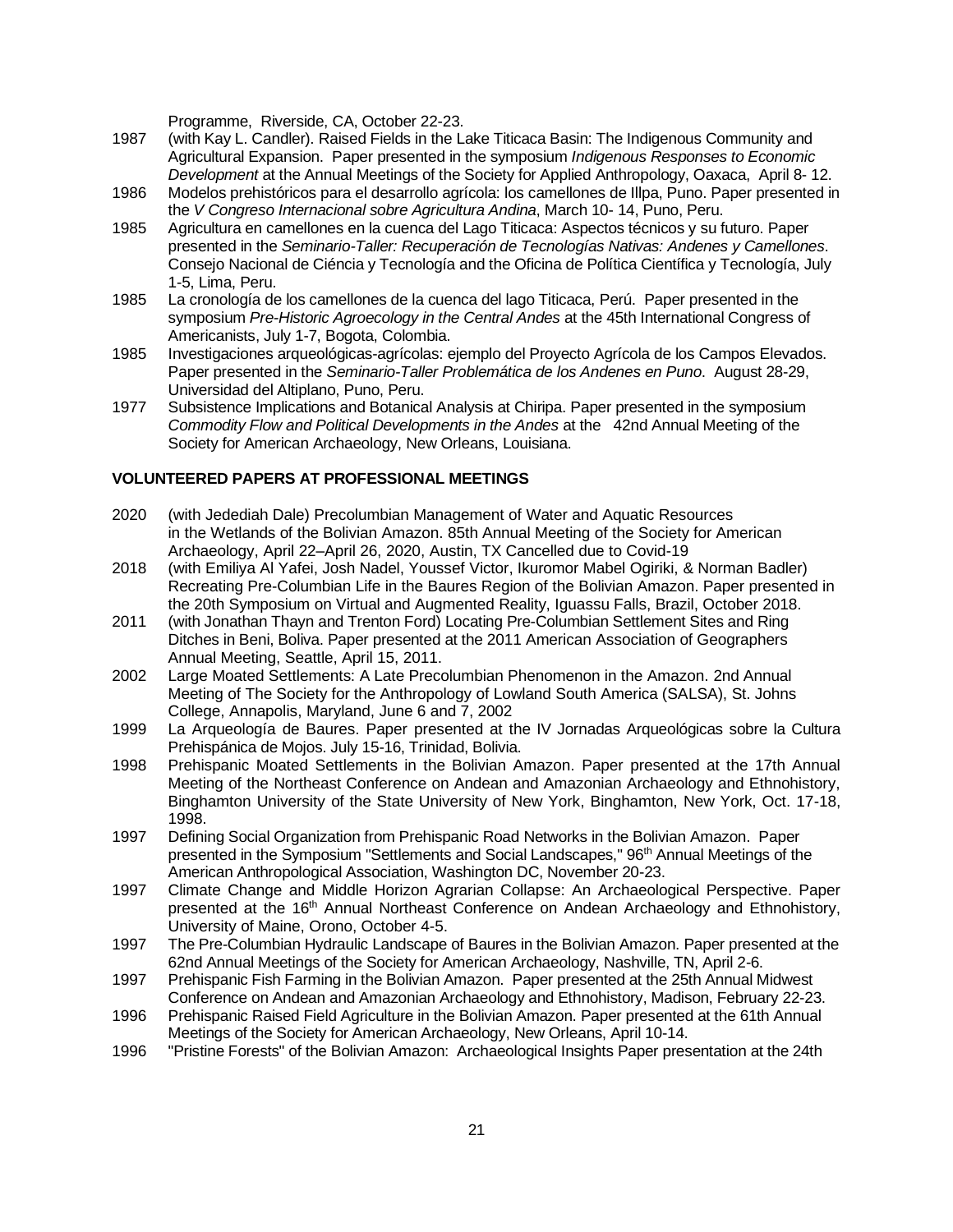Annual Midwest Conference on Andean and Amazonian Archaeology and Ethnohistory, Beloit College, Beloit, Wisconsin, February 24-25, 1996.

- 1995 Precolumbian Earthworks of the Baures Region in Eastern Bolivia. Paper presented at the 14th Annual Northeast Conference on Andean Archaeology and Ethnohistory, Rhode Island School of Design, Providence, RI, October 21-22, 1995.
- 1995 Experimental Approaches to Ancient Agricultural Technology in Amazonia. Paper presented at the 60th annual meeting of the Society for American Archaeology, Minneapolis, Minnesota, May 3-7.
- 1995 Occupation Mounds (Lomas) in the Llanos de Moxos of Bolivia. 23rd Annual Midwest Conference on Andean and Amazonian Archaeology and Ethnohistory, Chicago, Illinois, February 25-26.
- 1994 Raised Field Patterning and Social Groupings in the Llanos de Moxos of Bolivia. Paper presented at the 13th Annual Northeast Conference on Andean Archaeology and Ethnohistory, Ithaca College, Ithaca NY, October 15-16.
- 1994 The Prehispanic Human Impact on the Landscapes of the Bolivian Amazon. 22nd Annual Midwest Conference on Andean and Amazonian Archaeology and Ethnohistory, Ann Arbor, Michigan, February 26-27.
- 1993 Prehispanic Water Control in the Llanos de Moxos of Bolivia. Paper presented at the 12th Annual Northeast Conference on Andean Archaeology and Ethnohistory, Pittsburgh, PA, October 23-24.
- 1993 Ancient Field Systems and Water Management in the Bolivian Amazon. Paper presented at the 21st Annual Midwest Conference on Andean and Amazonian Archaeology and Ethnohistory, St. Louis, February 27-28.
- 1992 Archaeological Survey and Mapping of Prehispanic Earthworks in the Llanos de Mojos, Bolivia. 11th Annual Northeast Conference on Andean and Amazonian Archaeology and Ethnohistory, Colgate University, Hamilton, New York, November 21-22.
- 1990 New Archaeological Research on Raised Agricultural Fields in the Llanos de Mojos, Bolivia. Paper presented in the Annual Northeast Conference on Andean and Amazonian Archaeology, Binghamton, New York, October 27 and 28, 1990.
- 1988 Prehispanic Settlement Associated with Raised Field Agriculture in the Lake Titicaca Basin. Paper presented at the 16th Annual Midwest Conference on Andean and Amazonian Archaeology and Ethnohistory, February 27-28, Ann Arbor.
- 1987 Raised Field Agriculture and the Indigenous Community: Applied Archaeology on the Altiplano. Paper presented at the 15th Annual Midwest Conference on Andean and Amazonian Archaeology and Ethnohistory, Madison, Wisconsin, February 21-22.
- 1986 Archaeology and Development: Applied Investigation of Raised Field Agriculture in the Lake Titicaca Basin. Paper presented in the 5th Annual Northeast Conference on Andean Archaeology and Ethnohistory, November 8-9, Ithaca, New York.
- 1984 Investigation of Prehistoric Andean Agriculture: The Raised Fields of the Lake Titicaca Basin, Peru. Paper presented at the 49th annual meeting of the Society for American Archaeology, May, Portland, Oregon.
- 1984 Raised Field Agriculture in the Lake Titicaca Basin of Peru: Recent Archaeological Investigation. Paper presented at the 12th Annual Midwest Conference on Andean and Amazonian Archaeology and Ethnohistory, February 24-25, Champaign-Urbana.
- 1983 La investigación de campos elevados en la cuenca del lago Titicaca. Paper presented in the Tercera Reunión Internacional de las Jornadas de Arqueología, Antropología, y Historia Peruano-Boliviana, June 26-June 1, 1983, Puno, Peru.
- 1981 Nuevas investigaciones en el estudio de campos elevados: el uso de LANDSAT. Paper presented in the Segunda Reunión Internacional de las Jornadas de Arqueología, Antropología, y Historia Boliviano-Peruana, August 24-27, l981, Copacabana, Bolivia.
- 1980 Recent Investigations of Raised Field Agriculture in the Llanos de Mojos of Bolivia. Paper presented at the 8th Annual Conference on Andean and Amazonian Archaeology and Ethnohistory, St. Louis, Missouri.
- 1978 (with Juan Faldín). Informe preliminar sobre un reconocimiento arqueológico en los Llanos de Mojos: San Ignacio a San Borja. Paper presented at the Segunda Reunión Internacional de las Jornadas Peruano-Bolivianas de Estudios Científicos del Altiplano Boliviano y el Sur del Perú. La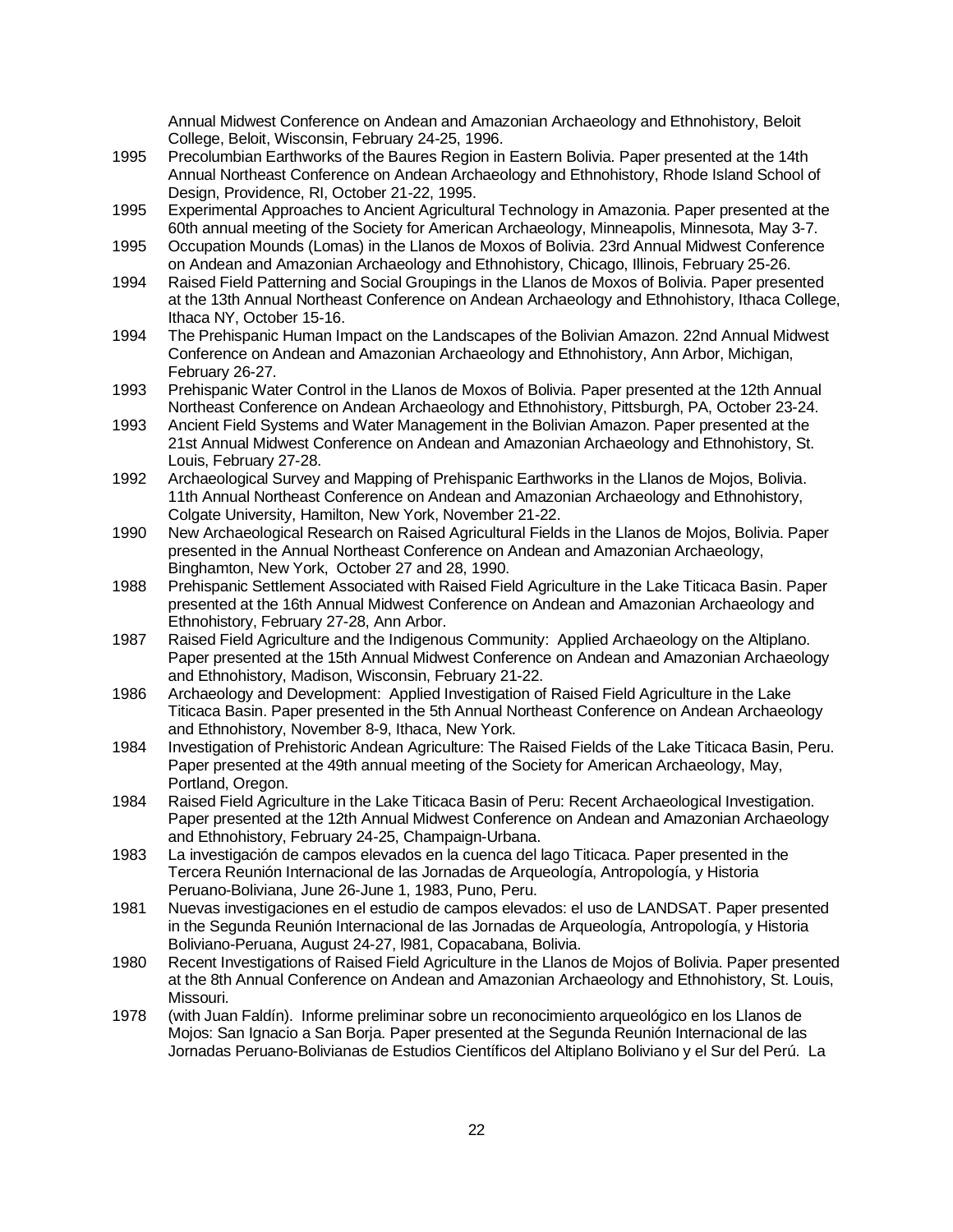Paz, Bolivia,

#### **CONFERENCES ORGANIZED**

- 2017 (co-organizer with Anne Tiballi & Katherine Moore). *36th Annual Northeast Conference on Andean & Amazonian Archaeology and Ethnohistory*, October 14-15, University of Pennsylvania Museum of Archaeology and Anthropology, Philadelphia.
- 2006 (Co-organizer with Alexei Vranich) *25th Annual Northeast Conference on Andean and Amazonian Archaeology and Ethnohistory*, University of Pennsylvania Museum of Archaeology and Anthropology, October 21-22, Philadelphia.
- 2006 (Co-organizer with James Snead, and Andy Darling, Symposium *Landscapes of Movement: Roads, Paths, and Trails in Anthropological Perspective*, University of Pennsylvania Museum of Archaeology and Anthropology, Philadelphia, May 30 – June 1.
- 1999 *Jornadas Arqueológicas sobre la Cultura Prehispánica de Mojos*. July 15-16, Trinidad, Bolivia.
- 1997 (co-organizer with Katherine Moore). *15th Annual Northeast Conference on Andean and Amazonian Archaeology and Ethnohistory*, October 19-20, Philadelphia.
- 1995 *II Jornadas Arqueológicas sobre la Cultura Prehispánica de Mojos*. July, Trinidad, Bolivia.
- 1994 *I Jornadas Arqueológicas sobre la Cultura Prehispánica de Mojos*. July, Trinidad, Bolivia.
- 1984 (with Ann Mester). *12th Annual Midwest Conference on Andean and Amazonian Archaeology and Ethnohistor*y, February 24-25, Champaign-Urbana

## **RECENT PUBLIC LECTURES** (selected)

- 2019 Overturning of Space and Time: The End of the Inca Empire. Great Catastrophes Lecture Series 2020, Penn Museum, February 5, 2019. <https://www.penn.museum/collections/videos/video/1251>
- 2019 "In a very short time everything is full of worms" Padre Francisco Eder among the Baure of the Bolivian Amazon. Off the Shelf pop-up exhibit, Museum Library, University of Pennsylvania, February 22, 2018.
- 2018 Digital Humanities, Teaching with Objects, and Undergraduate Research. Presentation for the members of the School of Arts and Sciences Board of Overseers, University of Pennsylvania, October 19, 2018.
- 2015 Re-Interpreting an Old Dig: Sitio Conte and the Penn Museum. *Beneath the Surface* Exhibit Lecture Series, Penn Museum, March 8, 2015.
	- <https://www.penn.museum/collections/videos/video/25>
- 2014 The Monumental Geoglyphs of Amazonia. Great Wonders Lecture Series, Penn Museum, December 3, 2014. <https://www.penn.museum/collections/videos/video/30>
- 2014 Treasures of Ancient Panama: Reconstructing Sitio Conte. Treasures Event, Penn Museum, November 1, 2014.
- 2014 Archaeology in the Department of Anthropology at Penn: A Brief & Narrow Perspective in 15 Minutes. Centennial Presentation, Anthropology Colloquium, Department of Anthropology, University of Pennsylvania, October 24, 2014.
- 2014 Andean Beer Past and Present, Haffenraffer Museum, Brown University, Providence, October 6, 2014.
- 2014 Cerveza! Celebrating the South American Tradition. The Young Friends of the Penn Museum, May 8, 2014.
- 2014 Thor Heyerdahl and Kon-Tiki: A Grand Experiment in Archaeology. Paper presented in the *Great Voyages* Lecture Series, Penn Museum, March 7, 2014. <https://www.penn.museum/collections/videos/video/64>
- 2012 El Dorado in the Americas: A Wild Dream or Actual Fact? Great Riddles in Archaeology Series, University of Pennsylvania Museum of Archaeology and Anthropology, January 4, 2012. <https://www.penn.museum/collections/videos/video/868>
- 2011 Discussion of the book *1491: New Revelations of the Americas before Columbus* by Charles Mann. Briar Bush Nature Center, Abington, PA, November 28, 2011.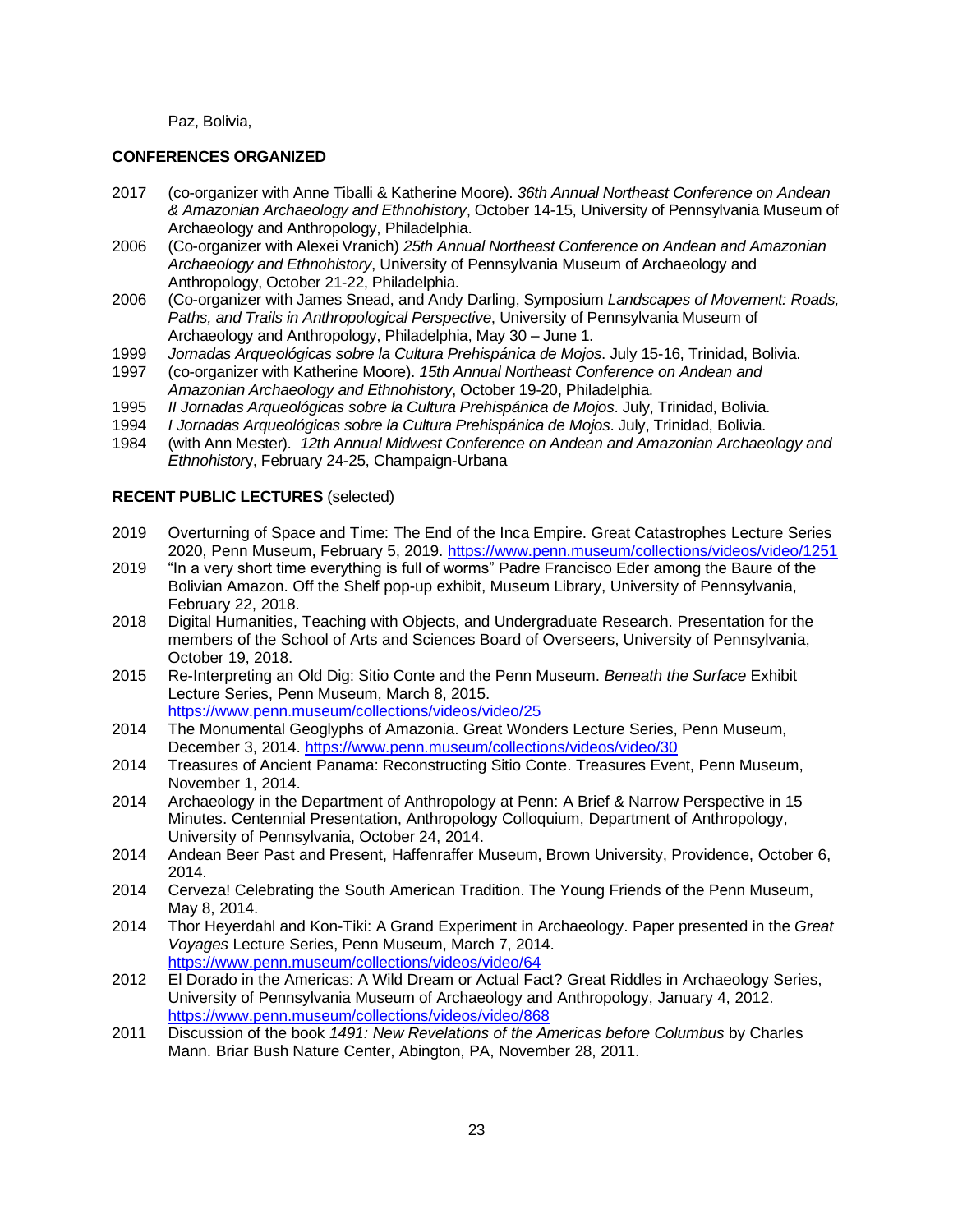- 2011 (with Theodore Shurr) Engaging Students with Interests Outside Your (Sub)Field. Teaching Discussion Series, Department of Anthropology, University of Pennsylvania, March 2, 2011.
- 2011 Mapping Amazonian Cultural Landscapes through Cofán Oral History. Presentation for the Penn Museum Scholars Lectures, University of Pennsylvania, January 26, 2011.
- 2010 Pre-Columbian Monumental Earthworks of the Amazon. Presentation for the Penn Museum Scholars Lectures, University of Pennsylvania, March 24, 2010.
- 2010 Chili and Chocolate: Mexican Cuisine. Invited presentation for an Undergraduate Preceptorial, the Preceptorial Committee, University of Pennsylvania, Philadelphia, March 4, 2010.
- 2010 Machu Picchu and the Incas. Invited presentation for the Congreso Latino of Philadelphia, Penn Museum, Philadelphia, March 15, 2010.
- 2010 Machu Picchu and the Incas. Invited presentation for the Great Discoveries Lecture Series, Penn Museum, Philadelphia, February 3, 2010.
- 2009 Pre-Columbian Monumental Earthworks of the Amazon. Invited Lecture presented at the Archaeological Institute of America, Long Island Society, Hofstra University, September 13, 2009.
- 2009 Andean Gold. University of Pennsylvania Museum of Archaeology and Anthropology, Women's Committee Cultivation Event, April 16, 2009.
- 2009 Pre-Columbian Monumental Earthworks of the Amazon. Invited Lecture Pre-Columbian Society of the University of Pennsylvania, Philadelphia, February 14.
- 2008 Las zanjas monumentales de Baures. Invited public lecture, Municipality of Baures, Bolivia. August 28.
- 2007 Domesticated Landscapes of the Bolivian Amazon. Invited lecture for the Women's Committee of the University of Pennsylvania Museum of Archaeology and Anthropology.
- 2007 Los paisajes antropogénicos de la Amazonia Boliviana. Carerra de Arqueología y Antropología, San Andrés National University of Bolivia, National Archaeology Museum of Bolivia, La Paz, Bolivia. August 30, 2007.
- 2007 La civilización de Baures: Invited public lecture, Prefectura of Trinidad, Bolivia. August 29, 2007.
- 2007 La civilización de Baures: Parte 2. Invited public lecture, Municipality of Baures, Bolivia. August 24, 2007.
- 2007 La civilización de Baures: Parte 1. Invited public lecture, Municipality of Baures, Bolivia. July 17, 2007.
- 2007 Vanishing Worlds: Native Amazonian People in Historical Context. Opening Lecture for the Exhibit *"Vanishing Worlds: Art and Ritual of Amazonia."* University of Pennsylvania Museum of Archaeology and Anthropology, March 3, 2007
- 2002 Working in an Archaeology-Anthropology Museum. Brittingham Visiting Scholar. Invited Lecture for the *Senior Seminar in Anthropology*, University of Wisconsin, Madison, Wisconsin, October 29.
- 2002 The Pre-Columbian Domestication of the Amazon. *Invited Lecture for the Pre-Columbian Society of Philadelphia*, University of Pennsylvania Museum of Archaeology and Anthropology, January 12.
- 2000 The Long-Term Historical Ecology of the Bolivian Amazon. Women's Committee Lecture, University of Pennsylvania Museum of Archaeology and Anthropology, October 20.
- 2000 The Cultural Landscapes of the Bolivian Amazon. Docent's Program, University of Pennsylvania Museum of Archaeology and Anthropology, April.
- 1999 The Anthropogenic Landscapes of the Bolivian Amazon. Millennial Cruise, FREMEN Tours, Trinidad, Bolivia, December 31.
- 1998 Ancient Roadways of the Amazon. Reports from the Field Lecture, University of Pennsylvania Museum, Philadelphia, PA, December 2.
- 1998 Ancient Gold, Plunder, International Smuggling, and the Art World. Ancient Studies/Museum Residential Program, Harnwell College House, University of Pennsylvania, November 11.
- 1996 Pachacamac: Lecture and Collections Tour. Loren Eiseley Society Benefactor's Reception and Dinner, University of Pennsylvania Museum of Archaeology and Anthropology, Museum December 4.
- 1996 An Archaeology of Cultural Landscapes: Recent Investigations of the Prehispanic Earthworks of the Bolivian Amazon. The Precolumbian Society, Washington DC, November 1.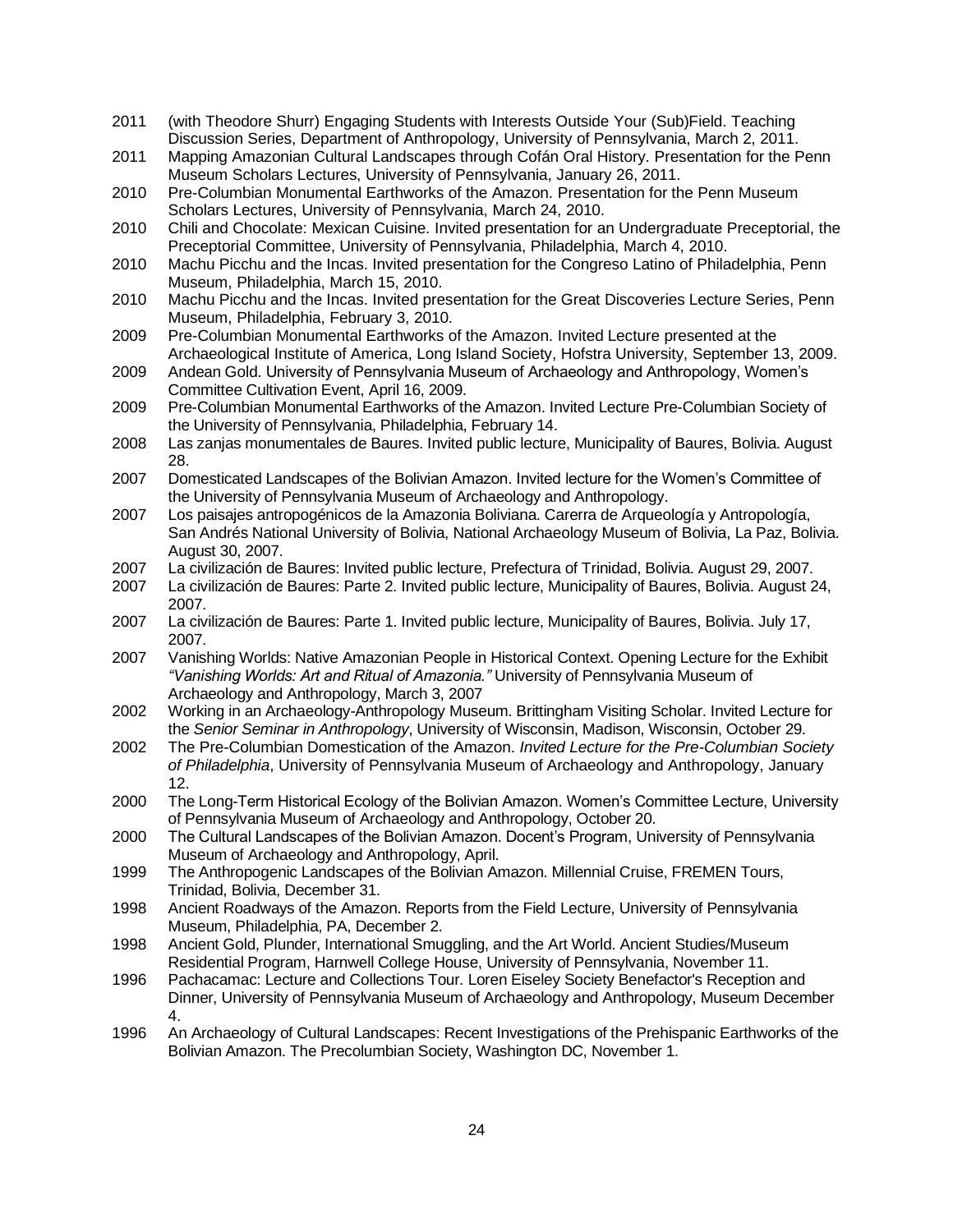- 1996 Ancient Roadways of Amazonia. The Precolumbian Society, Philadelphia, PA, May 12.
- 1995 Ancient Peoples of the Bolivian Amazon. Department of Anthropology and Sociology, Franklin and Marshall College, Lancaster, PA, October 24.
- 1995 The Ancient Cultural Landscapes of Amazonia. Department of Anthropology Colloquium, University of Pennsylvania, April 21, Philadelphia, Pennsylvania.
- 1995 Experiencias en la rehabilitación de waru waru en Puno: La importancia de la arqueología. Paper presented for the Colloquium Series of the Proyecto Interinstitucional de Waru Waru, Puno, Peru, September 3.
- 1995 Farming Lessons from Prehistory. World Bank, May 19, Washington D.C.
- 1995 New Research into the Ancient Peoples of Amazonia. Annual Curator's Party, January 25, University of Pennsylvania Museum of Archaeology and Anthropology.
- 1995 New Archaeological Research in the Amazon. Mary Baldwin College, Staunton, Virginia, April 3.
- 1994 Raised Fields for Sustainable Agriculture in the Bolivian Amazon (exhibition and publication). 1994 Festival of American Folklife: Culture and Development in Latin America and the Caribbean. National Park Service, Washington DC, p. 33.
- 1994 The Archaeology of Ancient Agriculture in the Amazon. Anthropology Club, Department of Anthropology, Iowa State University, Ames, February 4.
- 1993 Recent Archaeological Research on the Ancient Peoples of the Amazon. The Pre-Columbian Society, University Museum of Archaeology and Anthropology, University of Pennsylvania, PA, October 9.
- 1993 Ancient Peoples of the Amazon. South American Day, University Museum of Archaeology and Anthropology, Philadelphia, PA, October 9.
- 1993 New Light on Amazonian Archaeology from the Tropical Lowlands of Bolivia. American Institute of Archaeology, Long Island, NY, April 18.
- 1992 Applied Archaeology in the Andean Highlands. Brown Bag Lunch Series, Yale University, New Haven, Connecticut, November 13.
- 1992 Ancient Water Control in the Tropical Lowlands of South America. Reports from the Field, University Museum of Archaeology and Anthropology, Philadelphia, PA, November 11.
- 1992 El Proyecto Agro-Arqueológico del Beni. Casa de Cultura and Municipalidad de San Ignacio, San Ignacio, Bolivia, August 18.
- 1992 Agro-arqueología en la cuenca del lago Titicaca y en los Llanos de Mojos. Instituto Wiñay Marka, La Paz, Bolivia, June 24.
- 1991 Archaeology in Action: Ancient South American Agricultural Technology. Seminar in Archaeology, Gettysburg College, April 15.
- 1991 New Perspectives on the Peopling of the Americas. Museum Volunteer Guides, The University Museum of Archaeology and Anthropology, Feb. 7.
- 1990 El Proyecto Agro-arqueológico del Beni. Instituto Nacional de Arqueología Seminar, La Paz, Bolivia, June 29, 1990.
- 1990 Recent Archaeological Findings in Eastern Bolivia. Latin American Cultures Seminar, University of Pennsylvania, September 19.
- 1990 New Archaeological Exploration in the Llanos de Mojos, Lowland Bolivia. Reports from the Field Lecture, University Museum, University of Pennsylvania, Sept. 14.
- 1990 Ancient Andean Technology for the Future: A Case for An Applied Archeology. Women's Committee, The University Museum, Jan 19.
- 1990 Ancient Peruvian Agriculture: Implications for the Future. Appropriate Technology Seminar, Landscape Architecture, University of Pennsylvania, Jan 26.

## **ACADEMIC TOURS STUDY LEADER**

- 2018 *Peru Tour: Inka and Their Ancestors Peru*, Far Horizons Tours, June 4-22.
- 2017 *Peru Tour: Inka and Their Ancestors Peru*, Far Horizons Tours, June 9-24.
- 2004 *Archaeology of the Incas*. Far Horizons Tours, August 12-25.
- 2002 *The Archaeology of Bolivia*. Far Horizons Tours, July 13-29.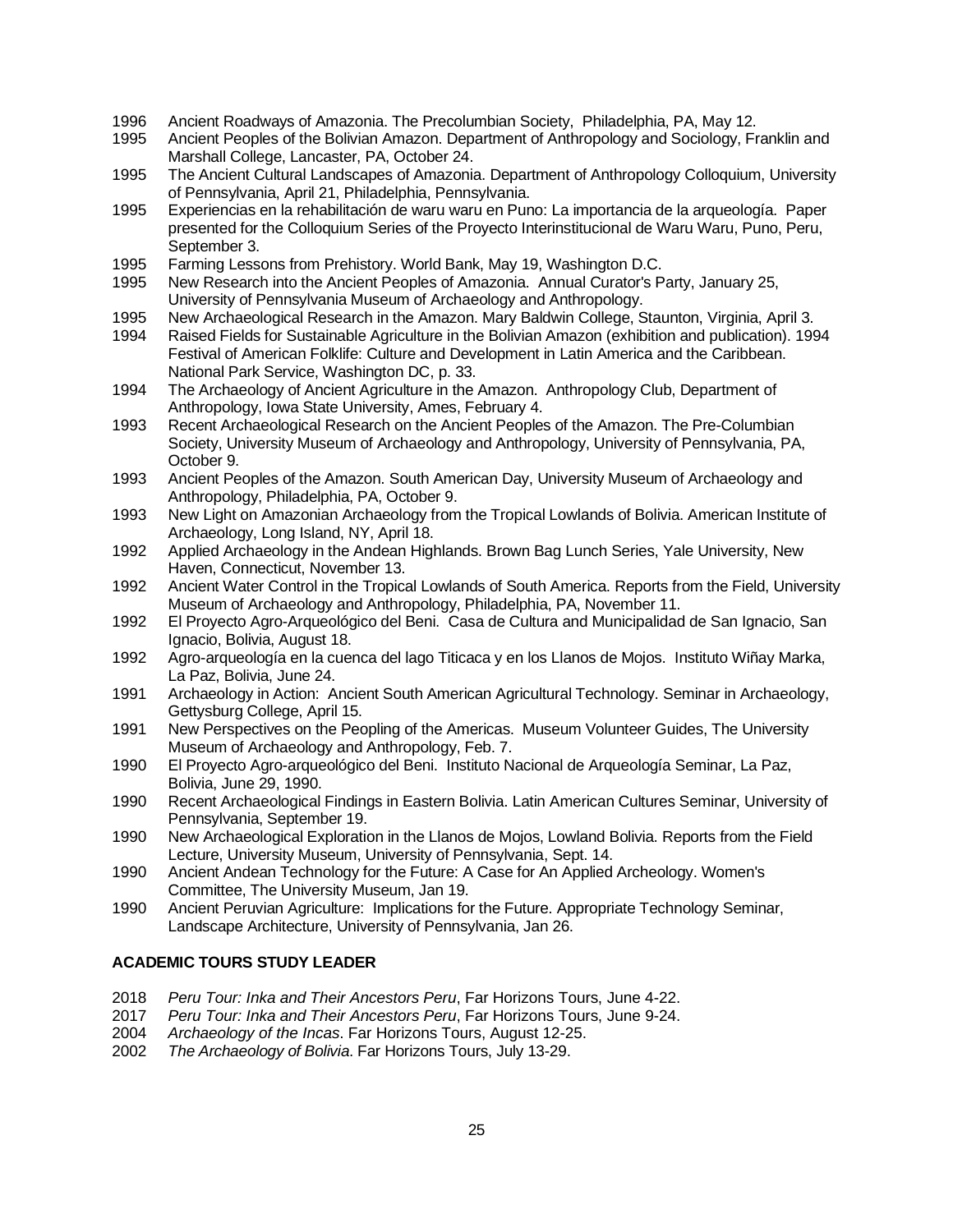- 2001 *From the Tropical Forest to the Andes: An Archaeological Tour of Peru and Bolivia*. Women's Committee Tours, University of Pennsylvania Museum and Far Horizons Tours, March.9-23
- 1997 *Civilizations of the Andes*. Women's Committee Tours, University of Pennsylvania Museum, October.
- 1990 *Empires of Greatness: Splendors of Pre-Columbian Mexico*. Women's Committee Tours, University of Pennsylvania Museum, March 9-23.

#### **CONSULTANT AND INTERVIEWEE FOR DOCUMENTARY FILMS**

- 2009 *COLLIDE: Of Man, Seed and Disease*. Documentary film directed by Tesla Mellage, Gruppe 5 Filmproduktion GmbH, Berlin, Germany.
- 2006 *Amazon Culture Special II*. Documentary Film directed by Yusuke Amano for the TBS Amazon Culture Special II for Japan.
- 2005 *FBI Stings: Recovering Stolen History*. Documentary Film Carter Figueroa for the Save Our History Series, The History Channel[. https://vimeo.com/174934701](https://vimeo.com/174934701)
- 2002 *The Secret of Eldorado*. Documentary Film directed by David Sington of DOX Productions for the BBC-2. <https://www.youtube.com/watch?v=0Os-ujelkgw>

#### **REVIEWS OF MY BOOKS**

Coimbra Jr., Carlos E. A. 2008 William Balée and Clark Erickson (Editors): Time and Complexity in Historical Ecology: Studies in the Neotropical Lowlands. *Human Ecology* 36(2):307-308.

Grossmann, Emilie Beth 2009 Historical ecology in the Neotropics: Review of W. Balée, C. L. Erickson (eds): Time and Complexity in Historical Ecology: Studies in the Neotropical Lowlands. *Landscape Ecology* 24(5):711-713.

Holmborg, Alf 2008 Book Review of Time and Complexity in Historical Ecology: Studies in the Neotropical Lowlands. *Tipití* 6(1-2):130-132.

Isendahl, Christian 2007 Review of Time and Complexity in Historical Ecology: Studies in the Neotropical Lowlands. *Journal of Latin American and Caribbean Anthropology* 12(2):516-518.

Mann, Charles 2008 Humanized Landscapes; Review of Time and Complexity in Historical Ecology: Studies in the Neotropical Lowlands. *Bioscience* 57(9):787-788.

Moran, Emilio F. 2007 Review of Time and Complexity in Historical Ecology: Studies in the Neotropical Lowlands. *The Quarterly Review of Biology* 82:272.

Zent, Stanford 2007 Review of Time and Complexity in Historical Ecology: Studies in the Neotropical Lowlands. *Journal of Anthropological Research* 63:409-410.

Oyuela-Caycedo, Augusto 2007 Review of Time and Complexity in Historical Ecology: Studies in the Neotropical Lowlands. *American Anthropologist* 109(2):366-367.

#### **PROFILES OF MY RESEARCH APPEARING IN THE LOCAL, NATIONAL, AND INTERNATIONAL PRESS, PUBLIC OUTREACH** (selected)

- 2019 An Inca ceremonial center, recreated in a digital landscape. *Penn Today* [Erica Brockmeier] https://penntoday.upenn.edu/news/inca-ceremonial-center-recreated-digital-landscape
- 2018 A virtual world for an ancient society: Anthropologist Clark Erickson has made a career of studying humans' effect on their physical landscapes—past and present. *OMNIA Magazine*: Spring/Summer, pp. 18-25, 2018 [Susan Ahlborn]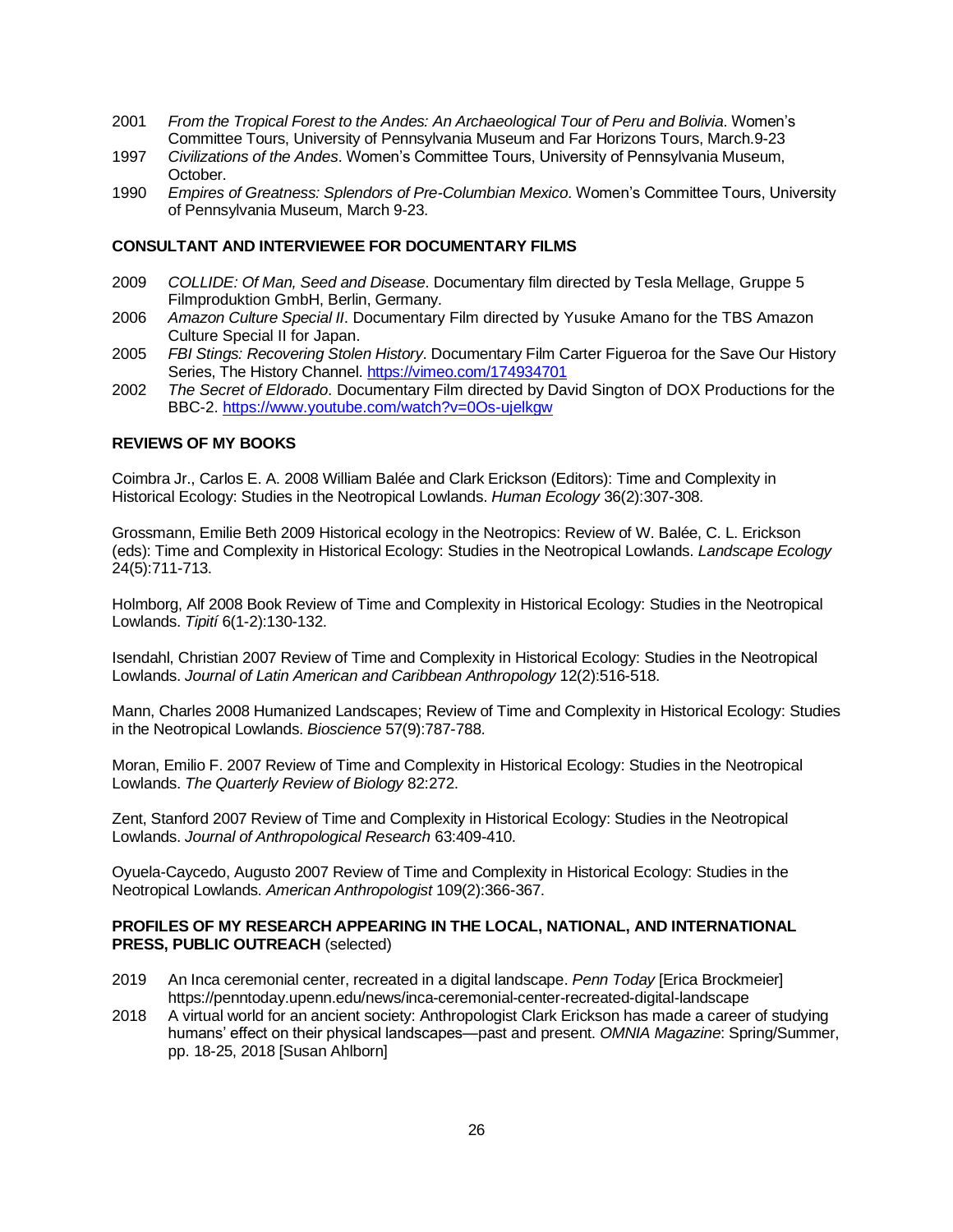- Peopling the Past: A Behind-the-Scenes look at the making of *Beneath the Surface: Life, Death, and Gold in Ancient Panama* [Exhibit]. *Expedition* 56(3):21-25 [Jane Hickman]
- Footprints in the Forest. *Nature* 502:160-162. [Jeff Tollefson]
- Domesticated Landscapes. *Penn Arts & Science Magazine* Spring-Summer, p. 3 [Peter Nichols]
- Ancient Earthmovers of the Amazon. *Science* 321:1148-1152 [Charles Mann]
- Amazonian Harvest: Can prehistoric farming methods lead us to a sustainable future? *Archaeology* 61(4):20-25 [Mara Hvistendahl]
- Meet the Curators: Clark L. Erickson. *Expedition* 50(2):4-5 [Deborah Olszewski]
- Virginity Lost. *Conservation Magazine* 8(1): January-March 2007. [Fred Pearce]
- Vanishing Worlds: Art and Ritual of Amazonia. *Philadelphia Inquirer* 3/5/2007.
- *Amazon Culture Special II*. Documentary Film directed by Yusuke Amano for the TBS Amazon Culture Special II for Japan.
- *1491: New Revelations of the Americas before Columbus.* Knopf (August 9, 2005) [Charles Mann; Erickson research cited in several chapters]
- *FBI Stings: Recovering Stolen History*. Save Our History Series, The History Channel.
- Bird's-Eye View of the Amazon: Airborne Archaeologist Challenges Myth of a Pristine Wilderness. *Penn Arts and Sciences News.* Spring, pp. 18-21 [Ted Mann].
- *The Secret of El Dorado*. Documentary Film produced by David Sington of DOX Productions for the BBC-2.
- 1491: Before it became the New World, the Western Hemisphere was vastly more populous and sophisticated than has been thought. *Atlantic Monthly* March, pp. 41-53 [Charles Mann].
- Curious Ground Patterns in the Amazon may be Fish Traps. *Philadelphia Inquirer* (Monday, November 13, 2000).
- In Amazon Basin, An Advanced Society before Columbus. *New York Times* (Tuesday, Science Times Section, November 14, 2000).
- Fish weirs in the Bolivian Amazon coverage by Science, Science News, National Geographic, Discover Channel Canada, BBC World Service, WHYY Radio News, PBS Radio, and others.
- Earthmovers of the Amazon. Science 287(5454):786-789 (February 4 issue). [Mann, Charles]
- Farming Lessons from the Prehistory. In *Chronicle of Higher Education* February 17, 1995 p. A10. [Ellen Coughlin]
- Chapter 13, Footplows and Raised Fields. In *The Time Detectives*. [Brian Fagan].
- Fountains of our Youth. *Earthwatch* (May/June) 12(4):28-33 [Fred Pearce].
- Raised Fields: The Past and Future of Bolivia's Lowlands? [Isidor Ruderfer]. *Bolivian Times* 1(7):11-12, Sept. 17, La Paz, Bolivia.
- Raised field rehabilitation and experimental project cited in *In the Beginning: An Introduction to Archaeology* by Brian Fagan, 7th edition, p. 11.
- Two radio interviews for "*Pulse of the Planet*," Public Broadcasting Service (PBS).
- Applied Archaeology: Farming in Peru. *Archaeology*, [an introductory text by Colin Renfrew and Paul Bahn], pp. 468-469, Thames and Hudson, London.
- Raised field research highlighted in sections of *Feats and Wisdom of the Ancients and Incas: Lords of Gold and Glory*, Time-Life Books, Inc.
- Ancient Lessons from Arid Lands. *New Scientist* 132(1798):42-48 [Fred Pearce].
- New View of Early Amazonia. *Science* 248:1488-1490 [A. Gibbons].
- Agricultural Renascence in the High Andes. *Nature* 345:385 (31 May 1990) [Warrick Bray].
- Ancient Farmers had the Answers. *Manchester Guardian*. May.
- Anthropology: Raising Farm Fields and Yields. *The Washington Post*. May 14, 1990, A-2 [S. Okie].
- Learning from the Past. *Organic Gardening* (March) 36(3):14.
- The Lost Art of the Waru Waru. *New Scientist* 118(1612):50-51, May 12, 1988 [O. Sattaur].
- Scientists Revive a Lost Secret of Farming. *The New York Times* November 22, 1988, pp. C-1 and C-15 [W. Stevens] (republished in many other newspapers in the United States and abroad).
- In Peru, Unearthing Ancient Farm Methods. *The Philadelphia Inquirer*. March 31, 1989, [E. Collimore].
- Digging into the Future. *Science Illustrated* (Physician Edition), August/September, pp. 29-31 [P.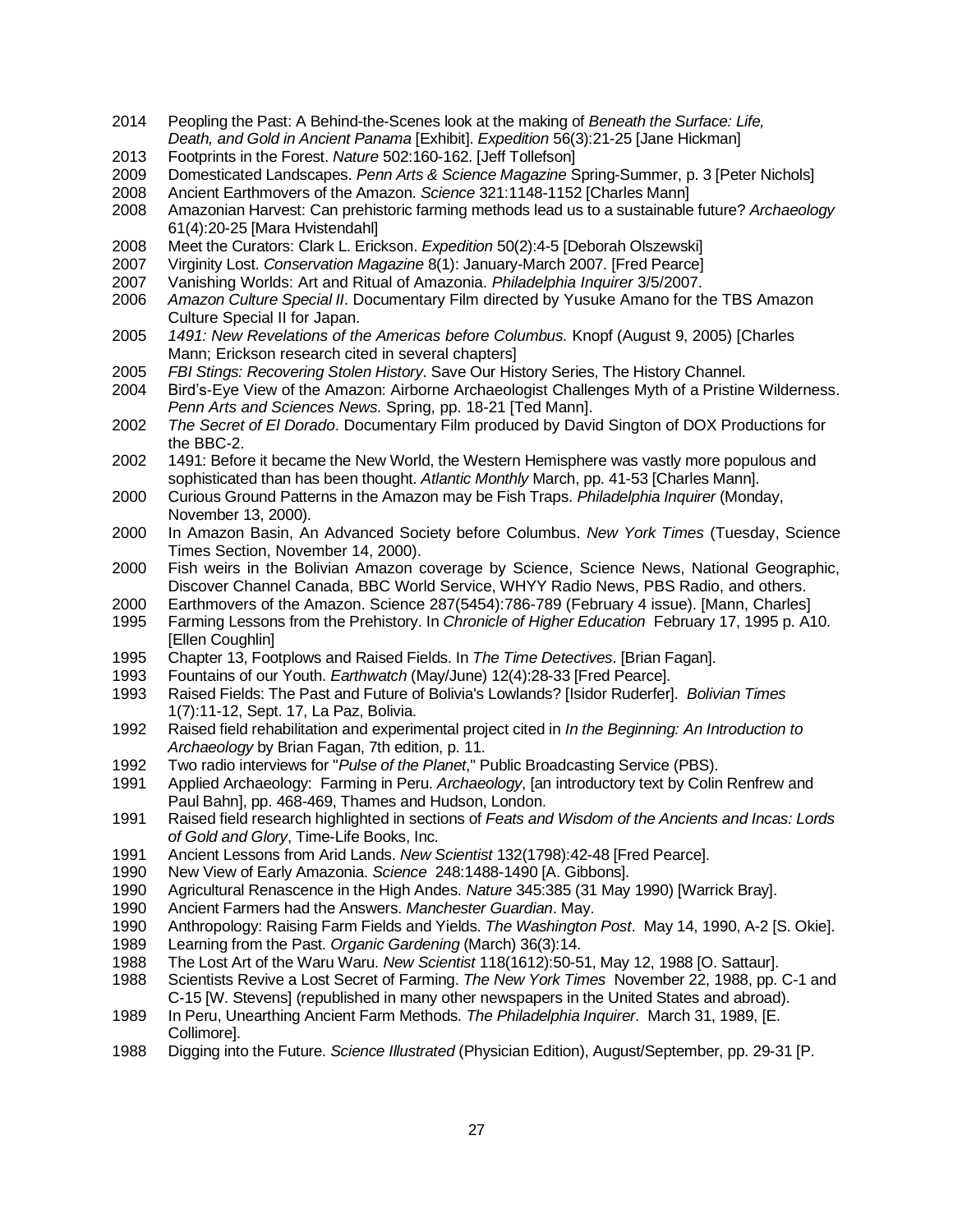Bahn].

1989 Ancient Farming Method Reintroduced in Peruvian Andes. *Garden* 13(4):26-27.

## **AWARDS AND HONORS RECEIVED**

- 2017 Reconocimiento por el apoyo a la cultura y arte del Departamento del Beni, Bolivia [Recognition for the support to culture and art of the Department of Beni, Bolivia] Presented by the Consejo Departamental de Culturas del Beni, Trinidad, Bolivia.
- 2007 Reconocimiento por Valioso Aporte al Estudio y Valoración de la Cultura Hidráulica y Agrícola Desarrollada por el milenario Gran Moxos [Recognition for Valuable Contribution to the Study and Valuation of Hydraulic Agricultural Culture developed by the Ancient Gran Moxos]. Presented by Ernesto Suarez Sattori, Prefect of the Department of the Beni, and the Museo Etnoarqueológico Kenneth Lee, Trinidad, Bolivia, August 29, 2007.
- 2004 2004 Dean's Award for Mentorship of Undergraduate Research. School of Arts and Sciences, University of Pennsylvania.
- 1999 Fellow, Penn Humanities Council Seminar Human/Nature, Mellon Foundation and the National Endowment for the Humanities, University of Pennsylvania.
- 1987 Sigma Xi, University of Illinois, Urbana-Champaign.
- 1977 University Fellowship in Anthropology, University of Illinois Graduate College.
- 1978 Summer Research Grant. Department of Anthropology, University of Illinois.
- 1976 Phi Beta Kappa, Washington University, St. Louis, Missouri.
- 1976 *Magna Cum Laude*, Washington University, St. Louis, Missouri.

## **SERVICE IN PROFESSIONAL ORGANIZATIONS**

Executive Committee of the Institute of Andean Research (2003-present) Fellow of the Field Museum, Chicago, Division of Environment, Culture, and Conservation (2007-present) Board of Directors of the Society for the Anthropology of Lowland South America (2002-2005). Editorial Advisory Committee for the Journal *TIPITÍ: The Journal of the Society for the Anthropology of Lowland South America (*2002-2005).

Senior Fellow in Pre-Columbian Studies at Dumbarton Oaks, Washington DC, Trustees of Harvard University (2002-2008).

#### **MEMBERSHIP IN PROFESSIONAL ORGANIZATIONS**

The Institute of Andean Research (2001 – present) Institute of Andean Studies (2004-2006) Society for American Archaeology (1975 – present) American Anthropological Association (1976 – 2000) The Society for the Anthropology of Lowland South America (SALSA) (2001 – present) Association of American Geographers (AAG) (2002 – 2003, 2011-2012, 2013-present)

## **CONSULTANTSHIPS**

*COLLIDE: Of Man, Seed and Disease*. Documentary film directed by Tesla Mellage, Gruppe 5 Filmproduktion GmbH, Berlin, Germany (2009).

*Amazon Culture Special II*. Documentary Film directed by Yusuke Amano for the TBS Amazon Culture Special II for Japan (August 2006).

DOX Productions Ltd: Documentary Film: *The Secret of El Dorado*. British Broadcasting Corporation (BBC-2) (July-August 2002)

Public Broadcasting Service (PBS) Video Production *A World of Garden*s. Program planning John Dixon Hunt, Dale Riehl, and Russell Connor; NEH, Garden Conservancy (September 2001) Franklin Institute. *Non-Western Technology Exhibit* (April 1999).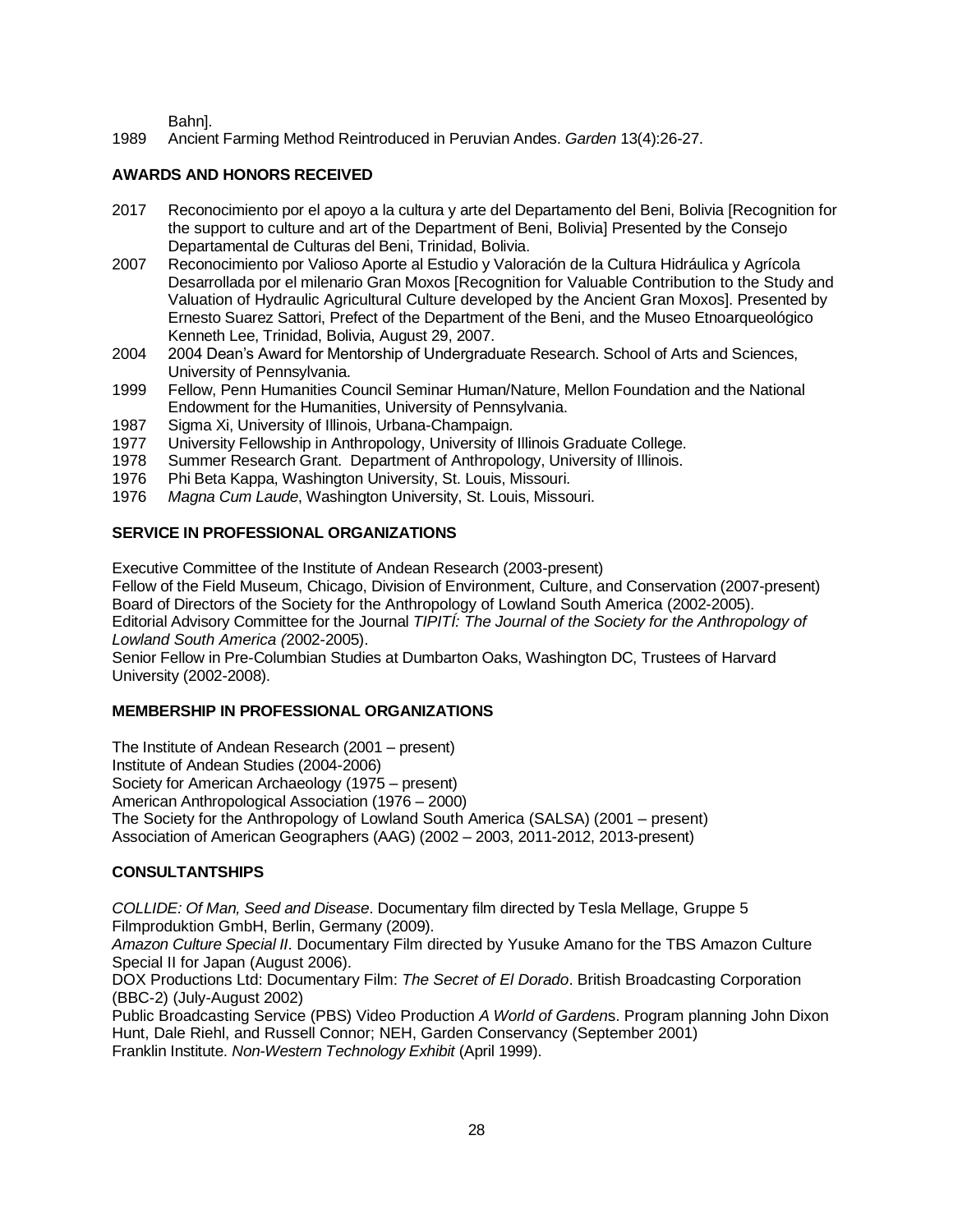National Museum of Natural History, Smithsonian Institute *Seeds of Change Exhibit* Quincentenary Commemoration Exhibition, Washington DC (1992). Time-Life Books, Inc. Video Library Company/Schlessinger Media *Ancient Inca*. Ancient Civilizations for Children (program in series of 9 programs) (1998)

#### **ADVISORY BOARD MEMBER**

*Landscapes* (scholarly journal published by Windgather Press) 2011-2015.

#### **JOURNAL REFEREE**

*Nature Journal of Archaeological Science Journal of Anthropological Archaeology Landscapes Journal of Latin American Geographers PNAS Quaternary Research Expedition* (The University of Pennsylvania Museum) *Andean Past* (Cornell University) *Latin American Antiquity American Anthropologist Arqueología Andina* (La Paz) *Current Anthropology Journal of Archaeological Science Geoderma Amazonica*

#### **ACADEMIC PRESS REFEREE**

Left Coast Press Oxford University Press Academic Press University of Texas Press Getty Foundation University of Utah Press University of Chicago Press Penn Museum Press (Expedition Magazine)

#### **PROPOSAL REFEREE**

National Aeronautics and Space Administration (NASA) The Leverhulme Trust National Science Foundation National Endowment for the Humanities Wenner-Gren Foundation American Philosophical Society Getty Foundation National Geographic Society **Earthwatch** Heinz Foundation

## **UNIVERSITY SERVICE AND COMMITTEES**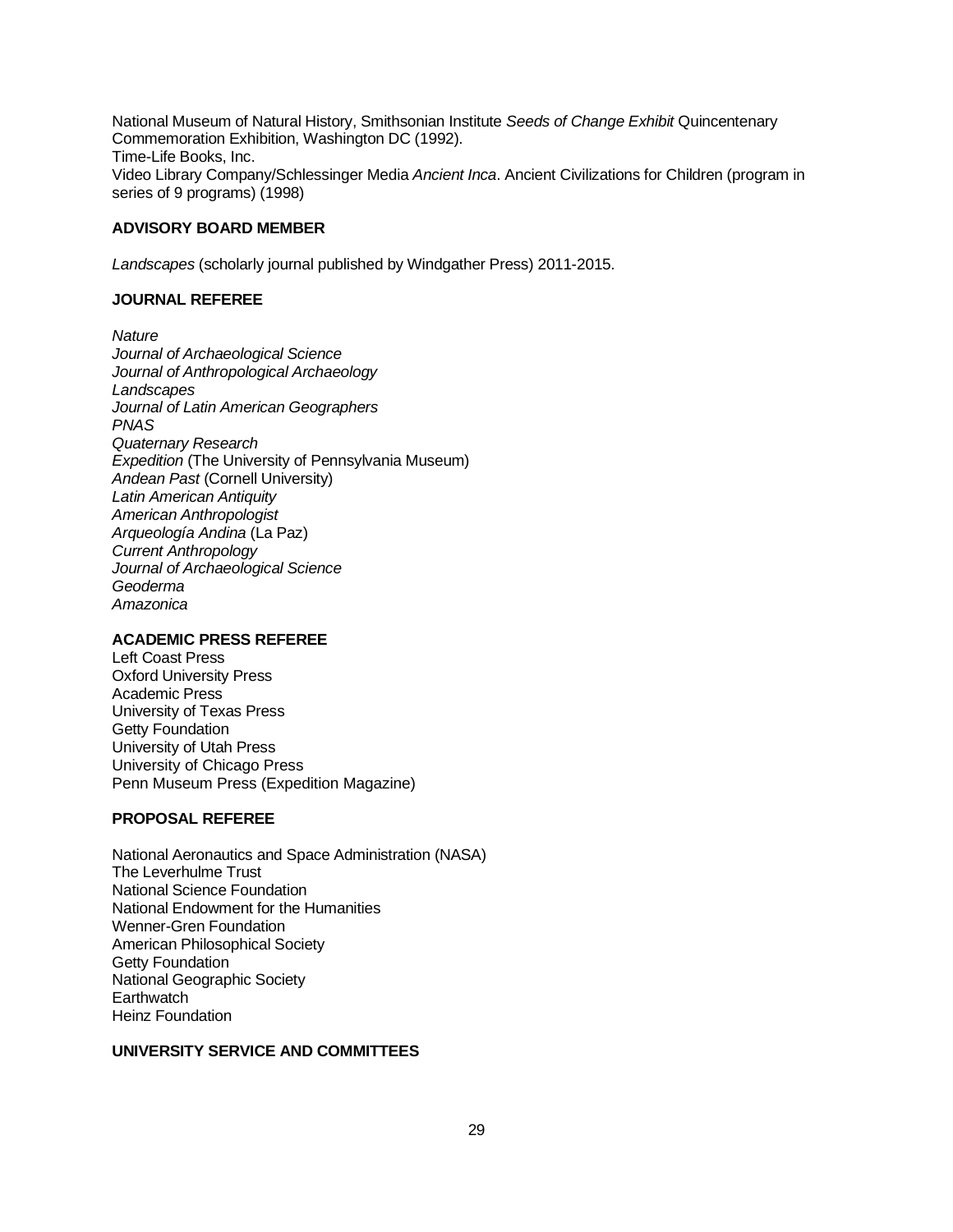Undergraduate Committee (Department of Anthropology) Fall 2020-Spring 2021 Graduate Committee (Department of Anthropology), Fall 2018-Spring 2019, Fall 2019-Fall 2020 Archaeology Teaching Staff Coordinator (Department of Anthropology), 2019-present Admissions Committee (Department of Anthropology), Fall 2018-Spring 2019 PIK Committee (Department of Anthropology) Fall 2019. Target of Opportunity Committee (Department of Anthropology) Spring 2018 Individualized Major Committee 2017-present Member, Search Committee for Biological Anthropologist, 2017 (successful search and hire) Chair of Search Committee for Prehistoric North American Archaeologist, 2013 (successful search and hire) ViDi Center Faculty Steering Committee: 2014-present. SAS Personnel Committee: 2012-present. Faculty Advisory Board, Center for Archaeological Analysis of Materials, Penn Museum 2013-present Faculty Working Group in Native American Studies 2013-present Ad-Hoc Committee for Archaeological Science (SAS and Penn Museum) 2012-2013. (Created and oversight of the Center for Archaeological Analysis of Materials) Ad-Hoc Committee Digital Visual Humanities Forum (Cross-School initiative) 2013-present Vice President, President, Member of Phi Beta Kappa Nomination Committee, 2012-present Digital Museum Task Force (Penn Museum) 2013-2014 Co-Chair of the Repatriation Committee, Penn Museum, University of Pennsylvania, 2012-present. Member of the Graduate Council of the Faculties, University of Pennsylvania. 2011-present. Graduate Chair, Department of Anthropology. 2013-present. Executive Committee, Department of Anthropology 2013-present. Graduate Student Summer Field Funds Committee (2013) Acting Undergraduate Chair, Department of Anthropology. 2012-2013. Acting Chair, Undergraduate Curriculum Committee, Department of Anthropology, University of Pennsylvania, 2012-2013. Member Fulbright Committee, University of Pennsylvania 2012. Member of the Advisory Group for the Center for Ancient Studies, University of Pennsylvania, 2012-present. Co-Editor for Penn Anthropology Annual (a new newsletter about the Department of Anthropology for alumni, public relations, and fundraising) 2012 Acquisitions Committee, Penn Museum. 2012-present. Member of the SAS Museum Advisory Committee 2011- 2013 Affiliated Faculty: Center for Human Modeling and Simulation, Department of Computer & Information Science, University of Pennsylvania, 2010-present Member: Chinese Archaeologist Search Committee, Department of Anthropology and Penn Museum, Spring 2010. Member of Hearing Boards for the Student Disciplinary System and the Code of Academic Integrity: Provosts Office 2009-2011. Repatriation Committee (NAGPRA-Native American Graves Protection and Repatriation Act), The University of Pennsylvania Museum Archaeology and Anthropology 1998-present. Freshman Advisor: School of Arts and Sciences, University of Pennsylvania,1995-2002; 2009–2011. Affiliated Faculty: Center for Native American Studies, University of Pennsylvania 2007-2012 Senior Thesis Award Committee: Department of Anthropology 2000-present Undergraduate Chair, Department of Anthropology, University of Pennsylvania, 2003-2008 Curriculum Committee, School of Arts and Sciences 1997-1998, 2006-present Program Committee of Historic Preservation within Penn Design 2002-present Undergraduate Curriculum Committee, Department of Anthropology, 2005-present Graduate Group in Art and Archaeology of the Mediterranean World, 2005-present Graduate Group in Anthropology, Department of Anthropology 1988-present Learning Technology Committee, School of Arts and Sciences, 2004-2008 Executive Committee, Department of Anthropology, 2003-2008 Department of Anthropology Website Committee 2007-2008 Editorial Advisory Board for *Expedition*, University of Pennsylvania Museum Archaeology and Anthropology.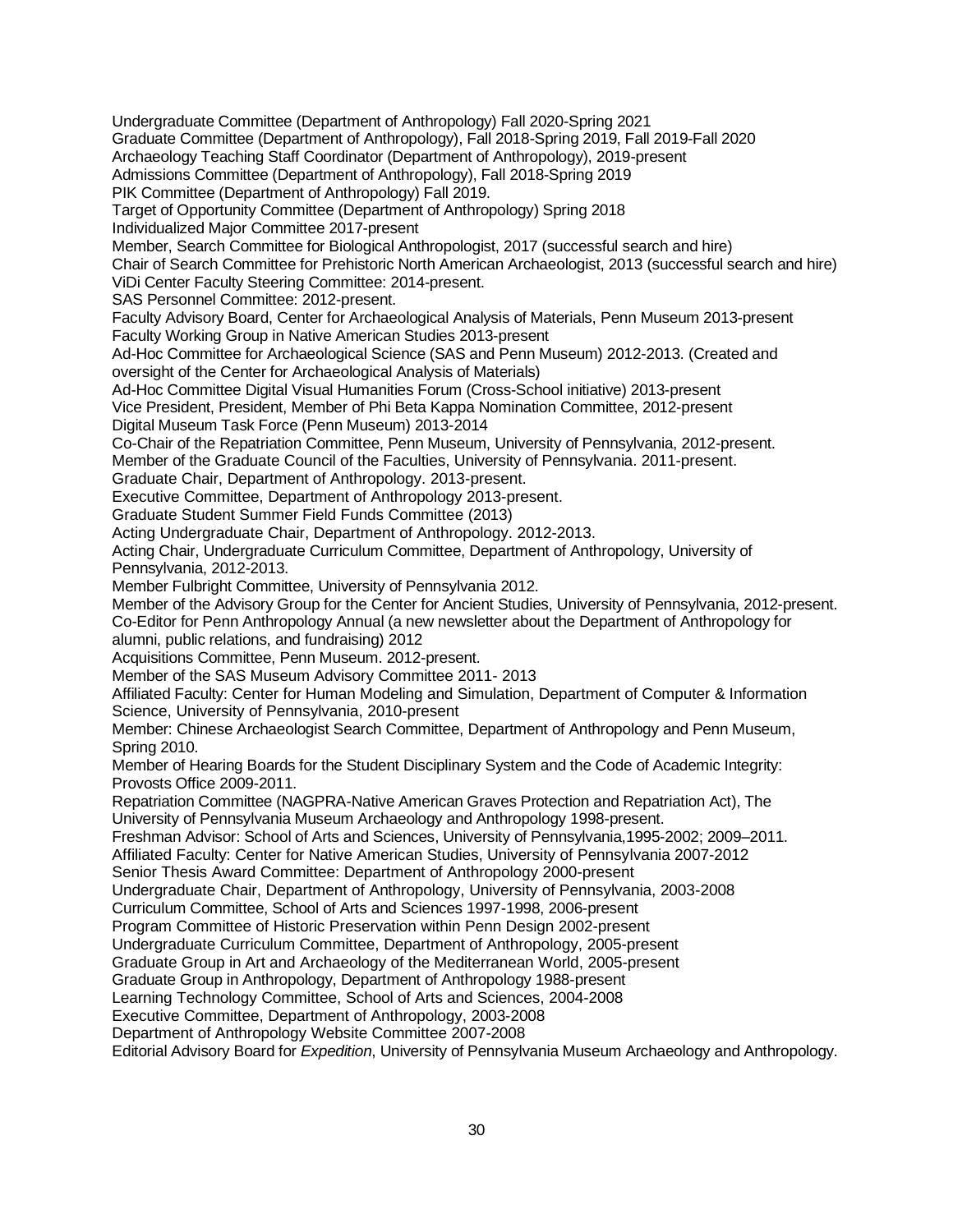1992-present

Publications Internal Review Committee, The University of Pennsylvania Museum Archaeology and Anthropology, 2000-2001

"Native Voices Past and Present" Committee, Research Experience for Undergraduates Site, National Science Foundation, The University of Pennsylvania Museum Archaeology and Anthropology, 2004 present.

Move Committee, The University of Pennsylvania Museum Archaeology and Anthropology, 2000-2003 Physical Anthropology Search Committee, Department of Anthropology, 1999-2000

Web Committee (Chair) Department of Anthropology, The University of Pennsylvania, 2000-2004 Global Strategies Committee (Chair), The University of Pennsylvania Museum Archaeology and Anthropology, 2000-2003

Undergraduate Advisory Committee (Chair), Department of Anthropology 1996-1997.

Global Outreach Committee (Chair), The University of Pennsylvania Museum Archaeology and Anthropology, 1999-2000

Archives Committee (Chair). The University of Pennsylvania Museum Archaeology and Anthropology: 1995-1996

Committee to Define a Latin American Cultures Major, School of Arts and Sciences. 1995-1996 Archaeology Search Committee, Department of Anthropology, 1994-1995

Anthropology Search Committee, Department of Anthropology. 1996-1997

Collections Committee, The University of Pennsylvania Museum Archaeology and Anthropology. 1988- 1990.

Special Events/Membership/Education Committee, The University of Pennsylvania Museum Archaeology and Anthropology. 1995-1996

Curator Liaison of Museum Services, Board of Overseers, The University of Pennsylvania Museum Archaeology and Anthropology (various years)

Archaeology Search Committee, Department of Anthropology. 1989-90

Publications and Editorial Review Committee, The University of Pennsylvania Museum Archaeology and Anthropology.

Physical Anthropology Search Committee, Department of Anthropology, 2000

Museum Security Committee, Department of Anthropology, 2000-2001

Internal Committee to Review Museum Publications, The University of Pennsylvania Museum Archaeology and Anthropology, 2000-2001

## **NATIONAL AND INTERNATIONAL SERVICE AND COMMITTEES**

Committee of Visitors, Review of the Behavioral and Cognitive Sciences, National Science Foundation, Washington DC, March 23-24, 2006

Consultant-Kenneth Lee Foundation (a non-government organization promoting Sustainable Development, Ecotourism, and Public Outreach), Trinidad, Bolivia 2000-present

## **COURSES TAUGHT**

Indiana University-Purdue University (1987-88)

Introduction to Prehistoric Archaeology (undergraduate) Mysteries of Ancient Civilization (undergraduate) Archaeological Method and Theory Seminar (upper level undergraduate) South American Prehistory (upper level undergraduate)

University of Pennsylvania (1988-present)

- ANTH 001: *Introduction to Archaeology* (General Honors), Spring 1997
- ANTH 001: *Introduction to Archaeology* (Lower Division undergraduate), Spring 1994, Fall1999, Spring 2000, Fall 2000.
- ANTH 125: *Anthropology of the Americas* (team taught with representatives from all subfields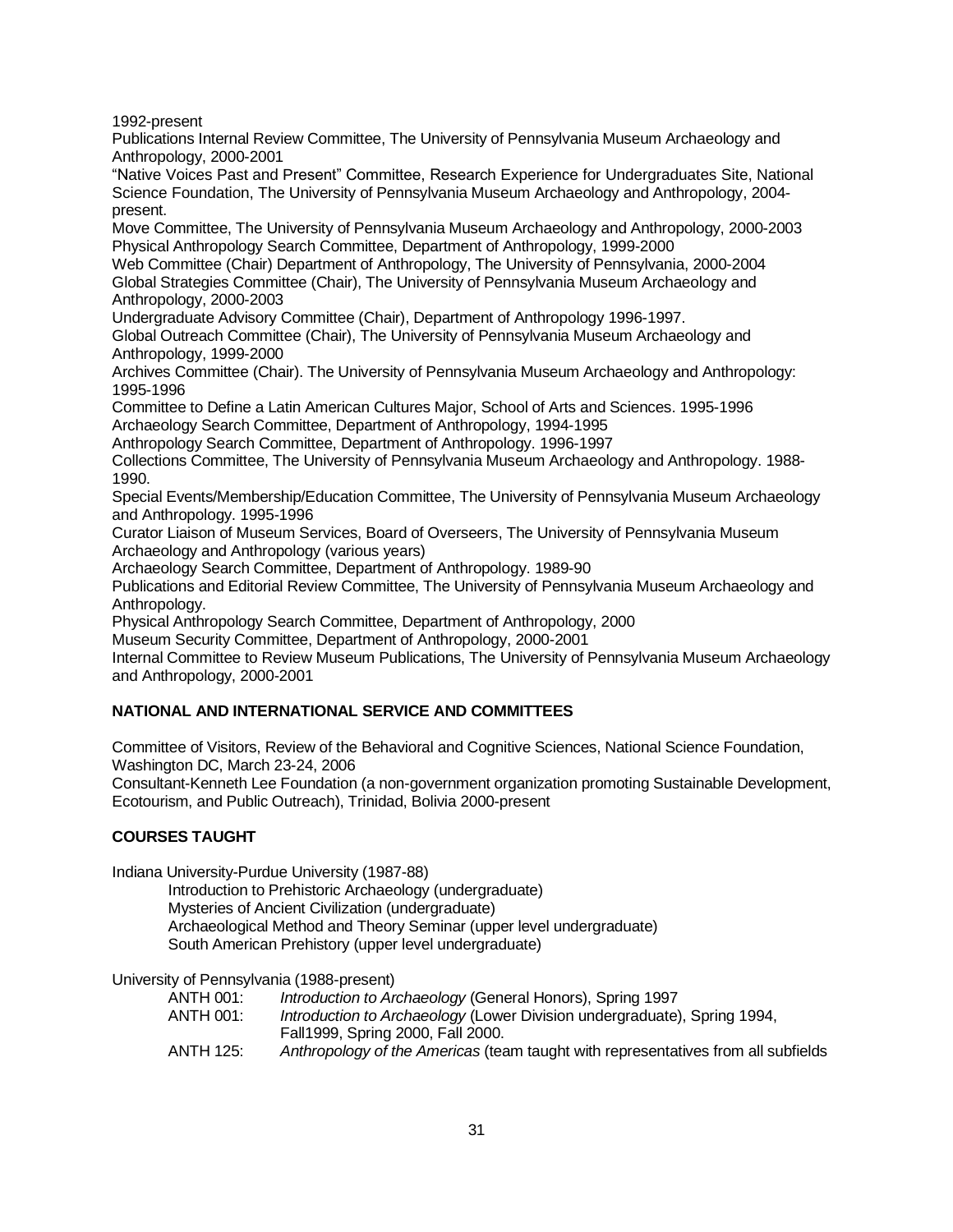|                  | of the Department of Anthropology, Spring 2011.                                     |
|------------------|-------------------------------------------------------------------------------------|
| <b>ANTH 133:</b> | Native Peoples and the Environment (Freshmen Seminar), Fall 2000, Spring 2002,      |
|                  | Spring 2004, Spring 2006, Fall 2007, Fall 2009, Fall 2011, Fall 2013.               |
| <b>ANTH 224:</b> | Archaeology of the Neotropics (undergraduate), Fall 1998.                           |
| <b>ANTH 254</b>  | Archaeology of the Incas (undergraduate, History and Tradition), Spring 2003, Fall  |
|                  | 2004, Spring 2007, Spring 2009, Spring 2011, Spring 2013, Spring 2015, Fall         |
|                  | 2017, Fall 2019.                                                                    |
| <b>ANTH 258</b>  | Visualizing the Past/Peopling the Past (undergraduate studio-seminar, cross listed  |
|                  | with CSE 106, Engineering and Computer Science) (Benjamin Franklin Scholars         |
|                  | Seminar) Fall 2005, Fall 2009, Fall 2011 (Ben Franklin Scholars Seminar), Fall      |
|                  | 2016, Fall 2017, Fall 2018, Fall 2019, Fall 2020.                                   |
| <b>ANTH 331</b>  | Historical Ecology (undergraduate) Spring 2018, Spring 2020.                        |
| <b>ANTH 433:</b> | Andean Archaeology (Upper Division undergraduate and graduate), Spring 1998,        |
|                  | Fall 1999, Fall 2001, Fall 2003, Fall 2005, Spring 2008, Spring 2010, Spring 2012,  |
|                  | Spring 2014, Fall 2018,                                                             |
| ANTH 533:        | Andean Archaeology (Upper Division undergraduate and graduate), Fall 1989, Fall     |
|                  | 1990, Spring 1993, Fall 1994, Fall 1996.                                            |
| ANTH 539:        | The Archaeology of Complex Societies (Graduate Core Program), Spring 1989,          |
|                  | Fall 1991.                                                                          |
| <b>ANTH 504:</b> | Prehistory of North America (Upper Division undergraduate and graduate), Spring     |
|                  | 1995.                                                                               |
| <b>ANTH 508:</b> | Conservation and Management of Archaeological Sites and Landscapes (graduate        |
|                  | studio-seminar, cross listed with Historic Preservation 743, Penn Design), Spring   |
|                  | 2006, Spring 2011 (unofficial), Summer 2012 (unofficial), Summer 2013 (unofficial), |
|                  | Fall 2013, Spring 2017, Spring 2018, Spring 2020.                                   |
| <b>ANTH 600:</b> | Fundamentals of Archaeology (Graduate Core Program), Fall 1993, Fall 1989,          |
|                  | Spring 1991, Fall 1993, Fall 1995, Spring 1998, Spring 1999.                        |
| <b>ANTH 577:</b> | The Archaeology of Space and Place (Upper Division Undergraduate and                |
|                  | Graduate Seminar), Spring 1990                                                      |
| <b>ANTH 577:</b> | Prehistoric World Systems in the Americas (Upper Division Undergraduate and         |
|                  | Graduate seminar), Fall 1991.                                                       |
| <b>ANTH 557:</b> | Contemporary Archaeological Theory (Graduate Seminar), Spring, 1992.                |
| <b>ANTH 557:</b> | The Archaeology of Landscapes (Graduate Seminar), Spring 1996, Spring 1999,         |
|                  | Spring 2001, Fall 2002, Spring 2005, Fall 2008, Fall 2010, Fall 2012, Fall 2014,    |
|                  | Fall 2017, Spring 2019, Spring 2021.                                                |
| <b>ANTH 577</b>  | Sacred Geography of the Incas (Graduate Studio-Seminar, cross listed with           |
|                  | Landscape Architecture and Regional Planning 702, Penn Design), Spring 2003         |
| ANTH 620:        | Spatial Analysis in Archaeology (Graduate Readings Course), Fall 1988.              |
| <b>ANTH 620:</b> | Directed Reading and Research: Andean Ethnohistories (with Tom Hardy) Spring        |
|                  | 2011                                                                                |
| <b>ANTH 620:</b> | Directed Reading and Research: The Middle Horizon in Peru (with Tom Hardy)          |
|                  | Spring 2012.                                                                        |
| <b>ANTH 620:</b> | Directed Reading and Research: Readings in Theory and Method in Archaeology         |
|                  | (with Tom Hardy) Spring 2012.                                                       |
|                  |                                                                                     |

## **INFORMAL COURSES TAUGHT**

Summer 2019 (with Norm Badler) *3D Digital Humanities*, DREaM Lab, Digital Humanities UPenn. Summer 2012 *Conservation and Management of Archaeological Sites and Landscapes*. Penn Museum, Historic Preservation Program, UPenn, Western Heritage Foundation, Mesa Verde National Park, Colorado, 3 weeks (training of 4 Visiting Fellows from Cambodia, Colombia, Peru, and US). Spring 2010 *Chili and Chocolate: Mexican Cuisine*. Invited presentation for an Undergraduate

32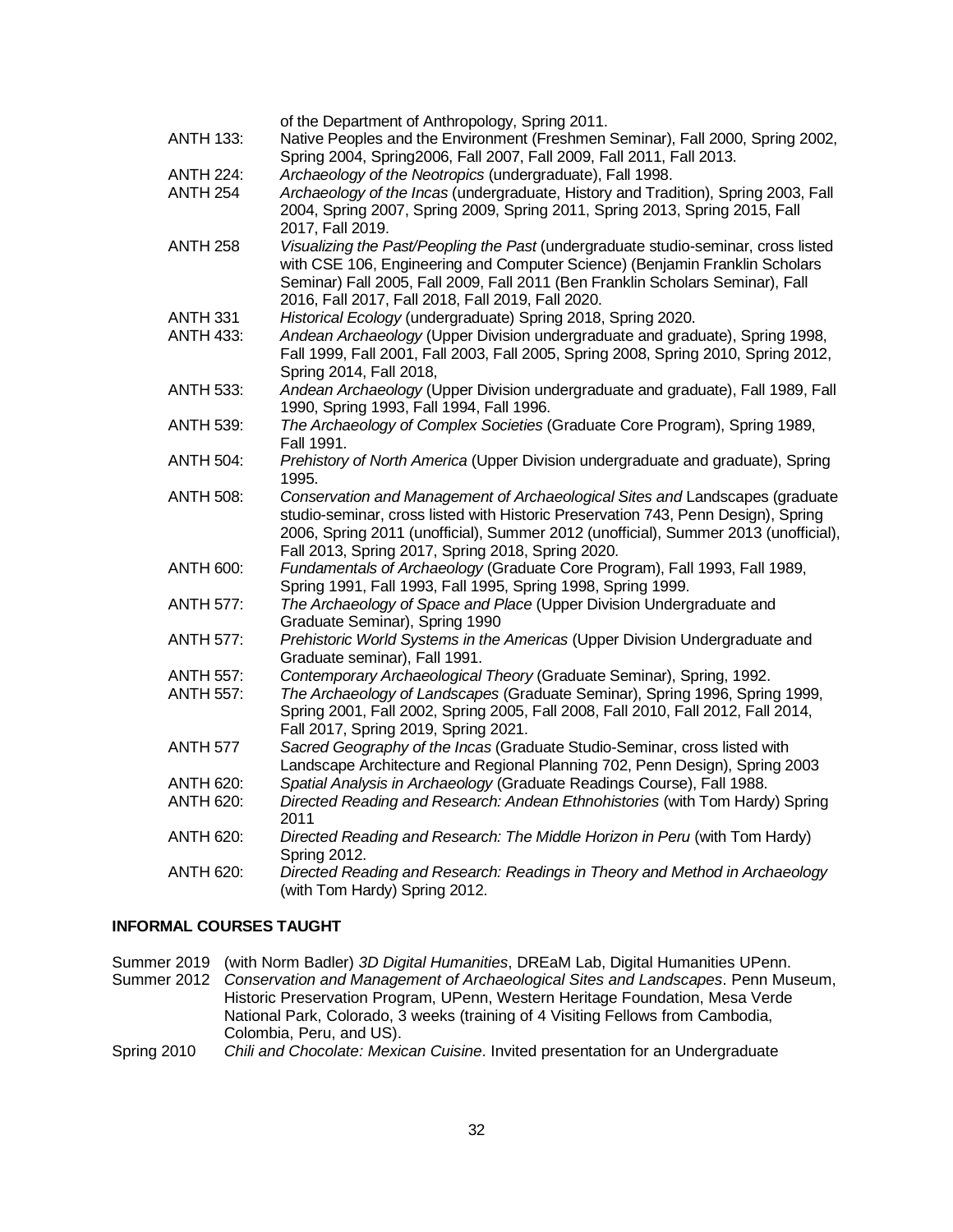Preceptorial, the Preceptorial Committee, University of Pennsylvania, Philadelphia, March 4, 2010 (30 students).

Fall 2002 (with Mel Hammarberg) *Senior Thesis Seminar* (15 students)

## **DIRECTION OF SENIOR HONORS THESES**

Campbell, Dennis

1988 *The Lanzón of Chavín as Oracle*. [Thesis Advisor: Anthropology Major] Allysa Weiss

1990 *Chinampa Agriculture in Precolumbian America*. [Thesis Advisor: Environmental Studies] Marianne Sullivan

1990 *Callawaya Traveling Medicine-Men and the Tiwanaku State*. [Thesis Advisor: Anthropology Major; Recipient of the Anthropology Award to Undergraduates for best Senior Honors Thesis in 1990]

Spector, Zebulon

1999 *Signatures in the Landscape: Remote Sensing and Historical Ecology in the Upper Xingú, Brazil*. [Thesis Advisor: Anthropology Major]

Lopez, Adriana

2000 *A Proposal to Manage the Kenneth Lee Reserve in the Bolivian Amazon as a Cultural Landscape under the model for Sustainable Development.* [Thesis Advisor: Anthropology Major]

Mitchell, Mary

- 2000 *A Proposal for a Local Museum and Ecological Tourism in the Sirionó Indigenous Territory, Department of the Beni, Bolivia*. [Thesis Advisor; Anthropology Major]
- Liebowitz, Dina
- 2000 *Human Impacts on the Landscape: A GIS Analysis of Savannas and Mauritia flexuosa in Bolivia*. [Thesis Advisor: Environmental Science Major]
- Knutson, Christopher
- 2000 *Transportation of Monumental Stones in the Lake Titicaca Basin using Reed Boats*. [Thesis Advisor: Anthropology Major]
- Higle, Heather
- 2001 *Environmental and Cultural Impact of Petroleum Development in the Amazon: The U'wa of Colombia*. [Thesis Advisor, Environmental Science Major]
- Christman, Zachary

*2001 Virtual Vectors: A GIS-based investigation of the Nazca Lines*. [Thesis Advisor, Anthropology Major]

- Tabas, Elizabeth
- 2001 *The Monument Speaks: Piedras Negras Stela 14 and the Secondary Replications of the Maya Hieroglyphic Text*. [Thesis Advisor, Anthropology Major]
- Bare, Christine
- 2002 *In Situ Conservation and the Preservation of Agricultural Diversity: A Case Study of Women Farmers in the Peruvian Andes*. [Thesis Advisor, Anthropology Major]

Tarquinio, Ellen

2002 *Beyond the Marshall Decision: Alternative Management and Sustainable Fisheries*. [Thesis Advisor, Anthropology and Environmental Studies Major]

Brett, Patrick

- 2002 *Adobe Manufacture in the Andean Past*. [Thesis Advisor, Anthropology and Wharton Major] Davis, Kate
- 2003 *Foundations of Success: Tiwanaku Era Ritual Offerings at the Pumapunku Temple, Tiwanaku, Bolivia*. [Thesis Advisor, Anthropology and Spanish Major].
- Luque, Sashka
- 2004 *Evidence of the Condition of Hunchback in Pre-Columbian Burials in the Andes. [Thesis Advisor, Anthropolog*y Major].
- Benitez, Leonardo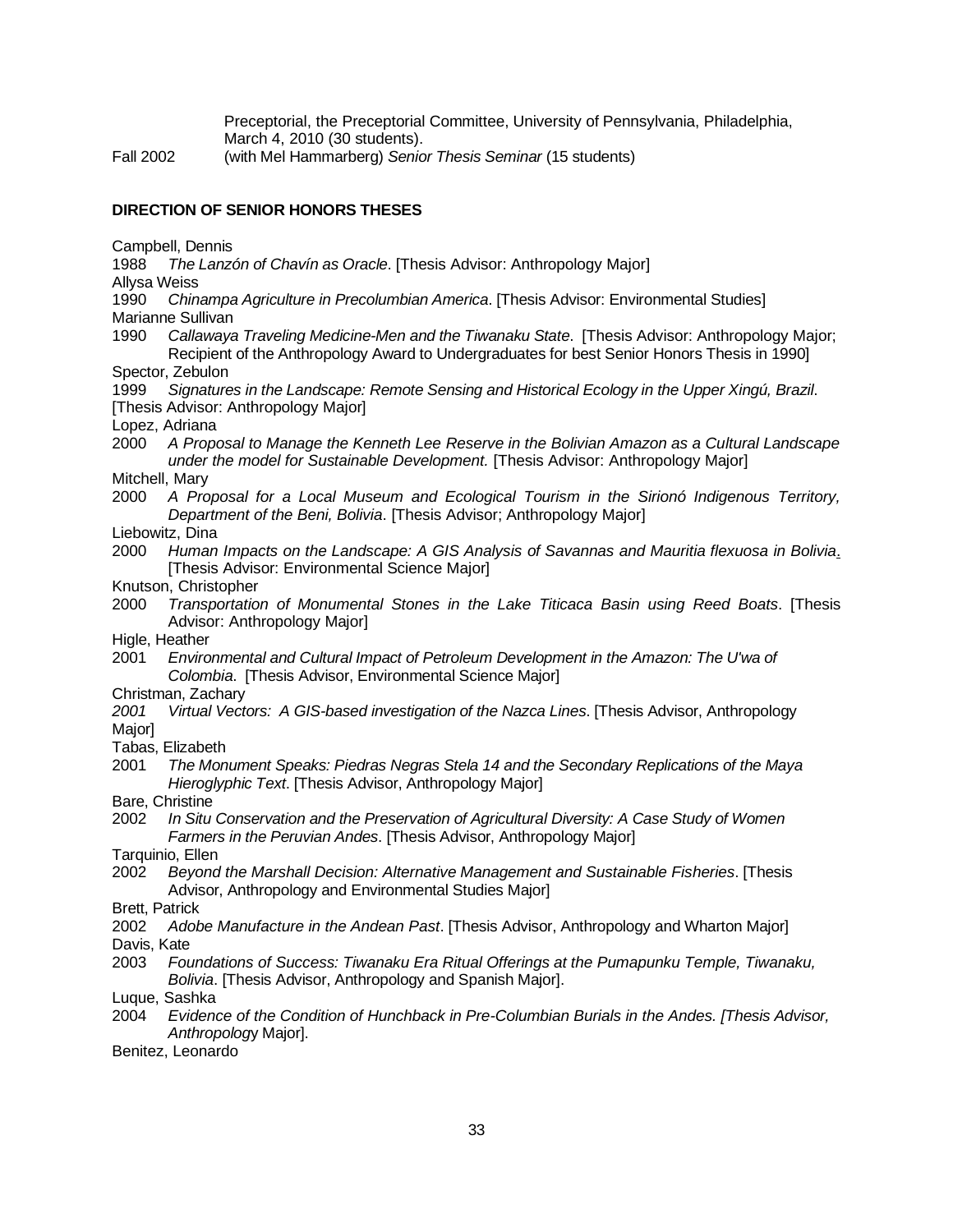- 2005 *The Calendar at Tiwanaku, Bolivia*. [Thesis Advisor, Anthropology Major].
- Kohut, Lauren
- 2006 *Weaving Culture: Burial Textiles from Pachacamac, Peru.* [Thesis Reader, student in the Department of Anthropology, Bryn Mawr College]
- Murray, Muriel
- 2006 *Preserving Heritage: Indigenous Rights and Traditional Knowledge*. [Thesis Advisor, Anthropology Major].

Hawkes, Katie

- 2007 *Impact of Local People on Reserve Formation, Ecotourism, and Conservation*. [Thesis Advisor, Anthropology Major].
- Gilbert, William
- 2013 *The Site of Quirigua through Time: The Use of Digital Reconstructions in the Context of a Comparative Photographic Project* [Thesis Advisor, Anthropology Major].
- Fenton, Monica
- 2015 *Ornamentation, Gender, and Status: Burial 11, Sitio Conte,* Panama [Thesis Advisor, Anthropology Major]. [Thesis Advisor, Anthropology Major]. to be published as a book chapter in 2018.
- Dale, Jedidiah
- 2018 *A Remote Sensing Analysis of the Built Landscape of the Llanos De Moxos* [Research Mentor, Environment and Earth Science Major].
- Dougherty, Hailey
- 2018 *Towards Climate Change Resilient Mountain Food Systems: Lessons from an Indigenous Andean Farming Community* [Research Mentor, Environment and Earth Science Major].

#### **DIRECTION OF MASTERS THESIS**

Alvarez, Patricia [Tutor]

- 2009 *Regresando a Caquiahuaca: La reconstrucción del territorio tacana en el norte de La Paz, Bolivia*. Programa integral de Rehabilitación Áreas Históricas (PRAHC-UMSS), Universidad Mayor de San Simón, Cochabamba Bolivia.
- Cheong, Caroline [Chair/Supervisor]
- 2008 *Sustainable Tourism and Indigenous Communities: The Case of Amantaní and Taquile Islands*. Masters Thesis [Graduate Program in Historical Preservation, Penn Design].
- Brett, Patrick [Chair]
- 2007 *A GIS and Network Model of the Pre-Columbian Hydraulic Complex of Baures.* Masters Paper [Submatriculation: Anthropology and Wharton]
- Vogel, Melissa [Chair]
- 2000 *Sacred Women In Ancient Peru: New Evidence For Elite Females In The 7th And 8th Centuries AD.*
- Angelo, Dante [Tutor]
- 2000 *Tráfico de Bienes, minería y aprovechamiento de recursos en la región de los valles del sur boliviano*. Thesis submitted to the Carrera en Arqueología e Antropología, Universidad Mayor San Andes, La Paz, Bolivia.

Santistevan-Alvarez, Lucia [Chair]

1998 *Whistling Pots of the Andes*. [Masters of Liberal Arts Program].

#### **MASTERS COMMITTEE MEMBERSHIP**

#### **Completed:**

Matthew W. Magnani 2014 *Exploring Alternatives to Lithic Illustration: Laser Scanning and Photogrammetry*. Kuhn, Carolyn 1996 *Thermal Alteration of Pennsylvania Jasper: Experiments and Archaeological Implications*. Conway, Stephen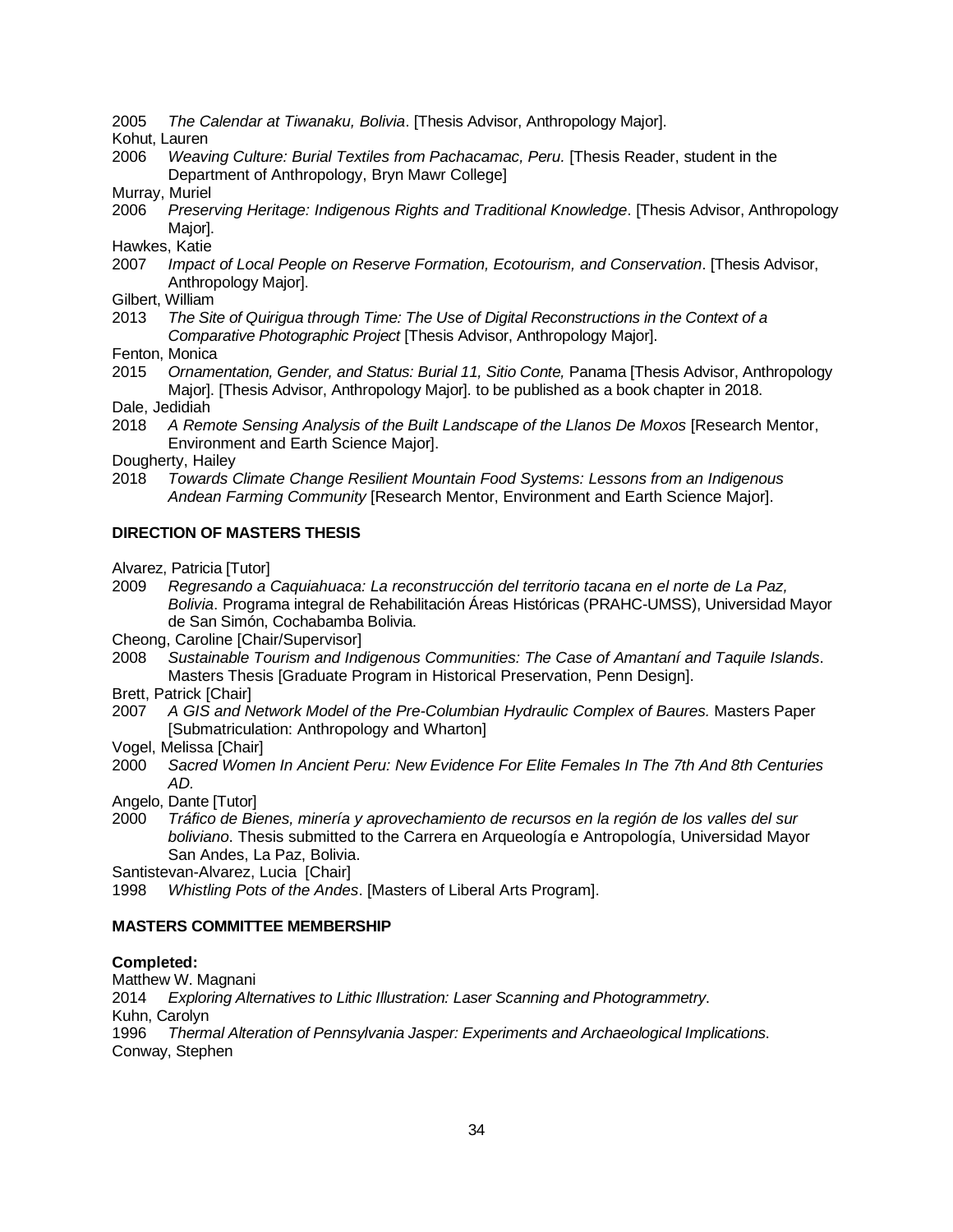1995 *The Empty Pueblo: A Model of the Abandonment of Pot Creek Pueblo*.

Armstrong, Lisa

- 1994 *Interacting Technologies: An Analysis of Ingot Molds and Associated Ceramics from Nan Pa Wai, a Prehistoric Copper Smelting Site in Central Thailand*.
- Ehret, Jennifer
- 1994 *Investigations at Las Vegas, Cortes, Honduras: The Implications of Power and Intraregional Dynamics in the Mesoamerican Southeastern Periphery.*

Peasnall, Brian

1992 *Factors Affecting the Development of Technology in the Neolithic Near East: A General Model.* Siders, Colleen

1991 *The Santa Barbara Economic Network: A Distributional Analysis of Ceramic Exchange in the Greater Santa Barbara Region, West-Central Honduras*.

## **DISSERTATION COMMITTEES: CHAIRED**

## **Completed:**

Thomas Hardy

2019 *Assembling States: Community Formation and The Emergence of The Inca Empire.*

Coben, Larry

2012 *Theaters of Power: Inka Imperial Expansion*.

Traxler, Loa

- 2004 *Evolution and Social Meaning of Patio and Courtyard Group Architecture of the Early Classic Acropolis, Copan, Honduras*.
- Murphy, Melissa
- 2004 *Health and Disease at the Late Horizon Cemetery of Puruchuco-Huaquerones, Rimac Valley, Peru*.

Vogel, Melissa

- 2003 *Life on the Frontier: Identity and Sociopolitical Change at The Site of Cerro La Cruz, Peru*. Walker, John
- 2000 *Agricultural Change in the Bolivian Amazon*.

Vranich, Alexei

1999 *Interpreting the Meaning of Ritual Spaces: The Temple of Pumapunku Complex, Tiwanaku, Bolivia.*

## **DISSERTATION COMMITTEE MEMBERSHIP**

## **Completed:**

Schroder, Whit

- 2019 *Community Resilience through Crisis at El Infiernito, Chiapas, A Fortified Refuge in the Upper Usumacinta Valley*.
- Cohen, Rachel
- 2018 *Landscapes of Power in the South Caucasus (1500-600 BCE): GIS and Phenomenological Approaches.*

Saunaluoma, Sanna

- 2013 *Geometric Earthworks in Western Amazonia* (peer-reviewed article based dissertation). University of Helsinki, Helsinki, Finland.
- Kraus-Friedberg, Chana
- 2008 *Where you Stay?:" Transnational Identity in Sugar Plantation Worker Cemeteries, Pahala, Hawai'i."*
- Fowler-Williams, Lucy
- 2008 *Contemporary Tewa Identities in Cloth: Embodiment, persistence, and Renewal in the Upper Rio Grande Valley, New Mexico*.
- Neff, L. Theodore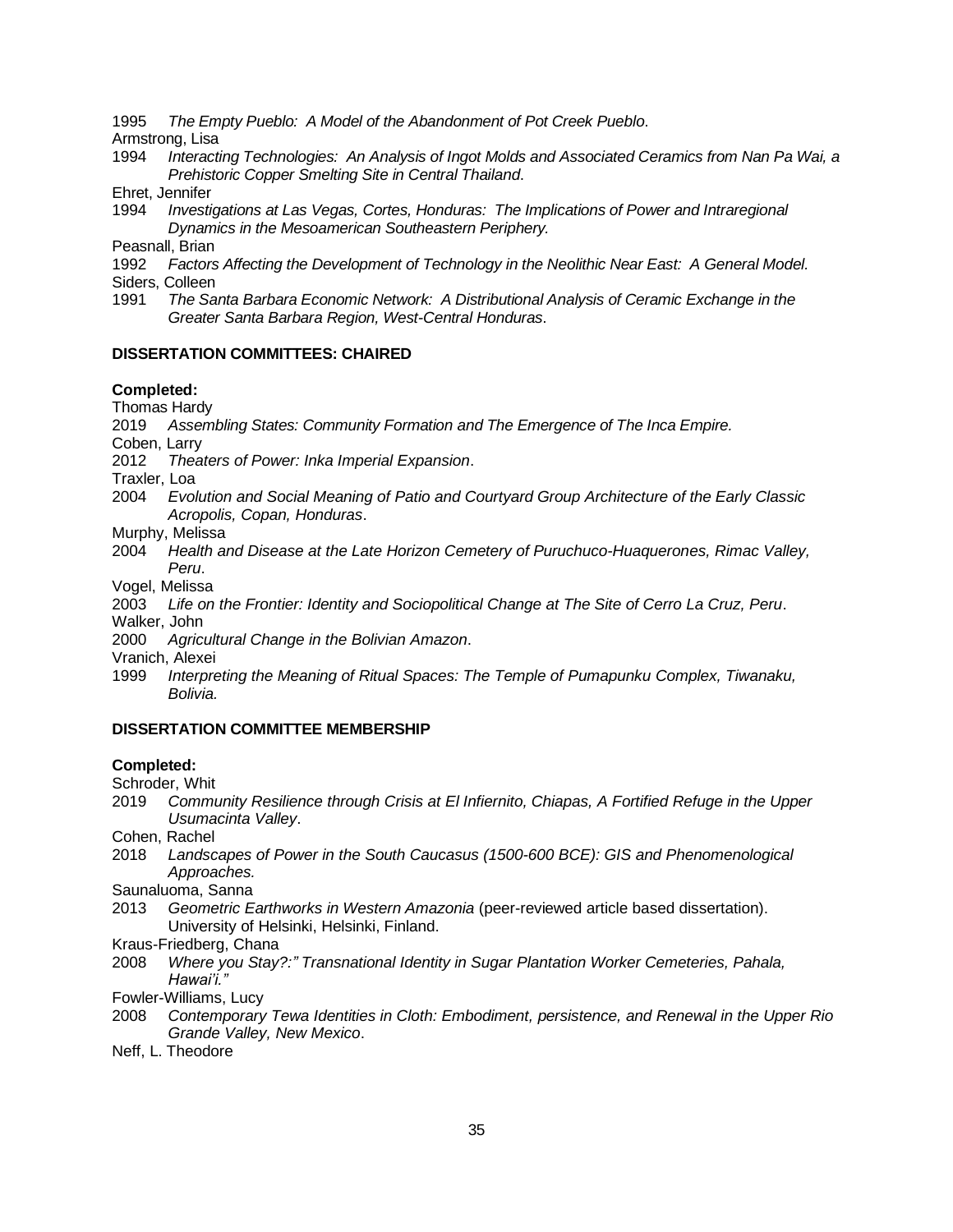- 2008 *A Study of Agricultural Intensification: Ancient Maya Agricultural Terracing in the Xunantunich Hinterland, Belize, Central America*.
- Miller, Julia
- 2008 *Excavation and Interpretation in the Northeastern Acropolis, Copán, Honduras*.
- Sanchez-Canedo, Walter
- 2008 *Inkas, "flecheros" y mitmaqkuna: Cambio social y paisajes culturales en los Valles y en los Yungas de Inkachaca/Paracti y Tablas Monte (Cochabamba-Bolivia), siglos XV-XVI*. Uppsala University, Sweden.
- Keller, Angie
- 2006 *Roads to the Center: The Design, Use, and Meaning of the Roads of Xunantunich, Belize*.
- Liebmann, Matthew
- 2006 *Burn the Churches, Break up the Bells": The Archaeology of the Pueblo Revolt Revitalization Movement in Colonial New Mexico, A.D. 1680-1696.*
- Geller, Pamela
- 2004 *Transforming Identities, Transforming Bodies: A Consideration of Pre-Columbian Maya Corporeal Beliefs and Practice*s.
- Kristin Cahn von Seelen
- 2004 *"This Place Was Paradise": Consumption as Metaphor & Material Concern on Mexico's Southern Frontier.*
- Canuto, Marcello
- 2002 *A Tale of Two Communities: Social and Political Transformation in the Hinterlands of the Maya Polity of Copan*.
- Yaeger, Jason
- 2000 *Changing Patterns of Social Organization: The Late Terminal Classic Communities at San Lorenzo, Cayo District, Belize*.
- Patiño, Diogenes
- 2000 *Settlement, Subsistence and Exchange in Prehispanic Tumaco, Pacific Coast of Colombia*. [External Committee Member, Department of Anthropology, Temple University]
- King, Eleanor
- 2000 *The Organization of Late Classic Lithic Production at The Prehistoric Maya Site of Colha, Belize: A Study In Complexity And Heterarchy.*
- Mora, Santiago
- 2000 *Early Inhabitants of the Amazonian Tropical Rain Forest: A Study of Humans and Environmental Dynamics*. (External Committee Member Department of Archaeology, University of Calgary, Calgary).
- Golden, Jonathan
- 1999 *The Dawn of the Metal Age: Social Complexity and the Rise of Copper Metallurgy during the Chalcolithic of the Southern Levant, circa 4500-3500 BC*
- Johnston, Susan
- 1999 *Lifestyle Change and Health among Blackfeet Women of Northern Montana*.
- Robin, Cynthia
- 1999 *Towards an Archaeology Of Everyday Life: Maya Farmers of Chan Noohol And Dos Chombitos Cik'in, Belize*.
- Veit, Richard
- 1997 *Skyscrapers and Sepulchers: A Historic Ethnography of New Jersey's Terra Cotta Industry*.
- Wickramasinghe, Gamini
- 1996 *Irrigation and society in Sri Lanka*.
- Pelcin, Andrew
- 1996 *Controlled Experiments in the Production of Flake Attributes*.
- Hamilton, Elizabeth
- 1995 *Technology and social change: the Iron Age and Gallo-Roman copper-working industry at the Titelberg, G.D. Luxembourg, circa 125 B.C.-A.D. 300*.
- Loney, Helen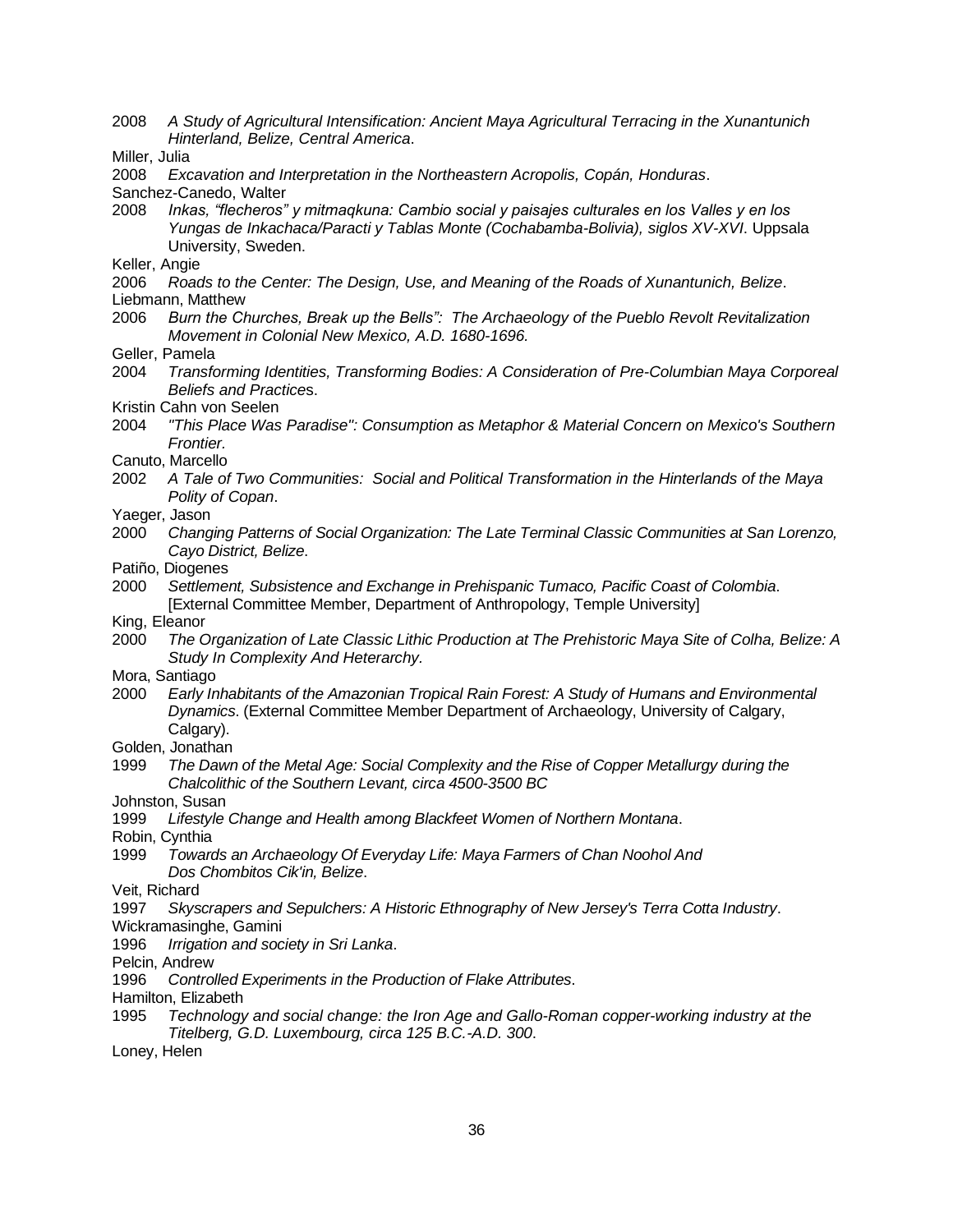1995 *Xeroradiography: The Development of Apennine Ceramic Technology*. McPherron, Shannon 1994 *A Reduction Model for Variability in Acheulian Biface Morphology*. Epstein, Stephen 1993 *Cultural Choice and Technological Consequences: Constraint of Innovation in the Late Prehistoric Copper Smelting Industry of Cerro Huaringa, Peru*. Richards, Janet 1992 *Mortuary Variability and Social Differentiation in Middle Kingdom Egypt*. Kealhofer, Lisa 1991 *Cultural Interaction during the Spanish Colonia Period: The Plaza Church Site, Los Angeles*. Weber, Steven 1990 *Plants and Harappan Subsistence: An Example of Stability and Change from Rojdi*.

### **Dissertation Committee Membership** (**In Progress)**

Clay, Elizabeth Megan Postemski Schurtz, Marshall (NELC) Seyler, Samantha

#### **Chair of Dissertations: In Progress**

#### **Advisor of Graduate Students**

Charlotte Williams (co-advisor Leventhal)

#### **Supervisor of Independant Study**

Small, Sheridan 2017 *Andean Chimeras: Anthropomorphic Compositions in Moche Ceramic Art*. Penn Museum Academic Year Internship Program.

#### **FRESHMEN ADVISING**

Class of 2003 (approximately 10 new students and continuing students each year) Class of 2004 Class of 2005 Class of 2013

#### **GRANTS AND AWARDS OBTAINED BY ADVISEES: GRADUATE STUDENTS**

Walker, John H.

1997 *Dissertation Research: Agricultural change in the Bolivian Amazon*. NSF Dissertation Improvement Grant. BCS-9610312 [\$3000]

Walker, John

1995 *Agricultural change in the Bolivian Amazon*. Fulbright-Hays Dissertation Fellowship.

Vogel, Melissa

2001 *Architectural Change at Cerro la Cruz, Peru*. Fulbright-Hays Dissertation Fellowship. Vogel, Melissa

2001 *Dissertation Research: Continuity and Change at Cerro la Cruz: A Study of Architecture on the North Coast of Peru*. NSF Dissertation Improvement Grant. Award BSC-0108986 [\$12,000] Murphy, Melissa (Co-Chair)

2000 *Health and Disease at the Late Horizon cemetery of Puruchuco-Huauqerones, Rimac Valley,*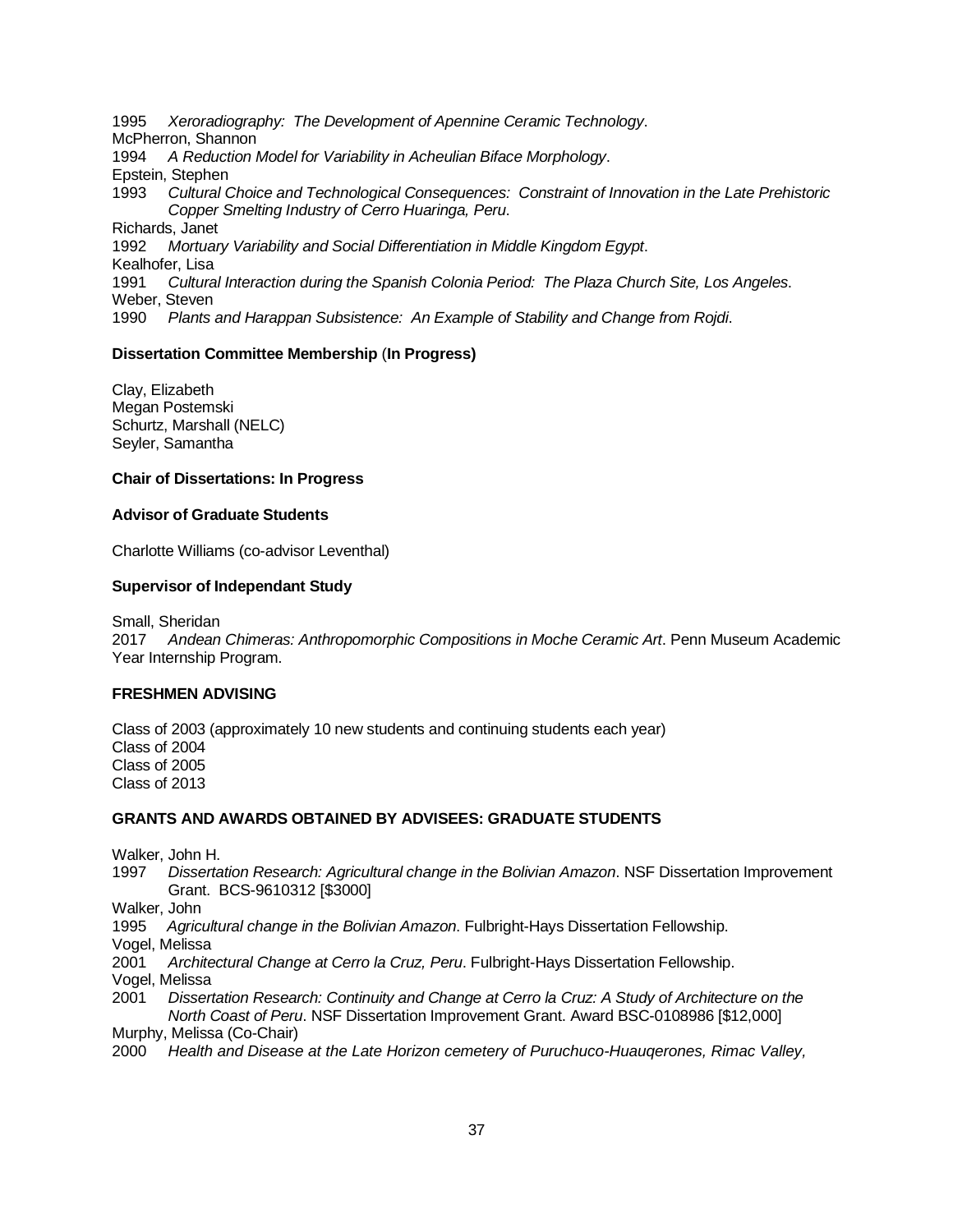*Peru* Wenner-Gren Research Grant.

Haun, Susan (Co-Chair)

2001 [title?] McNutt Dissertation Research Fellowship. [\$10,000]

Hardy, Thomas

2013 *Minaspata Archaeological Project: Wari Colonialism in the Lucre Basin, Cuzco, Peru*. Doctoral Dissertation Research Improvement Grant, National Science Foundation – Division of Behavioral and Cognitive Sciences (Archaeology) [\$19,999]. Other grants here.

## **GRANTS AND AWARDS OBTAINED BY ADVISEES: UNDERGRADUATE STUDENTS**

Davis, Katherine

2003 *Ethnoarchaeology of Ritual Offerings in the Bolivian Andes*. Fulbright Fellowship, Washington DC. (declined)

Bare, Christy

2002 *Women Farmers in the Peruvian Andes*. Fulbright Fellowship, Washington DC.

Tarquinio, Ellen

2001 *Beyond the Marshall Decision: Alternative Management and Sustainable Fisheries*. Nassau Fund, Center for Undergraduate Research and Fellowships, University of Pennsylvania. [\$650]

Christman, Zachary

2001 *Irrigation Necessities of the Chao Valley, Peru*. Nassau Fund, Center for Undergraduate Research and Fellowships, University of Pennsylvania. [\$300]

Brett, Patrick

2001 *The Manufacture in the Andean Past*. College Research Grant, Center for Undergraduate Research and Fellowships, University of Pennsylvania. [\$1000]

Henderson, Jessica

2000 *Agricultural use of stone-faced terraces at the site of Cerro La Cruz*. Nassau Fund, Center for Undergraduate Research and Fellowships, University of Pennsylvania. [\$800]

Ellis, Lincoln

2002 Rotary Fellowship, Brazil; 2003 Senior Honor Award Spade Award:AFSC Summer Service Program, Xilitla, Mexico. Ben Franklin Scholar, Volunteer dig staff at Chichen Itza.

## **INTERNS**

Samantha Seyler (Fall 2019) Graduate Student Internship Penn Museum

Susan Xie, Adam Canarick, Adam Michael, Yifan You, Felicity Wing Tin Kristin Chow, Donna Liu, Yanfei Li, Beini Gu, Hanna Mushakevich (Summer 2019) (with Norm Badler and Aline Normoyle) SPACES crowd modeling and simulation at Pachacamac, Google Research and PURM. Jedidiah Dale (Fall 2017 and Spring 2018) GIS analysis of flooding in Bolivia Monica Fenton (Summer and Fall 2014) Exhibit preparation and research Samantha Seyler (Spring 2014) Exhibit preparation and research Deanna Bell (2010-2011) Pachacamac exhibit, collections Elizabeth Protokowicz (2010-2011) Pachacamac exhibit, collections Michelle Molchan (2010) Pachacamac exhibit, collections Jeanette Nicewinter (2010-2011 ) Pachacamac exhibit, collections Josh Henkin (2010) residue analysis, molecular archaeology, collections Carly Lewis (2010- 2011) Pachacamac exhibit, collections Hanna Candido (2010) Pachacamac exhibit, collections Zachary Christman (2000-2001) computer mapping, GIS, websites

## **MISCELLANEOUS**

2011: Hosting Visiting Scholar, Barbara Cases. Anthropology, University of Tarapaca, Arica, Chile.